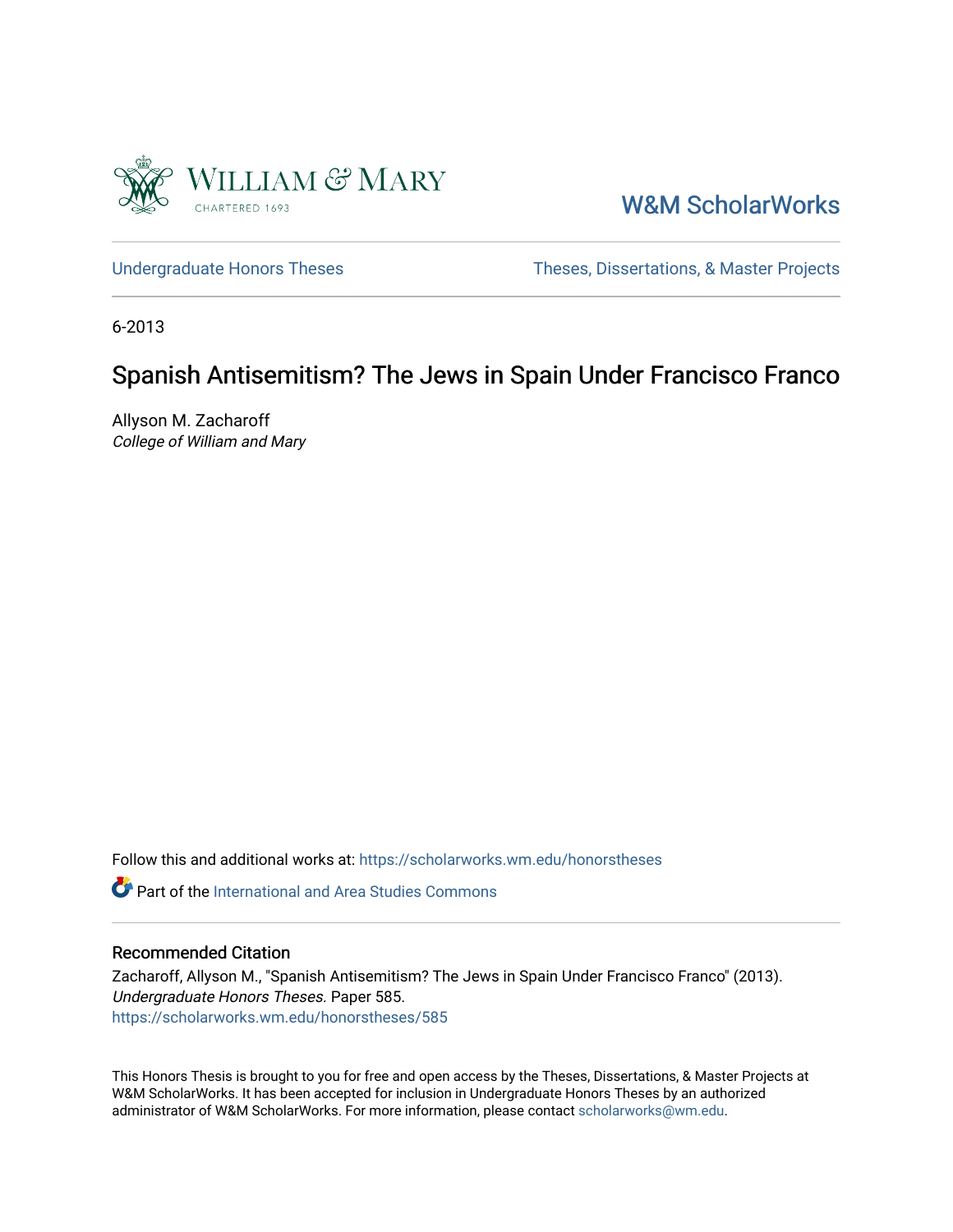**Spanish Antisemitism? The Jews in Spain Under Francisco Franco**

A thesis submitted in partial fulfillment of the requirement for the degree of Bachelor of Arts in European Studies from The College of William and Mary

by

Allyson M. Zacharoff

 $\frac{110005}{s}$ (Honors)

 $\gamma$ rc Lee Raphael, Advisor, Religious Studies

. Carla Buck, Hispanic Studies

Tuska Benes, European Studies/History

Williamsburg, Virginia April 23, 2013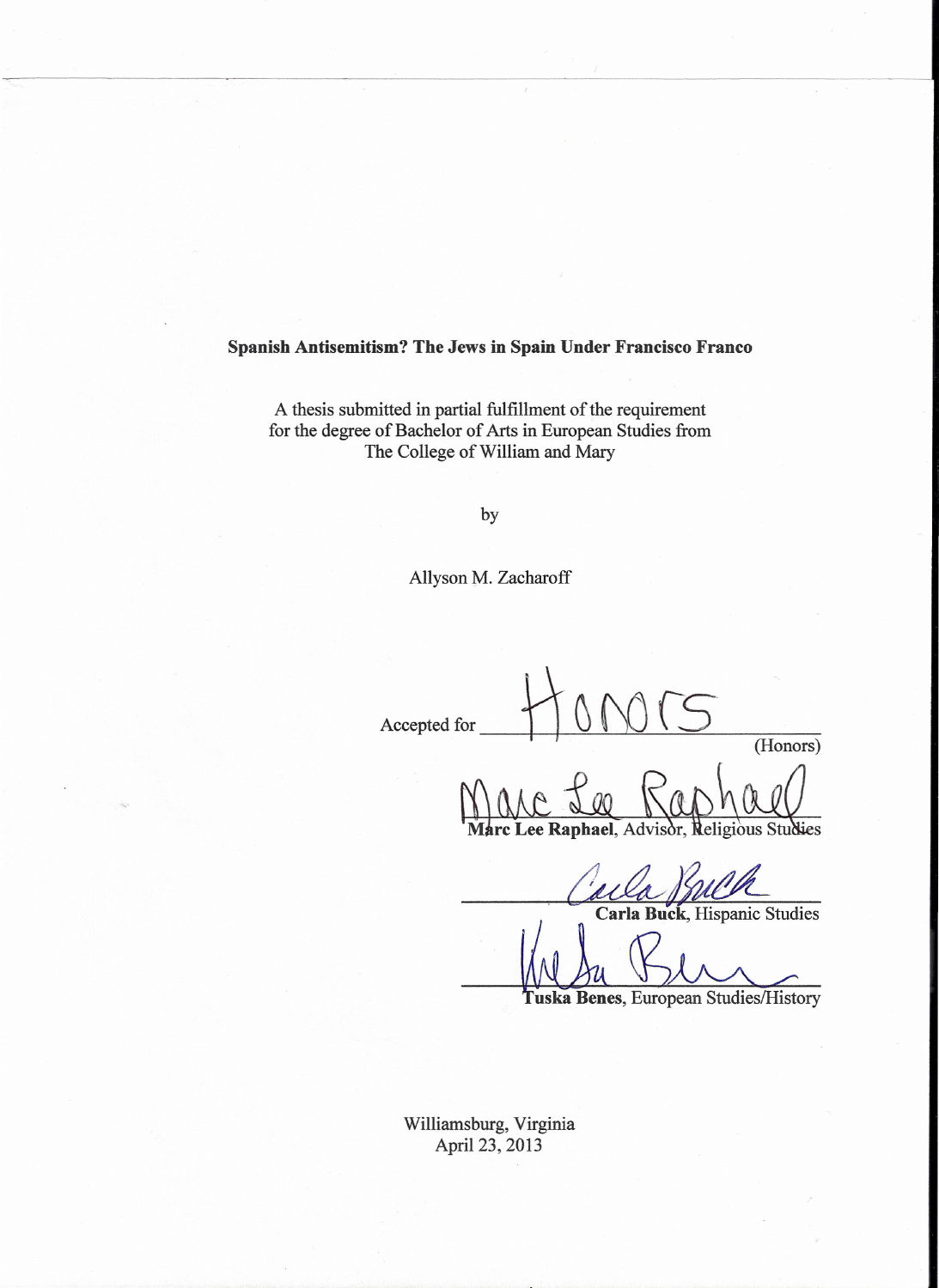# THE COLLEGE OF WILLIAM AND MARY

Williamsburg, Virginia

Spanish Antisemitism? The Jews in Spain Under Francisco Franco

Honors Thesis

Allyson M. Zacharoff

Professor Marc Lee Raphael

European Studies

April 2013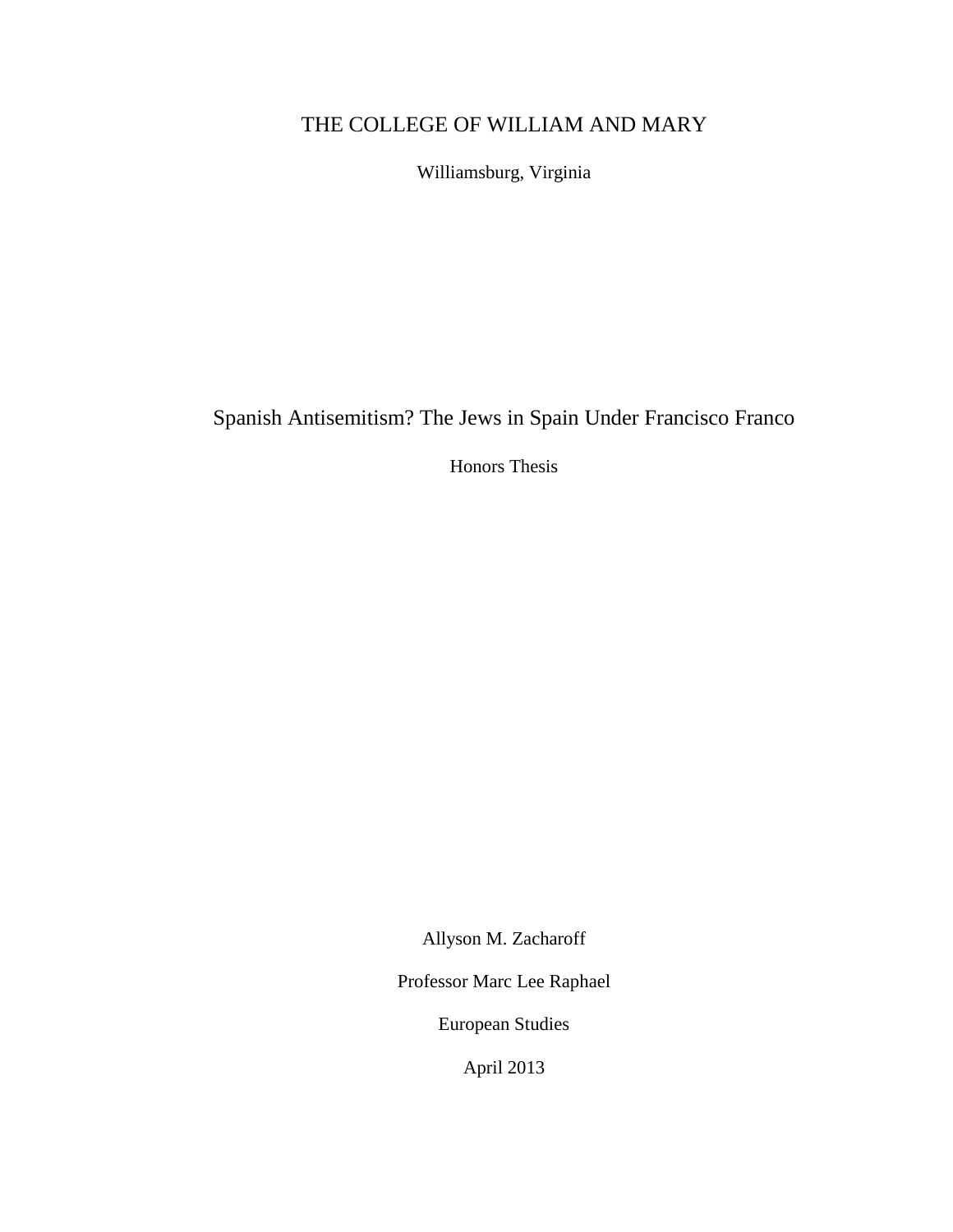# **Table of Contents**

## **Chapter 1: Spain's Participation in a Europe of Refugees**

## **Chapter 2: The Official Status of Religion in Spain**

## **Chapter 3: Opinions of Spanish Leaders**

## **Chapter 4: Spanish Relations with the Jewish State of Israel**

|--|--|

## **Final Conclusions**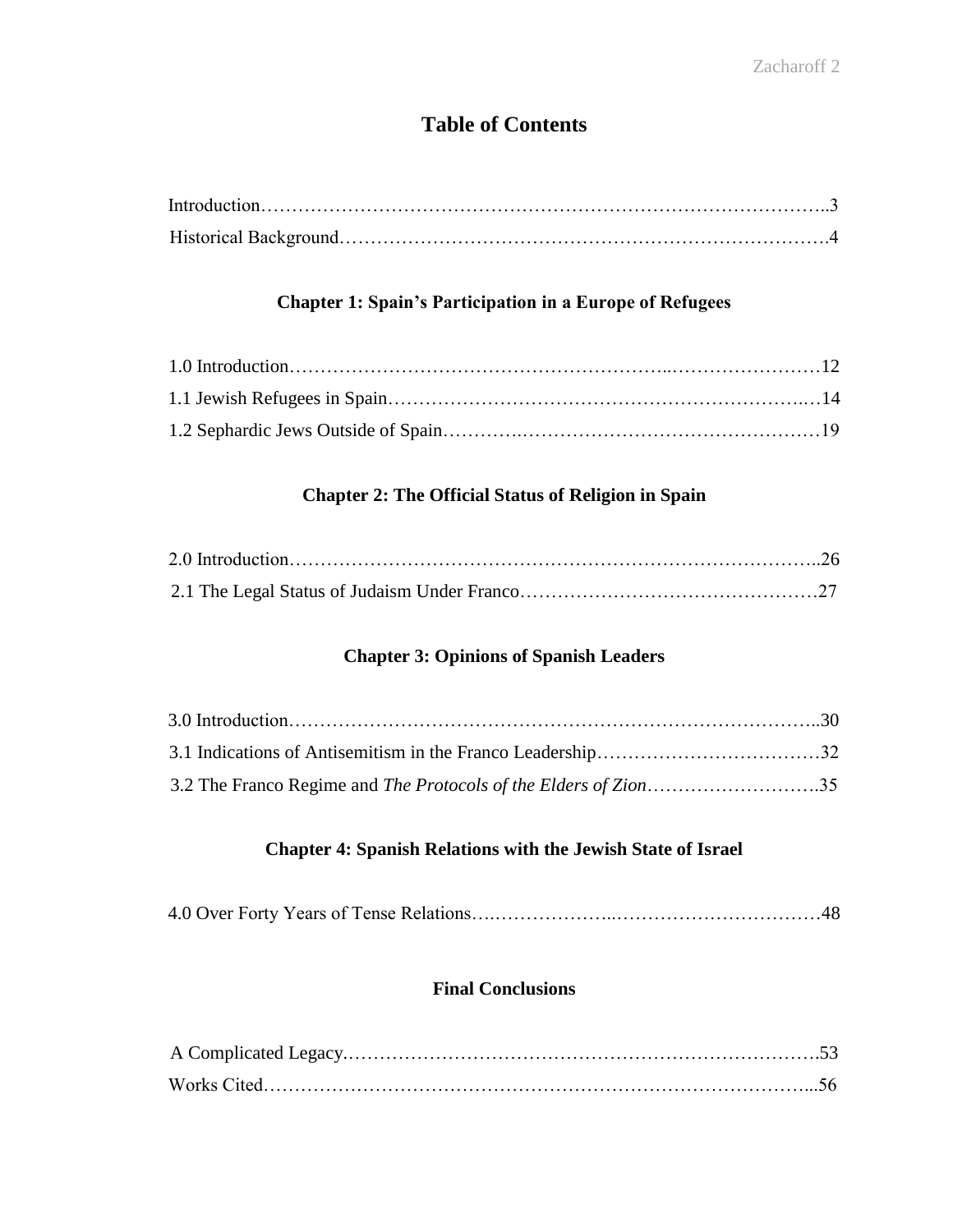## **Introduction**

"An antisemite<sup>1</sup> says to his friend: 'The Jews are responsible for World War I.' 'Certainly,' answered the friend, 'the Jews and the bicyclists.' 'Why the bicyclists?' asks the confused antisemite. 'Why the Jews?' responds the friend."

—Rafael Cruz, "El antisemitismo moderno (1875-1945): Un estado de la cuestión"

Antisemites around the world and throughout history have often made their prejudiced claims without a great deal of actual knowledge about Judaism, a fact that certainly held true during the rule of dictator Francisco Franco in Spain during the twentieth century. Just as this plague of hatred had spread so often before in countries in which there already existed structural and social problems, so too did the weakened state of the country after the devastating Spanish Civil War from 1936-1939 encourage the government to draw upon antisemitic rhetoric that originated in other countries in order to blame the Jews for the numerous problems facing Spain at the time.

But the treatment of the Jewish people in Spain under the rule of Franco has long stood as a point of contention in the academic community. Did the antisemitic speeches made by Francisco Franco and by his regime's leaders lead to corresponding government-sanctioned antisemitic actions? How did Spain respond to the establishment of the Jewish state of Israel in 1948? As Nehemiah Robinson adequately summarizes in

 $\overline{a}$ 

<sup>&</sup>lt;sup>1</sup> Please note that contrary to the accepted spelling of "anti-Semitism" as a hyphenated term, I have utilized "antisemitism" throughout this paper. Researchers in the field are gradually accepting "antisemitism" as the preferred descriptor for linguistic reasons. See the preface of *Vanishing Diaspora: the Jews in Europe since 1945* by Wasserstein, p. xii, for more explanation. Nevertheless, I maintain the original in the texts I cite directly.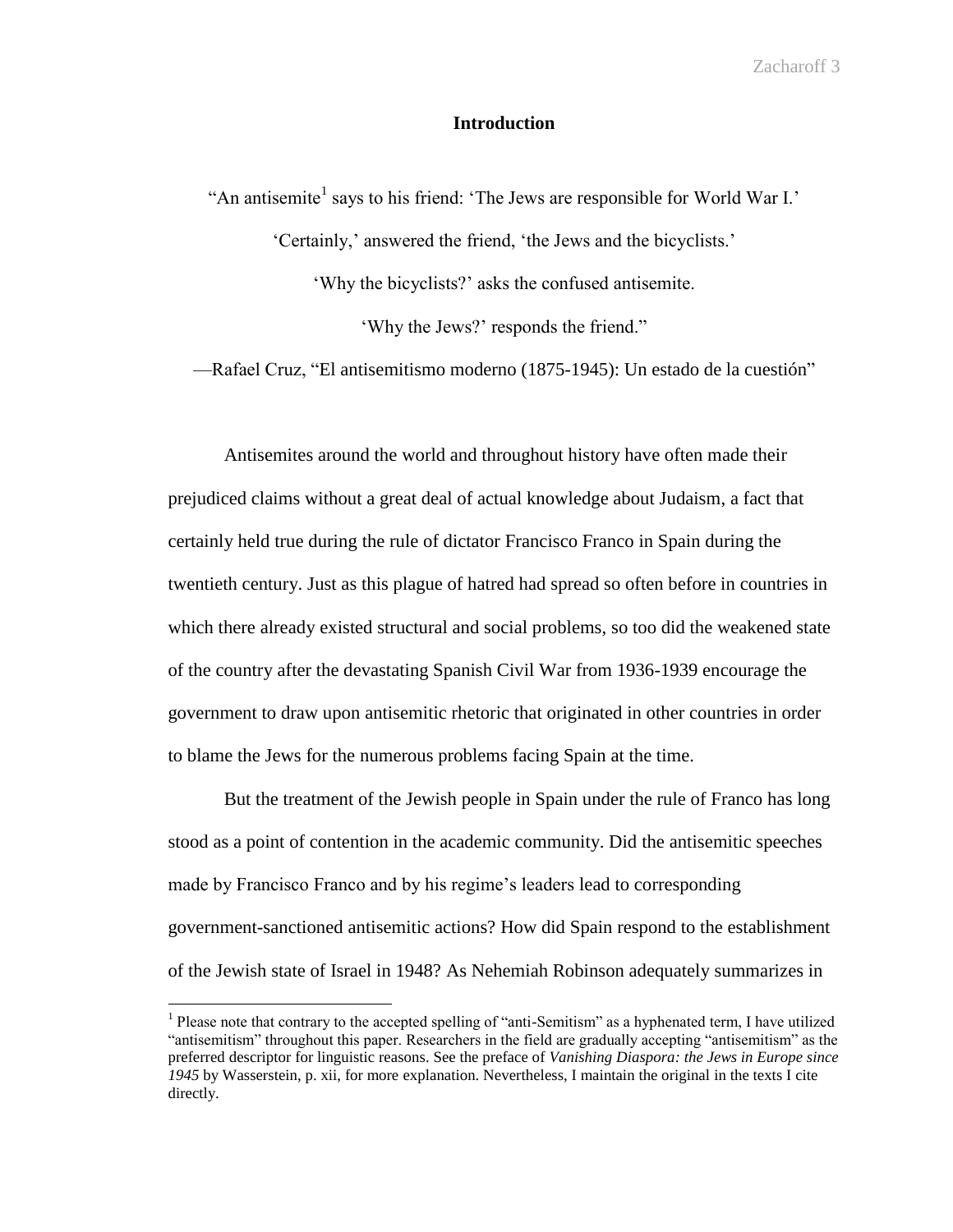her pamphlet from 1953, at a time when Franco still held the power in Spain, "In its attitude toward the Jews and the Jewish question, the Franco regime has displayed a kind of 'split personality.' There can be no doubt about the anti-Jewish philosophy of Franco, the Falange, $^2$  and the Church" (Robinson 8). Yet many today would argue that antisemitism did not exist under Franco, and would carry that further to claim it does not exist in Spain today. In his book *Franco, Spain, the Jews, and the Holocaust*, Chaim Lipschitz further claims that, "Franco's frequent anti-Semitic utterances and oftexpressed sympathy for the similar prejudices of others were not consistent with his actions" (3). In this thesis, I utilize a variety of sources that fall on both sides of the argument, in order to present a broad view of the situation for Jews in Spain throughout history, and particularly between the years 1939 and 1975.

## **Historical Background**

 $\overline{a}$ 

The Jewish people have had a very long and unique experience in Spain when compared to their histories in many other European nations. Jews have lived in Spain for centuries, predating Christianity and Islam in the country by several hundred years. Some sources make Biblical references in the Hebrew Torah that indicate Jews may have settled on the Iberian Peninsula during the time of Solomon, referring to the ancient city of Tarshish as possibly Tartessus, in modern Andalusia, Spain (Lindo 1). This presence would predate the Christian Era by at least seven centuries.

Christianity officially came to Spain during the first century (Netanyahu 20). Compared to the relative religious freedom that existed on the peninsula under Roman

 $2$  A far-right, fascist organization closely associated with the ideology of Francisco Franco's regime.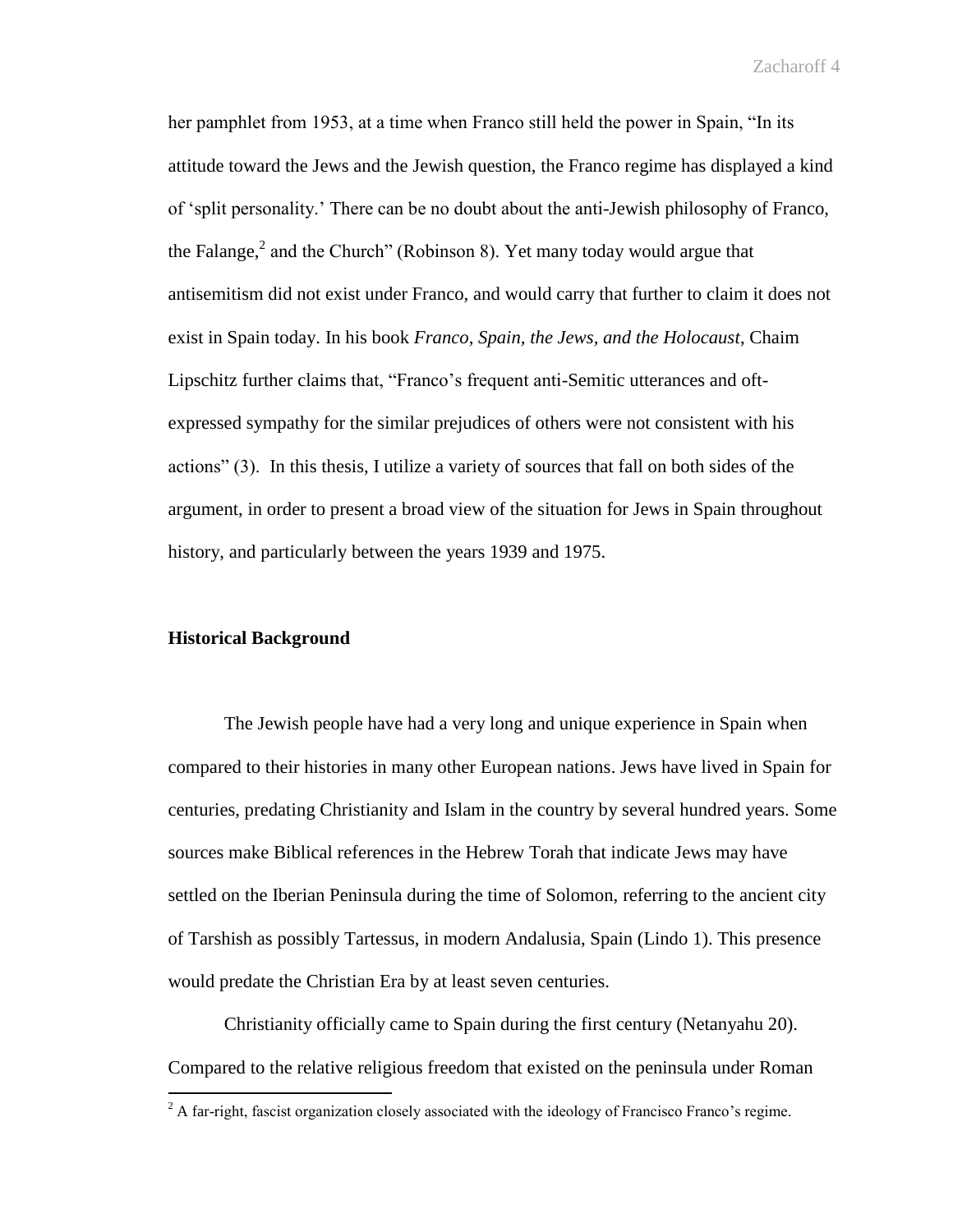rule, the Catholic hierarchy in Spain established early prejudices during the Council of Elvira in 304. At this gathering of Catholic clergy, they issued various Canons against the Jews and other religious groups, such as "Canon 16—The daughters of Catholics shall not be given in marriage to heretics, unless they submit themselves to the Catholic Church; the same is also ordained for Jews and schismatics. Parents who transgress this order shall be excommunicated for five years" (Lindo 10). This 304 issue, and other similar Canons, implied that Jews were somehow equivalent to "heretics," and sought to prevent the intermarriage of Jews and Catholics in order to preserve the Catholic faith, though the country increasingly moved toward more explicitly antisemitic rulings. This grew clearer when in the year 380 the Spanish Emperor Theodosius "made Christianity the Empire's official religion and denounced adherents of other faiths as heretics to be punished" (Netanyahu 20). Stronger anti-Jewish laws began to emerge by the 4th and 5th centuries. These laws "denied the Jews many basic rights and rendered them second-rate citizens" (Netanyahu 29).

By 718, Spain had switched hands religiously to become the "capital of the Islamic world," and for a time these Muslim rulers established a much more lenient atmosphere of religious toleration than had their Christian predecessors. Jewish people came to the peninsula during this period, "to partake of their prosperity and science; they were freely allowed to practice that worship, their Christian rulers had imputed to them as a crime" (Lindo 40). Numerous prominent Jewish writers and translators emerged during these centuries. Eventually Christian leaders returned, however, supplanting the Muslim rulers. They established further laws relevant to the Jews throughout this period, such as one in 1261 issued under Alfonso X of Castille, who actually interacted with and sought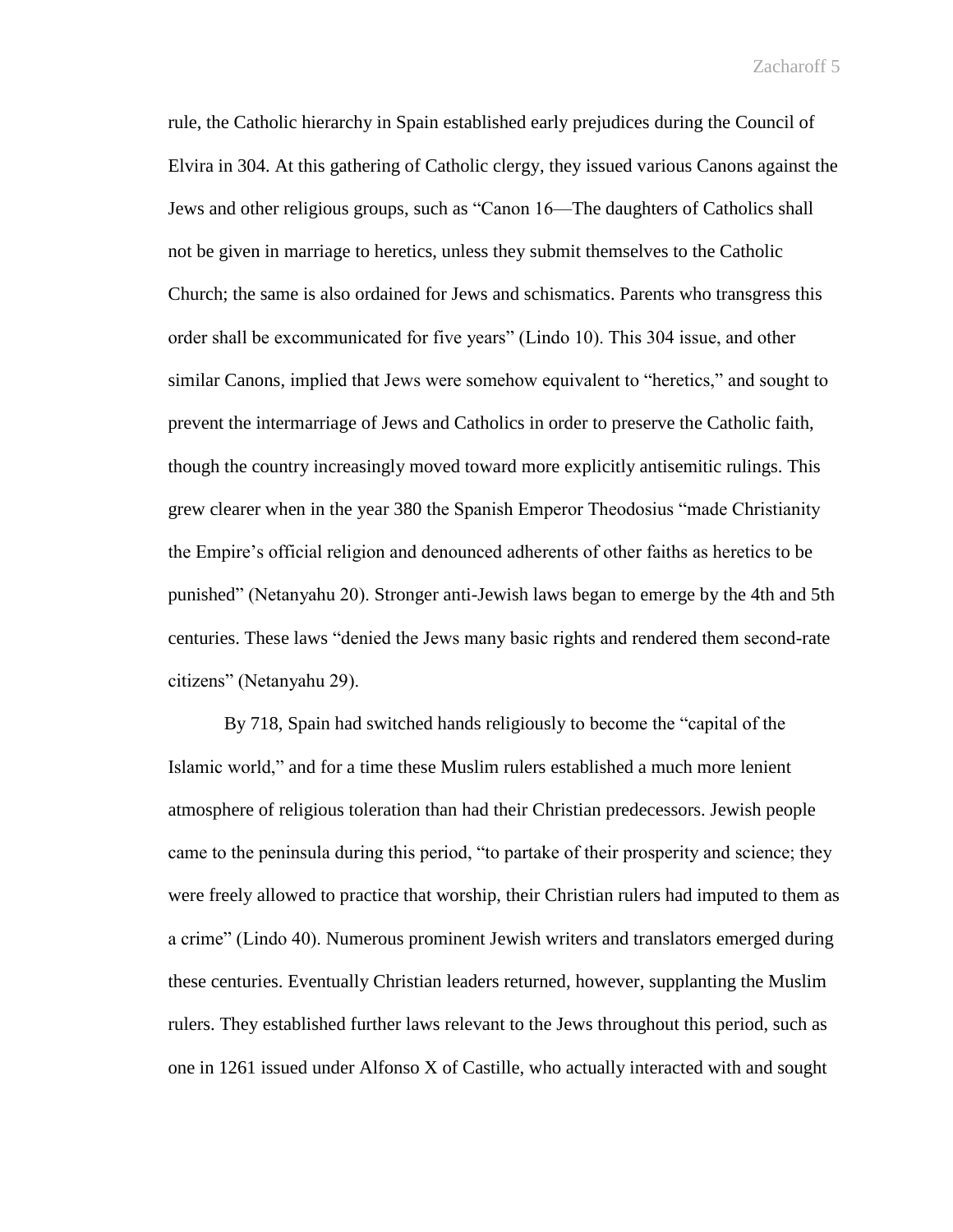the help of Jewish people in his scientific, mathematical, and Arabic studies, as part of the "Siete Partidas." Though these laws apparently "exhibit[ed] the protection afforded by these enlightened monarchs to the persons and property of the Jews, and the free exercise of their religion," they still included controversial stipulations, such as the requirement that Jews wear a special headpiece to mark them as Jews or risk a fine or public lashing (Lindo 91-102). By the 14th century pogroms had started in Spain. However, many other European nations had already acted more strictly than had the rulers Spain, so that "as far as the Jews were concerned, the end came much later in Spain than elsewhere, for they had already been expelled from most countries in Europe" (Netanyahu 87). This comparative delay in Spain largely resulted from the significant impact that Jews had on the economic sector. Houses of religious worship often changed hands during these various regime changes, so that even today buildings serving as churches or mosques may once have been used as Jewish synagogues.

During much of the Middle Ages, members of the Jewish faith living in Spain often interacted with the wider community of many different faiths to some extent, allowing for an acculturation that surpassed that of many European countries in the same time period. Though some propose that the concept of this so-called "Golden Age" in Spain, in which Catholics, Jews, and Muslims lived in relative harmony, may exaggerate the degree to which these three separate religious communities managed to interact peacefully, Spain still stands out as one of the more tolerant countries from the time period. Some Jews even managed to find positions working directly for the Spanish monarchs, including the renowned Torah scholar, and financial adviser to King Ferdinand and Queen Isabella, Don Isaac Abrabanel, born in 1437 in Lisbon, Portugal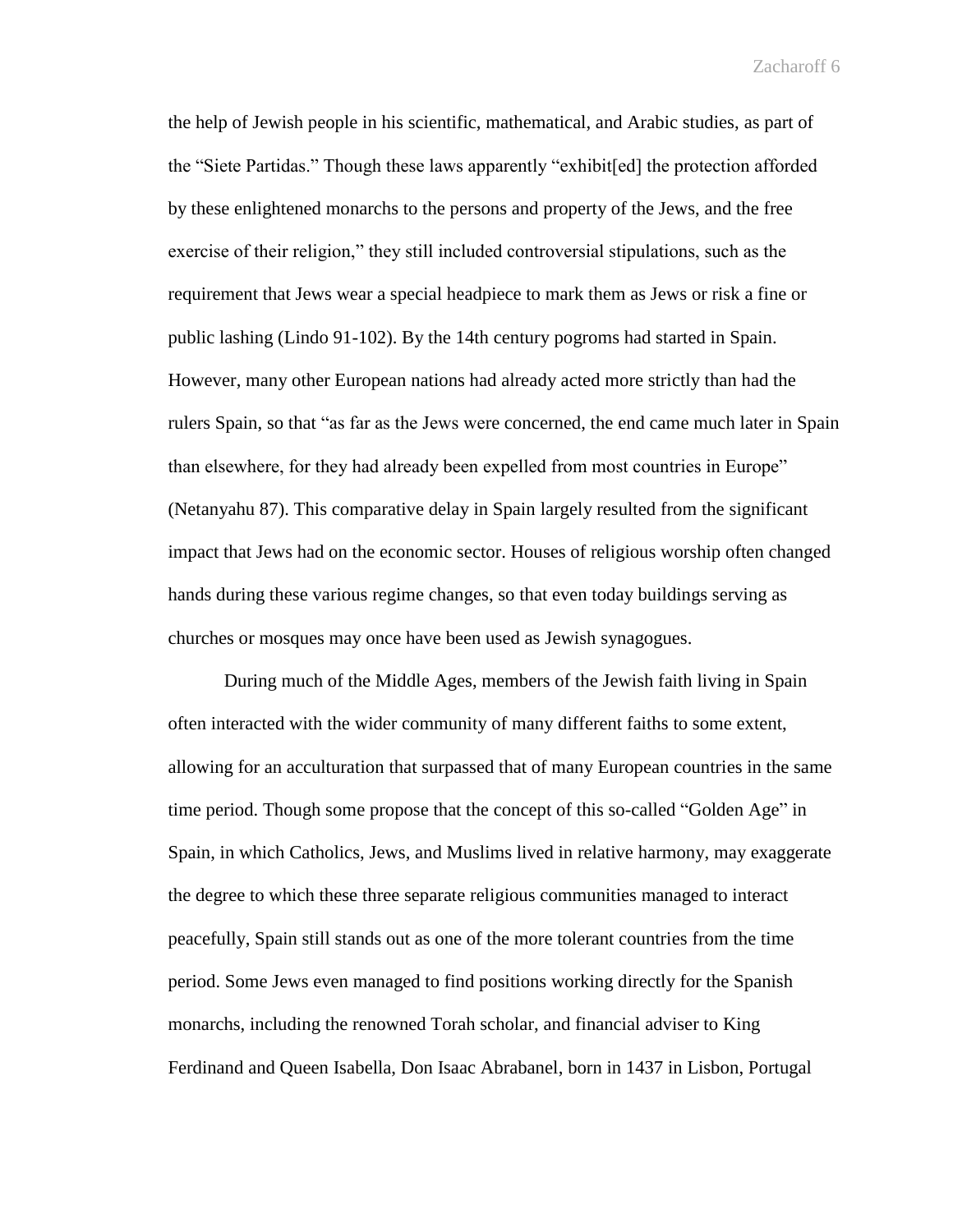("Don Isaac Abrabanel"). Ferdinand and Isabella further proved critical in the larger course of Spanish history because with their marriage they united the kingdoms of Aragon and Castille to form the majority of the physical land that forms the modern Spanish state. However, these beloved monarchs, who still hold a place of honor in the hearts of Spaniards today (who often affectionately refer to them as "Los Reyes Católicos," the Catholic Monarchs), decided to expel the Jewish population from Spain in 1492. They issued the Edict of Expulsion in that year, which accordingly generated an atmosphere of persecution and fear that drove almost the entire Jewish population out of Spain (including Abrabanel). Jewish people were forced to either convert to Catholicism or leave the country, and a few chose to practice their Judaism in secret while outwardly professing Catholicism. According to a *New York Times* article, "it is estimated that 50,000 to 150,000 of the 600,000 Jews in Spain at that time left," with many of the rest converting (Eder 3).

The infamous time of the Inquisition actually began in full force several years prior to the Edict in 1481, as the Church sought to discover those who did not fully adhere to the Catholic faith but claimed to do so. After 1492, when the Jews of Spain were faced with the option of leaving behind most of their worldly possessions, their lives, careers, and friends to start over again somewhere new all within a few short months, or converting to Catholicism, some chose to show outward signs of converting while still secretly maintaining the Jewish faith of their families. The Inquisition sought out any of the so-called "New Christians," as converted Jews were called, that might still be practicing the Jewish faith secretly in this way, in order to punish them (Netanyahu 3). Though estimates for how many individuals actually continued to practice their Judaism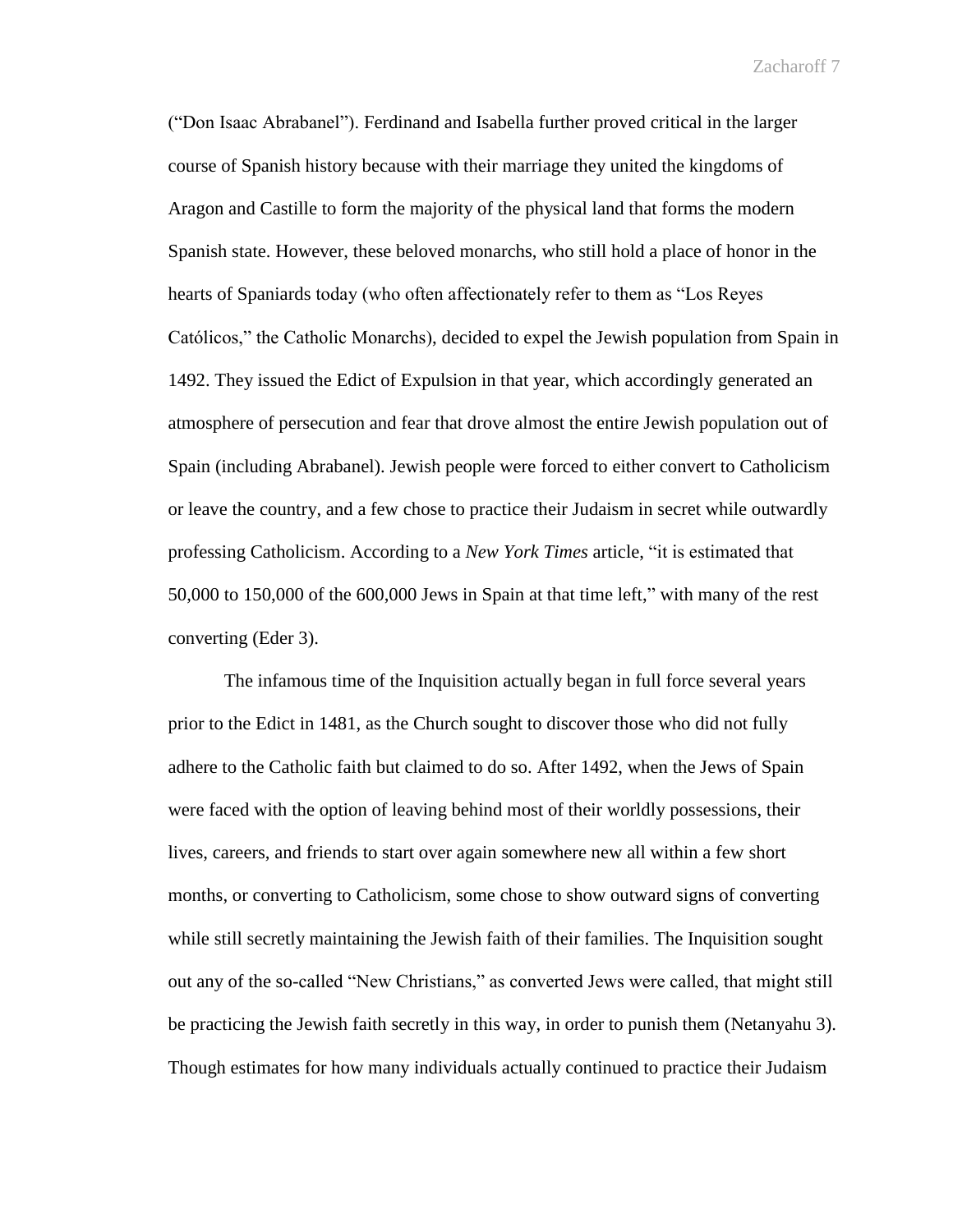in secret are difficult to establish, some academics imply that it was not a significantly large number. The most renowned and extreme punishment of the time involved burning a person alive at the stake in front of a crowd of spectators, a spectacle known as an "auto da fé," or show of faith (Zacharoff). The Portuguese author Samuel Usque, writing in the 16th century, referred to the Inquisition as a "wild monster of such terrible mien that all of Europe trembles at the mere mention of its name" (Netanyahu 3). Technically, "the Inquisition persisted until late into the nineteenth century" (Avni ix). Many of the academic analysts of antisemitism in Spain focus upon the Inquisition time almost exclusively, which does not adequately expose the prolonged and continuing history of prejudice in Spain. However, the events that took place during this dark period of history remain highly significant in their impact on modern Spanish Jewry. Spaniards saw minorities as threatening strangers, an idea that persisted even to the time of the racism under the Franco regime (Netanyahu 4). Sephardic Jews thus faced both tolerant and intolerant times in Spain throughout history.

Antisemitic language and action in Spain continued to fluctuate. For example, "In 1802, the king signed an edict reinforcing the prohibitions against the admission of Jews into any territory under Spanish control" (Avni 7). At the end of 1854, the Spanish Cortes met and "The request to rescind the Edict of Expulsion was brought before the special committee that discussed freedom of religion, which rejected it" (Avni 9). Yet in 1881, "the Spanish government decided, after consultation with the king, that 'all Jews desirous of coming to Spain would find the protection they sought in the country in which dwelt so many of their ancestors'" (Avni 16). But the Edict of Expulsion technically remained in force throughout the 19th century, part of the reason that Spain had five centuries with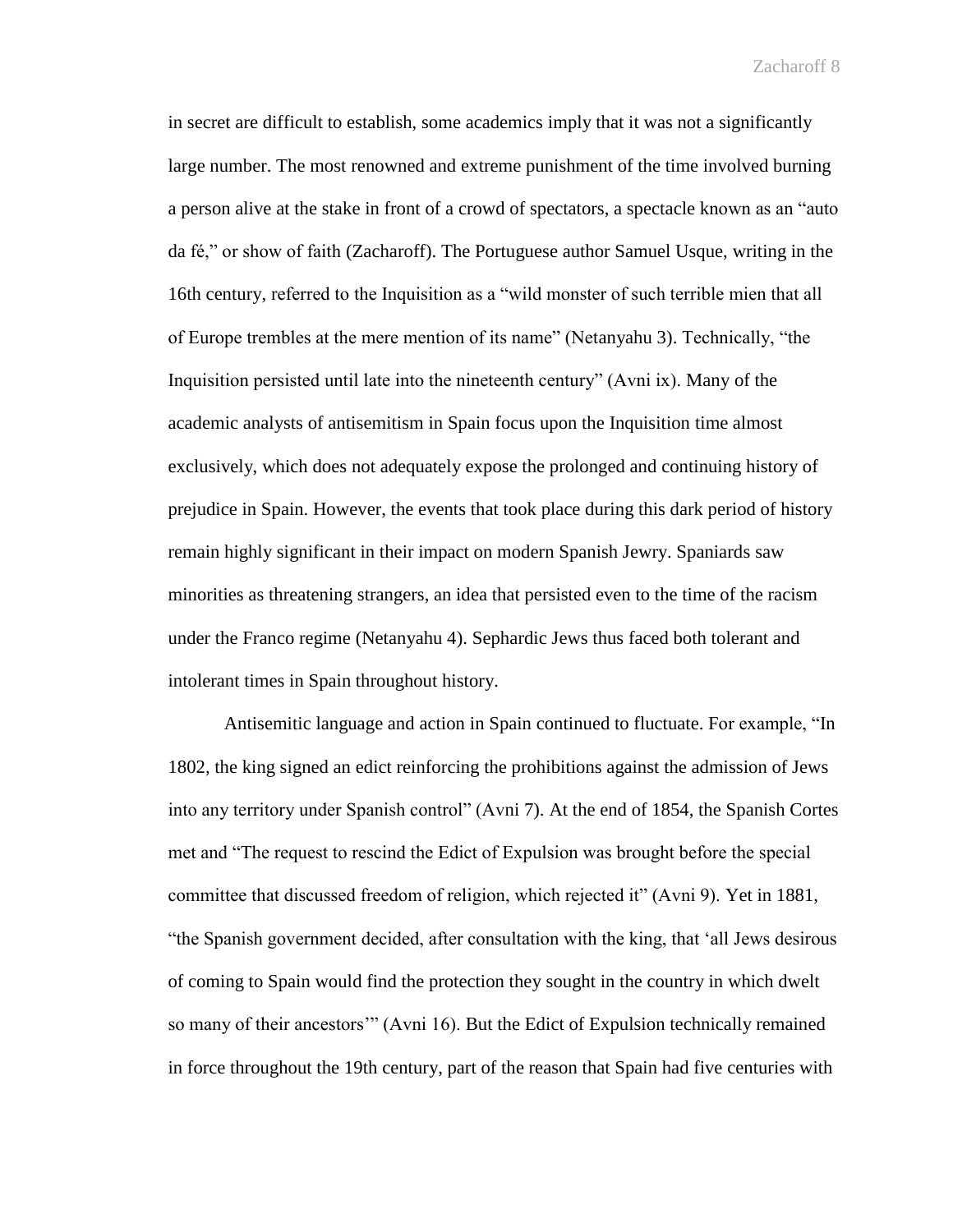an almost non-existent Jewish population, as the Edict still officially prohibited Jewish settlement anywhere within Spanish territories. By end of World War I, Spain had three organized Jewish communities, in Seville, Madrid, and Barcelona. Many Jews who had lived in Spain temporarily during war left, so organized activities in these communities lapsed (Avni 43).

The Spanish situation by the 1930s seemed dismal. A weakened economy and unhappiness with the strict social hierarchy in the country increased tensions to the point that in 1931 the Second Spanish Republic seized power, in an attempt to eradicate many of the more traditional structures in Spain. This period of the Republic included the emergence of numerous democratic freedoms for the first time, in a nation that fell far behind other countries around the world in terms of these new measures of equality. The Republicans officially declared during this time that "the Spanish state has no official religion" (Avni 34). There was also an "avowed willingness of the Republican government to attract the Sephardic diaspora to Spain" (Avni 44). However, the more traditional elements of society quickly reacted, and the Spanish Civil War broke out between the Republicans and the Nationalists in 1936.

The Nationalists fought against the more liberal elements of law that the Republicans had imposed. As Michael Richards describes, "The Spanish Civil War was portrayed as a project to pathologically remake the physical stock of the *Patria*<sup>3</sup> and its morality. The 'foreign virtu[e]s' of liberalism, which bred communism, was an infection which had to be expunged" (Richards 47). Support for one side or the other came from various international sources, and foreign nationals even came to fight for whichever

 $\overline{a}$ 

<sup>&</sup>lt;sup>3</sup> "Patria" refers to the homeland, to Spain, but with specific allusions to the gloriousness of a strong, united nation.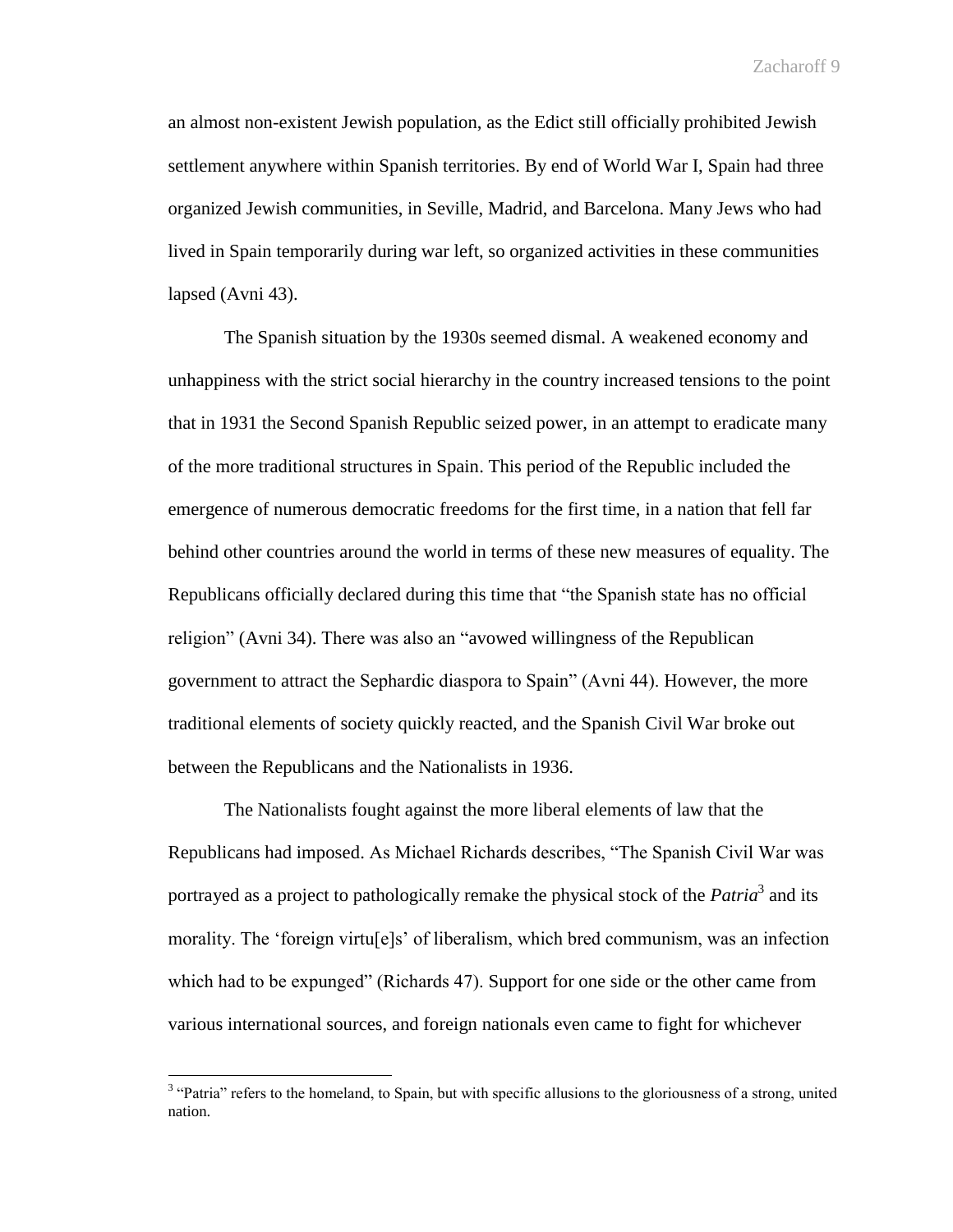political side they supported. The rightist Nationalists began to utilize specific language against certain groups they saw as political enemies, and "various tracts in the 1930s sought to prove the establishment of the Second Republic was nothing but a Jewish plot planned well in advance and abetted by the Freemasons and Communism" (Avni 38). This idea of a triumvirate conspiracy group, of Masons, Communists, and Jews served the strong purpose of uniting hatred against one group to hatred for all, and recurred in many antisemitic messages of the time.

The Nationalists won the war in 1939 under the leadership of Francisco Franco, and seized control of Spain, immediately reacting against the earlier reforms that the Republicans had implemented. They revoked the right to divorce, for example, as was as the freedom of religion, and reinstated the monarchy, meanwhile harshly punishing the Republicans and anyone else who disagreed with their ideology. The problems caused a drastic change in the society, and "during most of the 1940s Spain was a police state, torn and bleeding, with much of its national wealth destroyed and most of its population hungry" (Avni 55).

Spain's populace faced many challenges during the Franco regime. An atmosphere of fear developed, in which political dissent against the government did not exist as an option. Those who fought on the losing side of the Civil War often faced jail time, forced work camps, and even death by firing squad in extreme cases. Some describe the time as one of the most terrifying dictatorships the world has ever witnessed, while others describe the security they felt by having a constant police presence watching over the nation. Throughout this period, Franco's regime made antisemitic statements, utilizing the prejudices against Jews to garner support from an impoverished populace.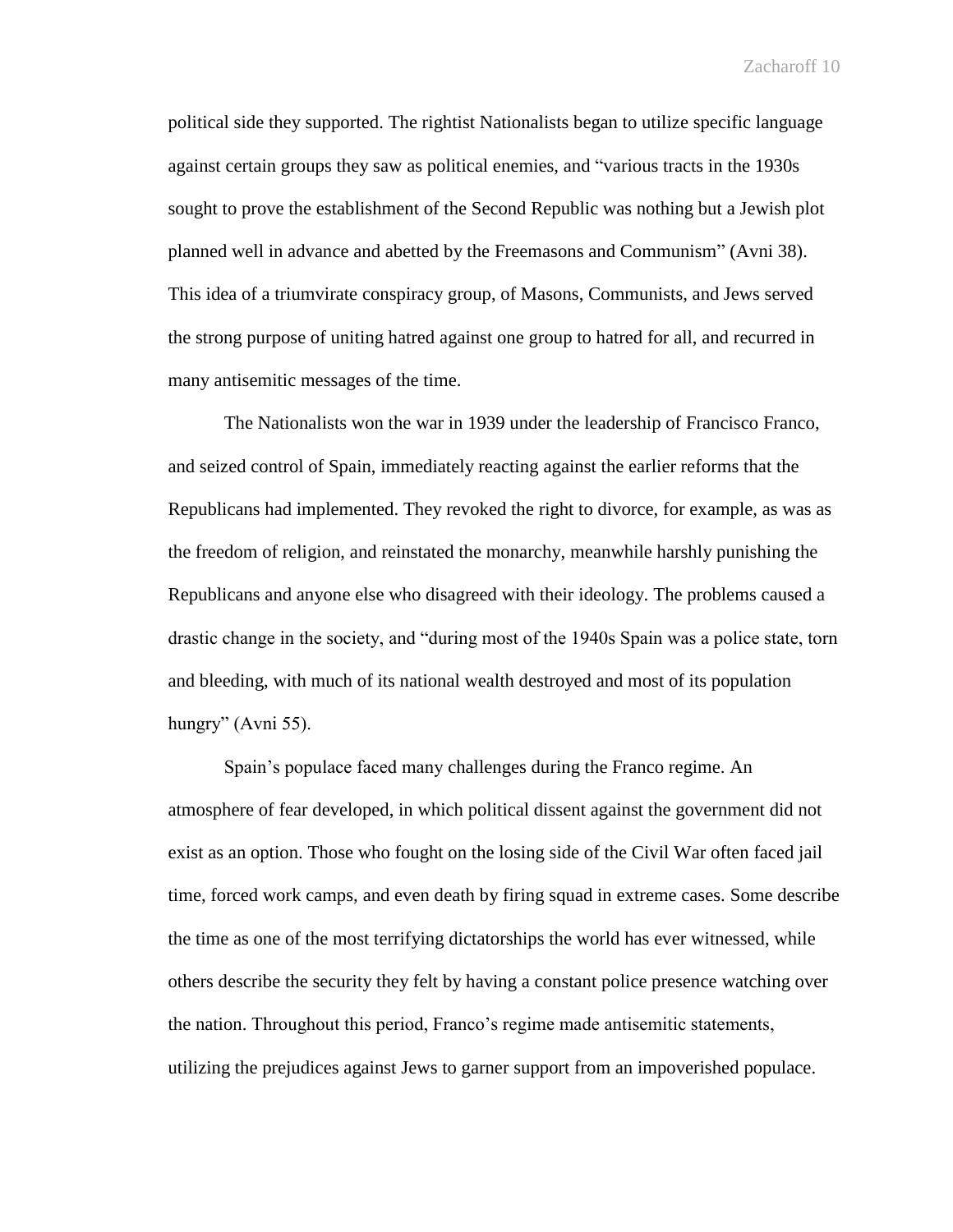General Gonzalo Queipo de Llano, the commander who held the area of Seville during the war, claimed that "Our fight is not a Spanish civil war, but a war for western civilization against world Jewry" (Avni 49). Despite clearly antisemitic prejudices such as this, the government increasingly allowed the Jewish people freedoms within the country over the course of the thirty-six years of Franco's rule, although these freedoms still remained small when compared to other nations. They also at times tried to deny the prejudices: "When these excesses aroused comment in the Western press, Franco's press officer issued a statement denying that the Spanish Nationalist movement was anti-Semitic" (Avni 49). The Edict of Expulsion remained on the law books until 1968. Thus, technically, the residence of any Jewish people in Spain until 1968 was illegal.

The Franco regime caused such hurt to many Spaniards that a certain culture of silence developed in Spain after the conclusion of the regime in 1975 with Franco's death, and this silence has only recently been broken. Combined with the lack of any freedom of information laws in Spain, this lack of discussion around the abuses of the Franco regime has limited the ability for many academics to easily access documents from the time period. Slowly, as mass graves are uncovered and historical documents found, the world is managing to craft a fuller picture of the Spanish landscape of the midtwentieth century. However, even today, many of those who lived through the controversial time period prove reluctant to revisit the old abuses.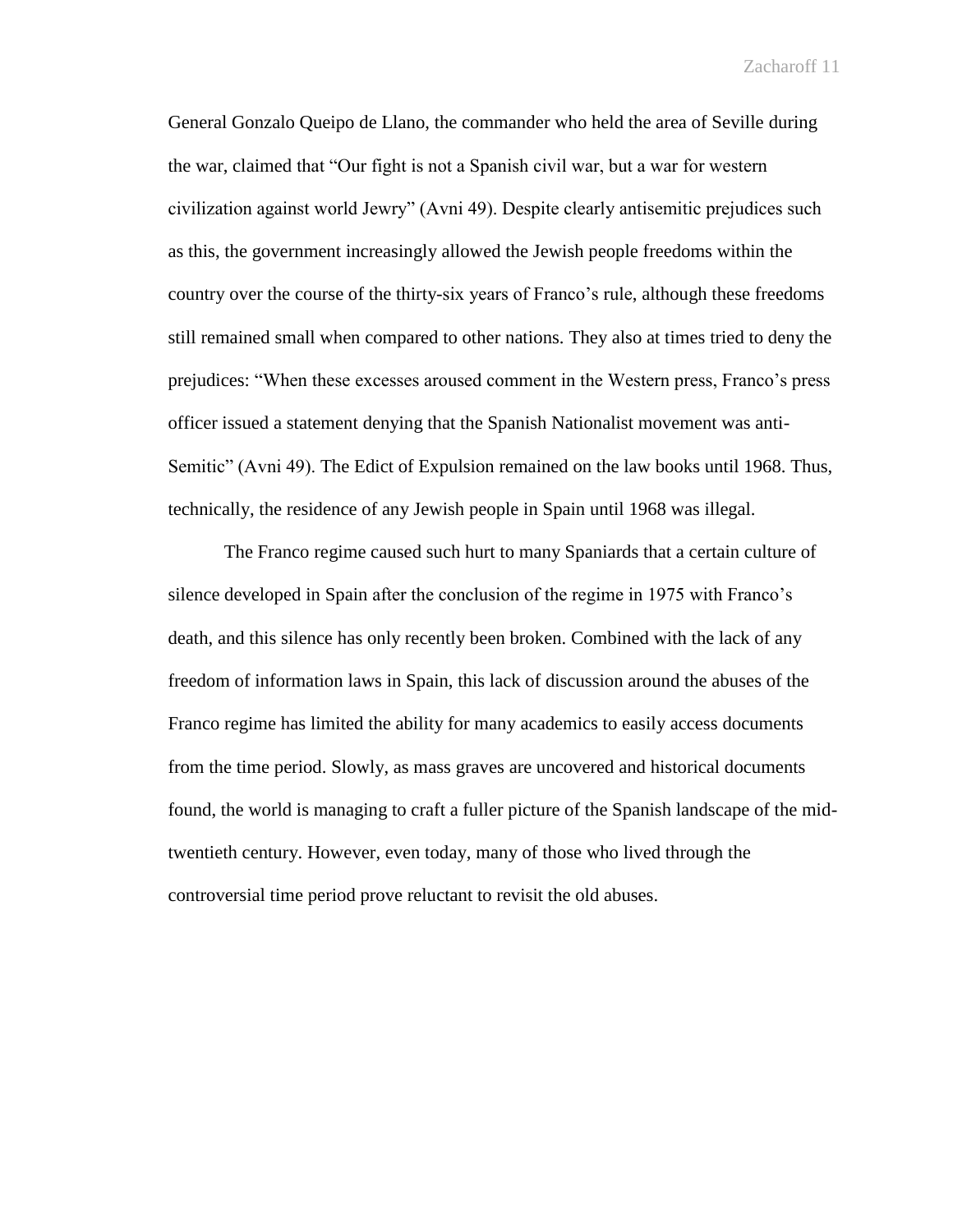## **Chapter 1: Spain's Participation in a Europe of Refugees**

## **1.0 Introduction**

"What does the number of Jews saved by Spain matter, when the price of a single life is infinite."

—Federico Ysart, *España y los judíos en la Segunda Guerra Mundial*

The years in which Franco ruled in Spain, 1939-1975, coincided with an immensely disturbed period for the entirety of Europe, even beyond Spanish borders. The advent of World War II in particular at the same time as the Spanish Civil War brought hardship and upset to much of the continent. In addition to the numerous deaths and persecutions, the war caused mass exoduses of people across Europe as Jews and other "political enemies" fled the certainty of concentration camps, oppression, and a variety of other violent abuses that threatened their rights and sometimes their actual lives. This atmosphere of fear built upon centuries of outbreaks against Jews throughout the continent, from pogroms in the countries of Eastern Europe to destructive disturbances in places as small as the country of Wales in the United Kingdom.

After the Spanish Civil War ended in 1939, Spain hesitated to immediately engage in this new war that broke out in Europe. While officially remaining neutral, Spain provided support to members of the Axis. However, the country's new dictatorship mainly focused on rebuilding Spain's infrastructure, which had so recently been torn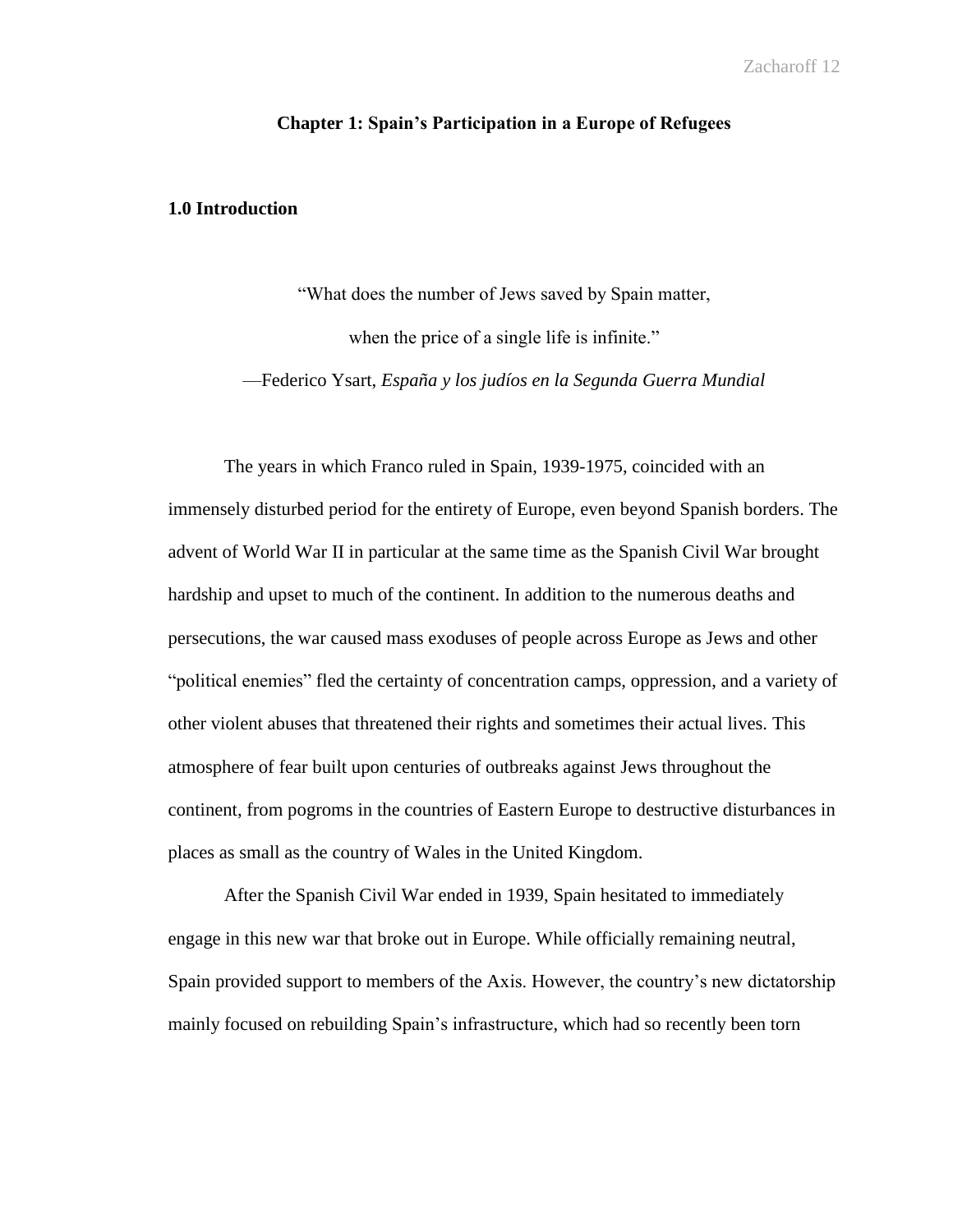apart as relatives and friends battled each other in the name of democracy or traditionalism throughout the Civil War.

The low number of Jews in Spain since 1492 held true during the period under Francisco Franco as well. As a result, a large amount of the academic research on the Franco period focuses on the interaction of Spain's government with Jews who lived outside of Spain itself. These groups included Sephardic Jews from other countries in Europe, some of whose families had lived outside of  $Spin<sup>4</sup>$  for centuries. However, the concept of these "Spanish" Jews nonetheless has inspired a great proportion of the Jewish research about this Spanish period. Topics analyzed include such issues as the Spanish government deciding whether they should provide aid to suffering Sephardic Jews in other countries, or whether they should permit passage of Jews through Spain as they attempted to escape the Nazis during the Shoah.<sup>5</sup> Other authors treat this subject in great depth, and I will thus provide an overview of the subject in an attempt to reconcile the many different opinions on whether or not Spain actively sought to help the Jewish refugees, or whether indeed the Spanish government only provided minimal help and instead purposefully sought to help the Axis powers in their persecution of these "political enemies."

During this time period, numerous Sephardic Jews living outside of Spain petitioned Franco and his government for protection from the worst abuses of the war. At times Spain helped, and at times they did not. In the quote above, Federico Ysart refers to

 $\overline{a}$ 

<sup>&</sup>lt;sup>4</sup> Sephardic Jews are those whose families traditionally come from Spain or Portugal, versus Ashkenazi Jews, whose families trace their heritage back to Eastern Europe, places such as Poland and Russia.  $<sup>5</sup>$  The Jewish community generally adopts the Hebrew word "Shoah" to refer to the mass murders of Jews</sup> in Europe during the Second World War as opposed to the common term "Holocaust." "Shoah" refers to a widespread catastrophe, whereas "Holocaust" is a Greek translation of a biblical word for a voluntary burnt offering, which too closely touches upon the memories of the gas chambers that operated under Adolf Hitler's direction.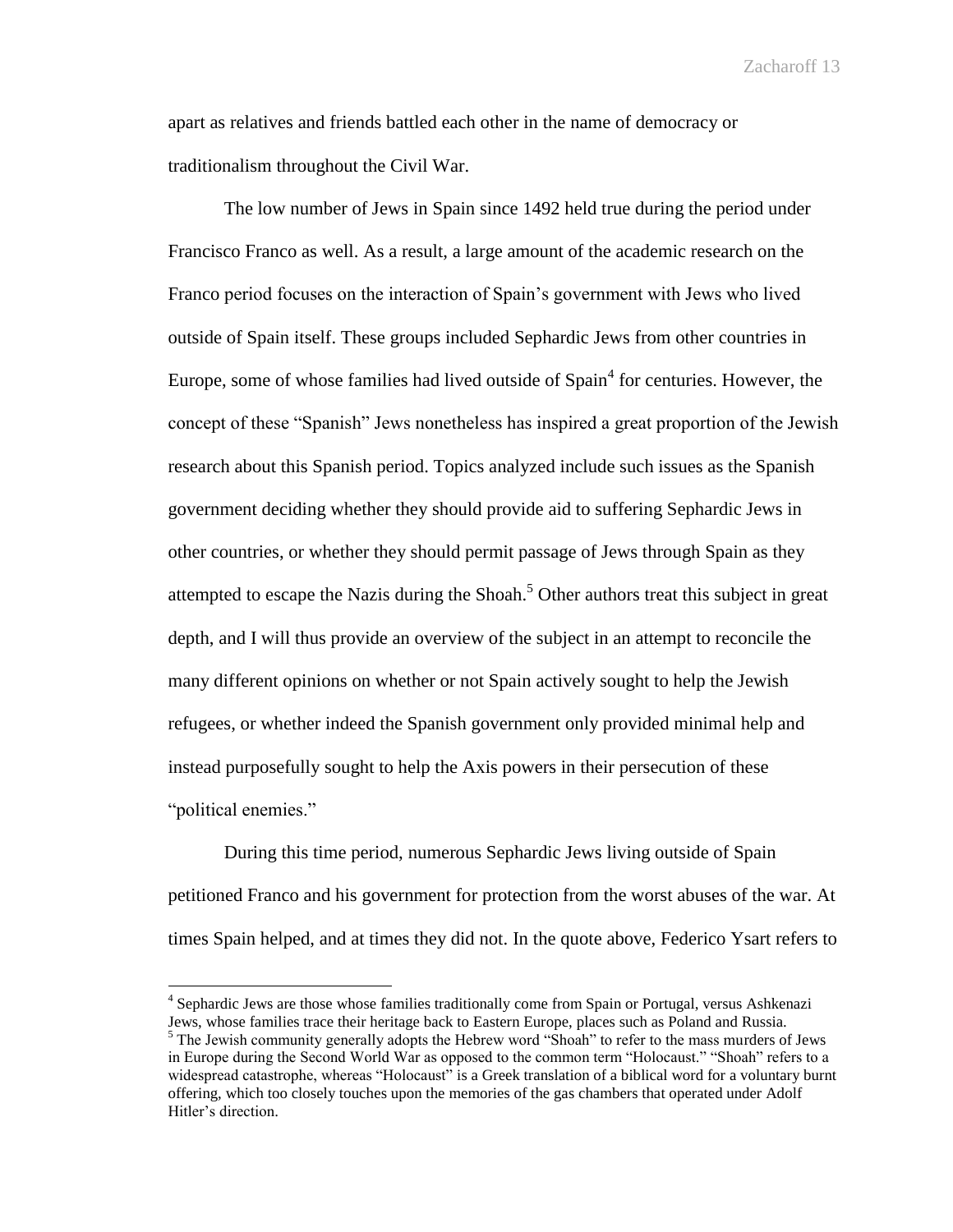the Jewish idea from the Talmud<sup>6</sup> that if someone saves a single life that person saves the world because each life is so precious. With this quote, Ysart illuminates one of the major debates in the academic analyses of this topic: how many Jews dictator Francisco Franco actively saved from the clutches of the Holocaust. For Ysart, what matters is the fact that Franco reached out to them at all.

While Spain officially remained non-belligerent during the course of World War II, the Franco government provided supportive aid to the Axis powers, Germany and Italy (Robinson 8). The actual nature of this neutrality proved contentious; "Although Madrid had officially declared neutrality in September 1939, Franco in fact hoped for an Axis victory" (Rein 409-410). Various sources point to a very definite link between Nazi Germany and Franco's Spain. However, while at times Franco's government clearly acted in support of Germany, at other times Spain acted in ways that seemingly inadvertently frustrated the Nazi attempt to eliminate the entirety of the world Jewish population.

## **1.1 Jewish Refugees in Spain**

 $\overline{a}$ 

Spain's long coastline, dotted with numerous ports, marked it as a particularly important escape route for Jewish and other refugees fleeing the upheavals of World War II, and for some even before the formal war had started; "During the 1930s, many Jews fleeing Germany found their way to Spain" (Gerber 261). Many escapees coming from Germany, France, Poland, and various other European nations aimed for Spain in order to

<sup>&</sup>lt;sup>6</sup> A vital piece of Jewish religious text, comprising what is termed "Oral Law" and includes the Gemara and Mishnah. Used with the Torah to determine the laws of the Jewish religion.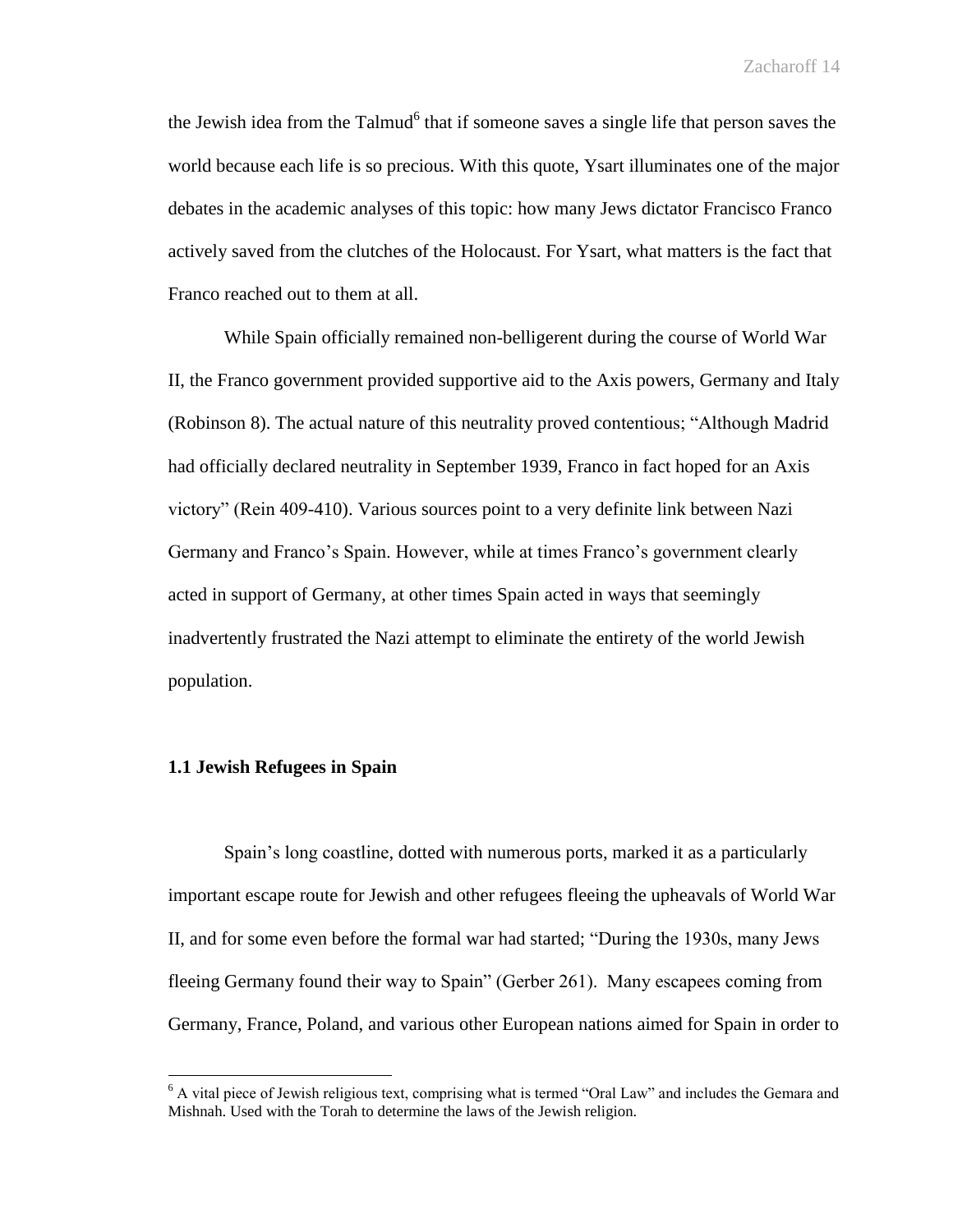eventually leave Europe. This became particularly vital as countries began to fall to forces led by the Axis powers as the war grew in size and destructive impact, leaving numerous European countries unsafe for many different groups of people, including the Jews (both Sephardic and Ashkenazi). Haim Avni explains that when France surrendered on June 22, 1940, the Pyrenees Mountains, between France and Spain, became a main location refugees tried to reach, the mark of a safe haven beyond (Avni 72-86). Nehemiah Robinson emphasized what appeared to stand as the prevailing attitude in Spain at the time, that "Franco made little discrimination between the Jewish and non-Jewish refugees" who were fleeing persecution, an idea echoed by Haim Avni (Robinson 10, Avni 86).

Despite the 1492 Edict of Expulsion technically remaining in effect throughout most of Franco's reign in Spain, dictating that Jewish people were not actually legally permitted to reside in Spain, various governmental statements and actions over the centuries had implied that Spain would welcome the Jews into the country (see Historical Background above). One 2008 encyclopedia article about the Franco period claims that, "Many Jews sought refuge in Spain during World War II. Approximately 25,600 Jews escaped to Spain where they survived the duration of the war" (*Encyclopedia of the Jewish Diaspora* 903). Yet another academic, Federico Ysart, claimed that "for close to 50,000 Jews, the walk to liberty passed through Spain" (Ysart 43). Jane Gerber takes a much more cynical view of the situation, explaining how Franco's government only allowed a certain number of Jewish refugees into the country at any one point, that "the number of stateless Jews allowed refuge at any given moment in Spain never exceeded 2,000" (Gerber 264). She takes this view even further, claiming that Spain only let Jews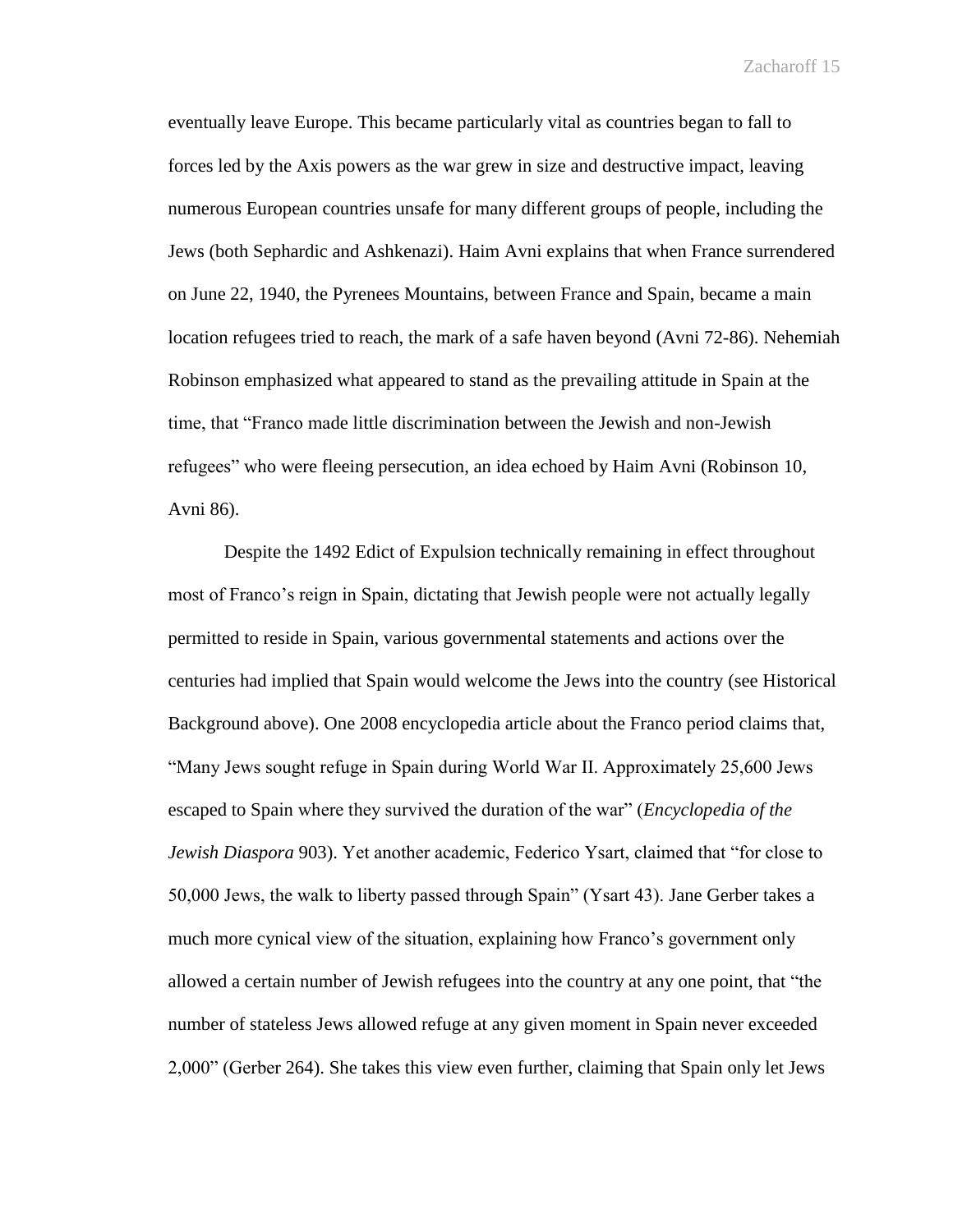in when another group of refugees had already left; "The policy was inflexibly pursued throughout the war" (Gerber 262). This presumably would limit the number of foreigners in Spain, and fit with the Franco ideal of a strong, united, "pure" race of Spaniards still holding power in the country, without a threat from any minority groups.

Many sources disagree on whether or not Franco's regime actively attempted to aid the Jewish people seeking refuge by staying in or passing through Spain during this time period. One individual, Rabbi Maurice L. Perlzweig, expressed gratitude in March of 1943 to Spain "for the refuge that Spain has accorded to the Jews coming from the territories under the military occupation of Germany" (Avni 2). Whether or not Rabbi Perlzweig was misguided is difficult to ascertain, but it was clear that at least at the time, some people viewed Spain as somewhat friendly toward the Jews. Jane Gerber's work exposes another viewpoint when she claims that "The records clearly reveal that Spain's humanitarian words were never matched by deeds" (Gerber 263). The Franco regime expended a great deal of effort on crafting a solid rhetoric in order to spread their traditionalist message throughout the nation and around the world, and this could certainly have influenced the minds of educated individuals like Rabbi Perlzweig, as it was a well-developed apparatus that operated for thirty-six years.

However, the excuse of "policy" was sometimes given for the rejection of refugees at the French border, where the Spanish officials could reject possible entrants if they did not have the correct French exit papers, the correct Spanish entrance papers, or both. At the time, various political dissidents, representatives of the Republicans from the Spanish Civil War, were often murdered or imprisoned for decades. In comparison, it seems that the regime treated the Jewish refugees lightly, maybe even with dignity in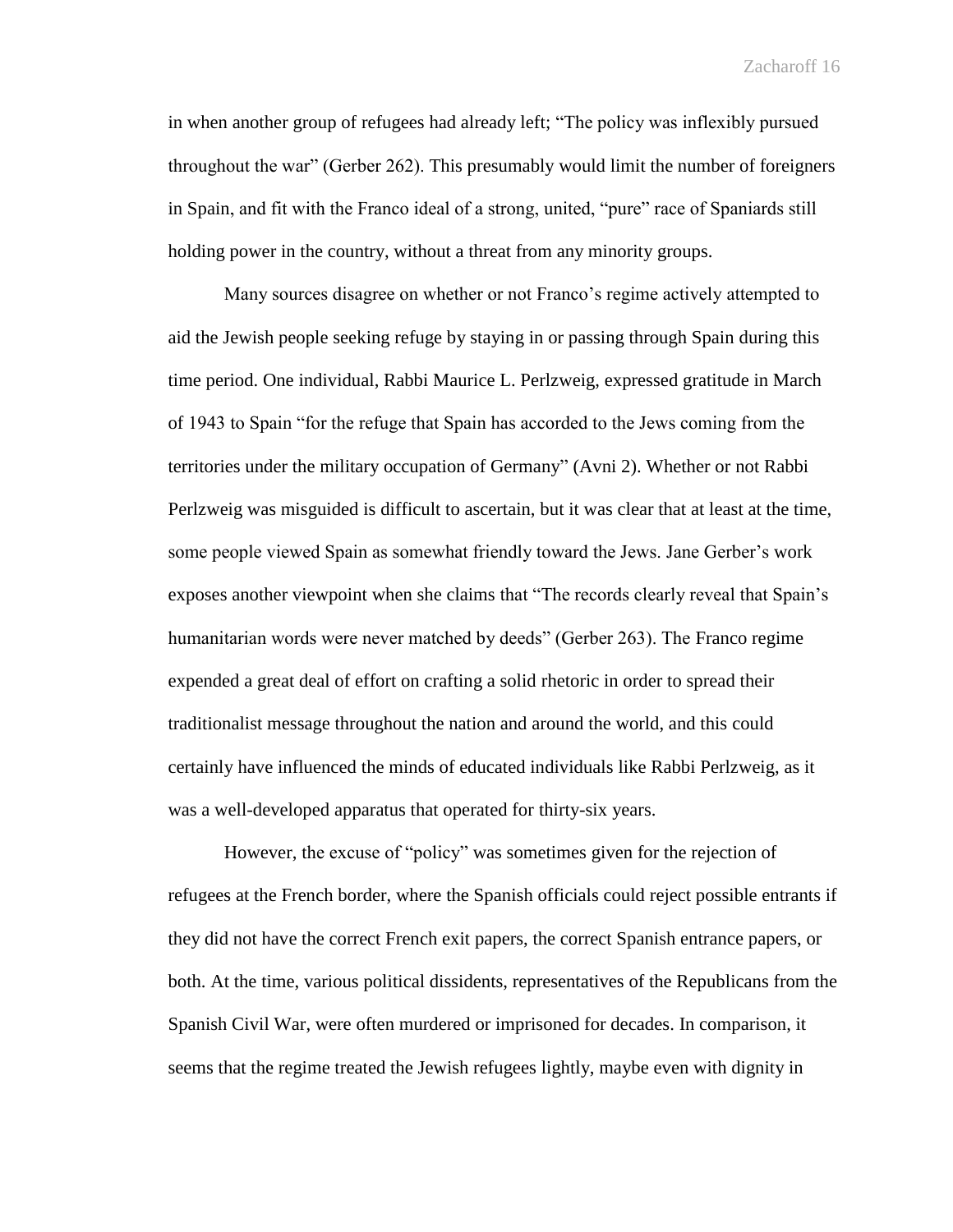some cases: "In general it may be said that Spain did not follow Hitler in her treatment of the Jewish refugees. It was reported that Jews who found their way from France into Spain were interned only if they were of military age, not otherwise" (Robinson 10). However, they did not seem to receive any special, protective treatment, and unfortunately these policies of seeming cool impartiality led to the death of a recognized leading Jewish literary mind from Germany:

One of the most famous refugees rejected in this way at the Franco-Spanish border in 1940 was Walter Benjamin, a German-Jewish philosopher widely acknowledged posthumously as one of the foremost literary critics of the twentieth century…He took his life in despair at not gaining permission to pass through Spain. (Gerber 262)

A historic source from 1953, written by Nehemiah Robinson for a Jewish group in New York, commented on the situation, saying that "There was no doubt that Spain permitted Jews, after the collapse of France, to pass through her territory to Portugal and safety, although it could have prevented it" (Robinson 9). Indeed, Hitler would likely have asked Franco to turn the Jews away, and some sources imply just that, but the Spanish government allowed at least some Jewish refugees free access to pass through the country. Robinson continues to describe that "A number of Jews found temporary asylum in Spain, even if the conditions of sojourn were anything but favorable and many Jewish refugees languished in prisons and camps for months. However, the Spanish attitude toward all refugees was very strict" (Robinson 10). This again implies an impartiality in the Spanish treatment of refugees. While Spain may not have given special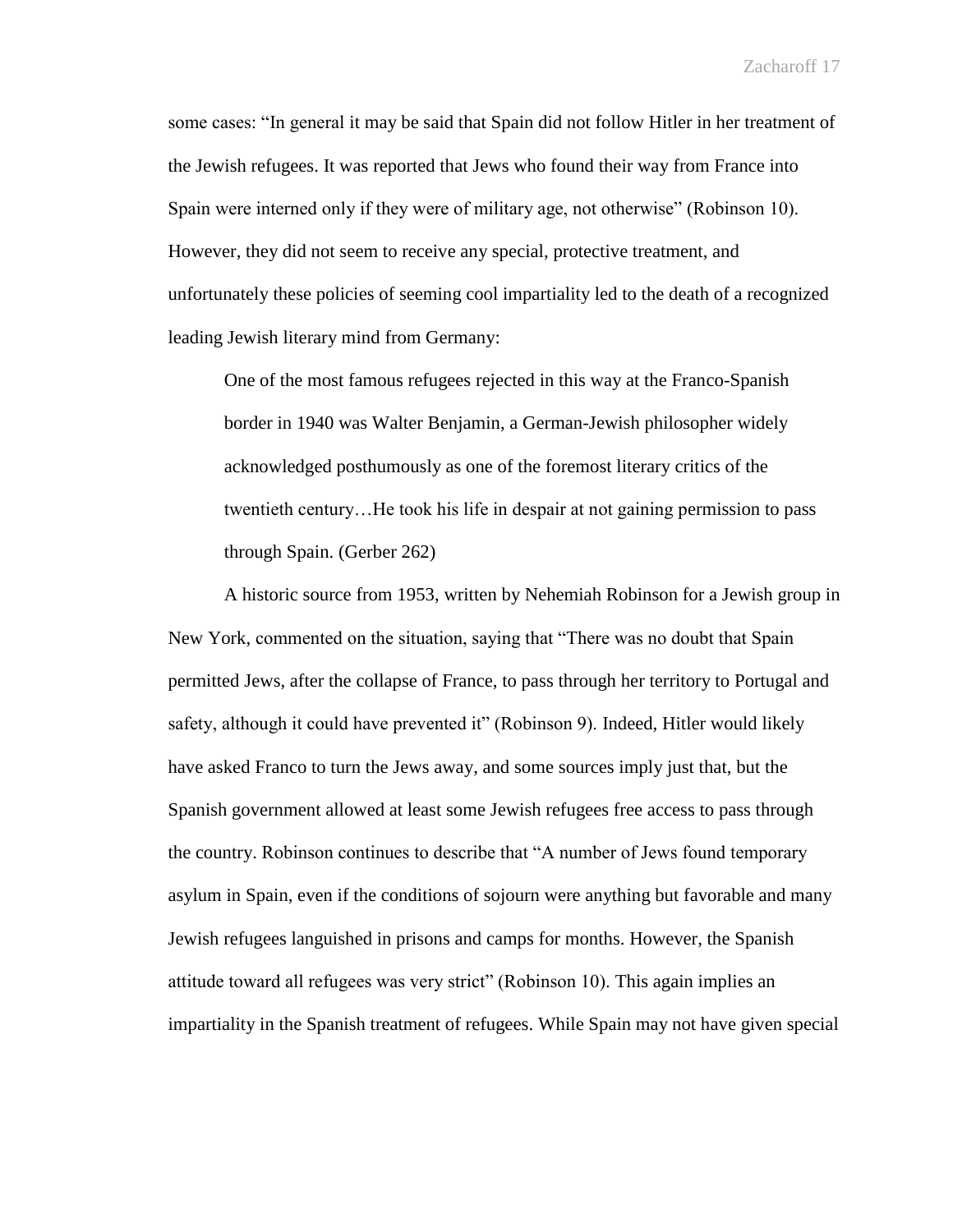treatment to Jewish refugees, the government did not seem to particularly target them, either.

The disagreement over Franco's treatment of the Jews within Spain during this period garnered new controversy in 2010. Spain's leading newspaper, *El País*, reported that a Jewish journalist, Jacobo Israel Garzón, had unearthed documents indicating that Franco may have acted in Hitler's favor more than academics originally thought. The article implies that Franco's rhetoric led to the widespread conviction that his government actively sought to help Jews, and that those who believe this myth suffer from disillusionment caused by the practiced rhetoric of the regime, an idea Giles Tremlett echoes in an article in *The Guardian* when he explains that "Critics claim that Spain's help was deliberately exaggerated to improve Franco's standing in the US" (Tremlett). Garzón discovered that in 1941, the regional authorities in Spain received orders to submit information to the government about the Jews living in their areas, including personal information, ideological leanings, etc. (Reverte). Tremlett's article continues, saying that "the Spanish dictator, General Francisco Franco, whose apologists usually claim that he protected Jews, ordered his officials to draw up a list of some 6,000 Jews living in Spain and include them in a secret Jewish archive" (Tremlett). The article further claims that the Spanish gave the list "to the Nazi architect of the so-called 'final solution',<sup>7</sup> the German SS chief Heinrich Himmler" (Tremlett). This could have led to active persecutions of the Jews in Spain, similar to the round-ups and resultant murders that took place in those countries occupied by Germany, such as Poland, and could have led to the deaths of thousands of Jewish people. However, it remains unclear whether the

 $\overline{a}$ 

 $<sup>7</sup>$  The "Final Solution" refers to the German Nazi plan to annihilate the Jewish people.</sup>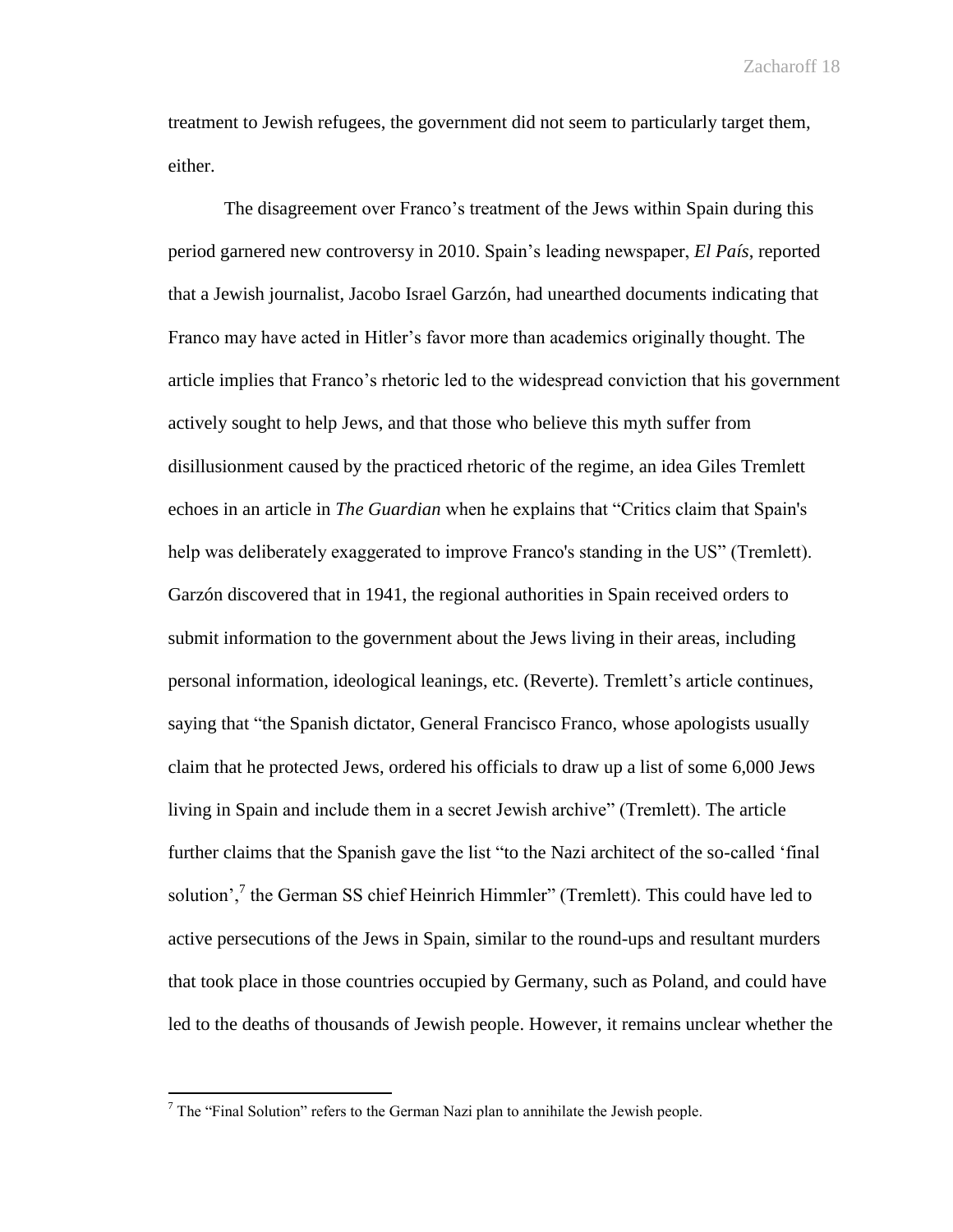existence of this list actually negatively impacted any of the Jewish people who were profiled.

Jewish refugees entering Spain sometimes chose to remain in the country, which impacted the landscape of Jewish life in Spain to a certain extent. The centuries of a miniscule Jewish population received a small revitalization from Jewish people moving to Spain during this period, so that "when Hitler took power at the beginning of 1933, Jewish refugees began arriving in Spain from Germany and Poland, changing the size of the Jewish community and its organizations" (Avni 44). While still only a few thousand Jews lived in Spain at the time, their official communities and organizations began to grow and solidify into more formal institutions.

#### **1.2 Sephardic Jews Outside of Spain**

The Franco regime's rhetoric exposed an almost Nazi-like obsession with the purity of the Spanish bloodline in much of their propaganda, with one of the most notorious examples coming across in the novel written by Francisco Franco himself, *Race*. This fictional story depicts the ideals of Franco society, including a focus on the strength and vitality of "native" Spaniards, those whose familial bloodlines stretched back for centuries.

The concept of Judaism as a race, in addition to a religion, necessarily proves critical in the idea of Spanish protection for Sephardic Jews outside of Spain. Many of the Jewish individuals that Franco protected or allowed to pass through the country had never even lived in Spain, since their families having been driven out of the country in 1492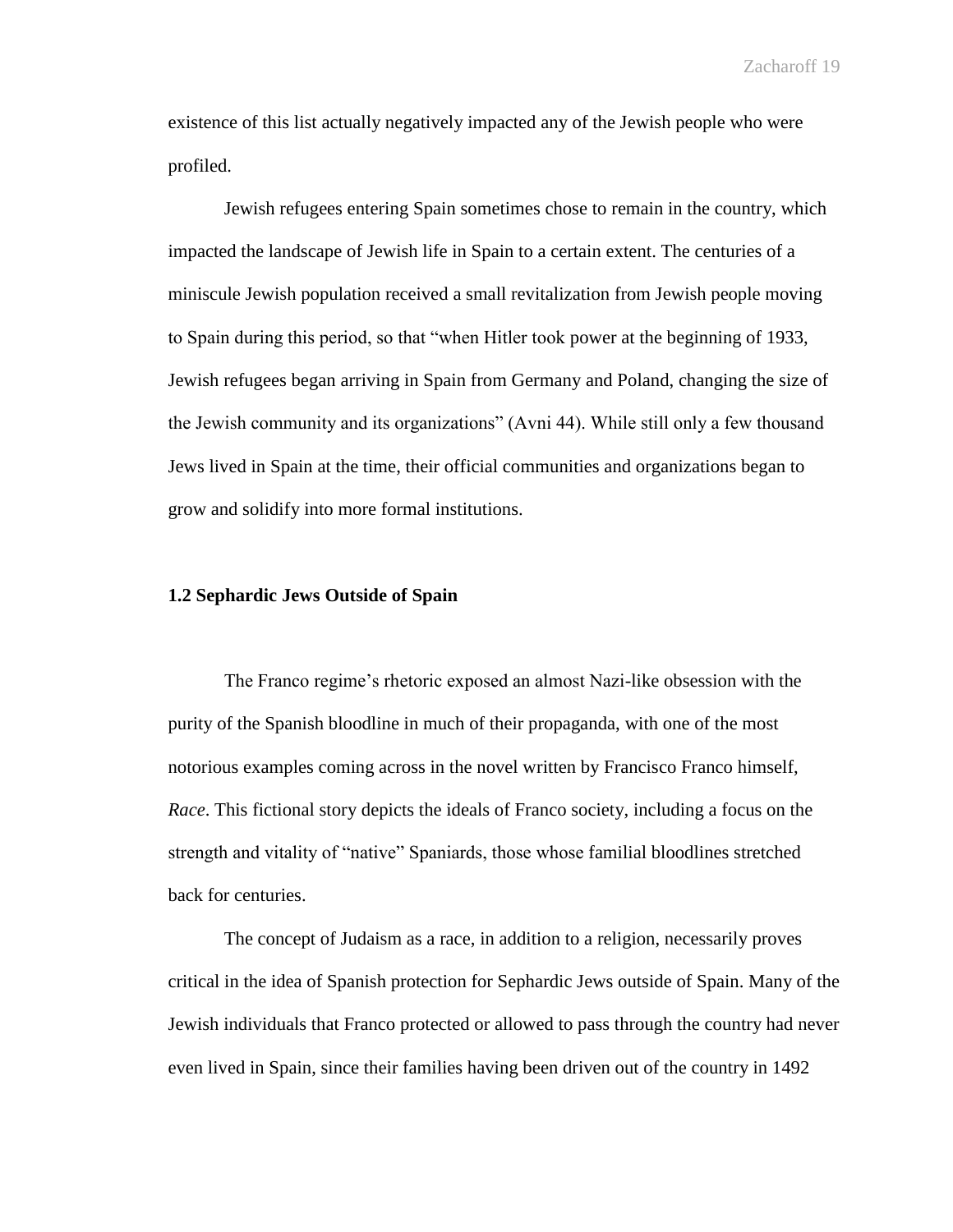with much of Spanish Jewry. However, the Spanish focus on these people as "Spaniards" at times critically comes across in the fact that the regime extended protection to some of them. This, combined with the fact that the Jewish people themselves have long focused on endogamy<sup>8</sup> as an ideal for all Jewish individuals, may have helped the Franco regime rationalize helping "Spaniards" who may never have even traveled to Spain in their lifetimes. For example, at one point Franco had argued it was "Spain's duty not to abandon the 'many thousands' of Spaniards who had lived in Morocco for centuries. By virtually all accounts, the figure of 'many thousands' was an extreme exaggeration, unless Franco was including the Sephardim as Spaniards" (Lipschitz 10). This awareness of Morocco came from Franco's personal military experiences in the African country, which had at various times been a protectorate of Spain. Franco himself would have likely known the correct population numbers of the area, and thus his comments imply an awareness of the Jewish community there, and accepted them as part of the Spanish state to at least some degree.

The Franco regime's focus on the purity of bloodline came out in many places, though sometimes to the detriment of the Jewish people. Closely associated with the Franco idea of a "pure" Spanish race was the concept of Catholicism as the correct religion for Spaniards to practice. Even from an early age, a generation of Spaniards came to adulthood with types of antisemitic prejudices associated with their sense of nationalism and religion: "The school textbooks used during the dictatorship perpetuated this idea of purity: 'Another decision made by the Catholic monarchs, to purify strange

 $\overline{a}$ 

 $8$  Endogamy refers to the ideal of marrying within the faith, choosing a partner also descended from a Jewish family. While this remains a critical part of Jewish law today, many of the more liberal parts of Judaism that do not follow strict Jewish law still maintain this as an ideal in order to continue the religion into the future.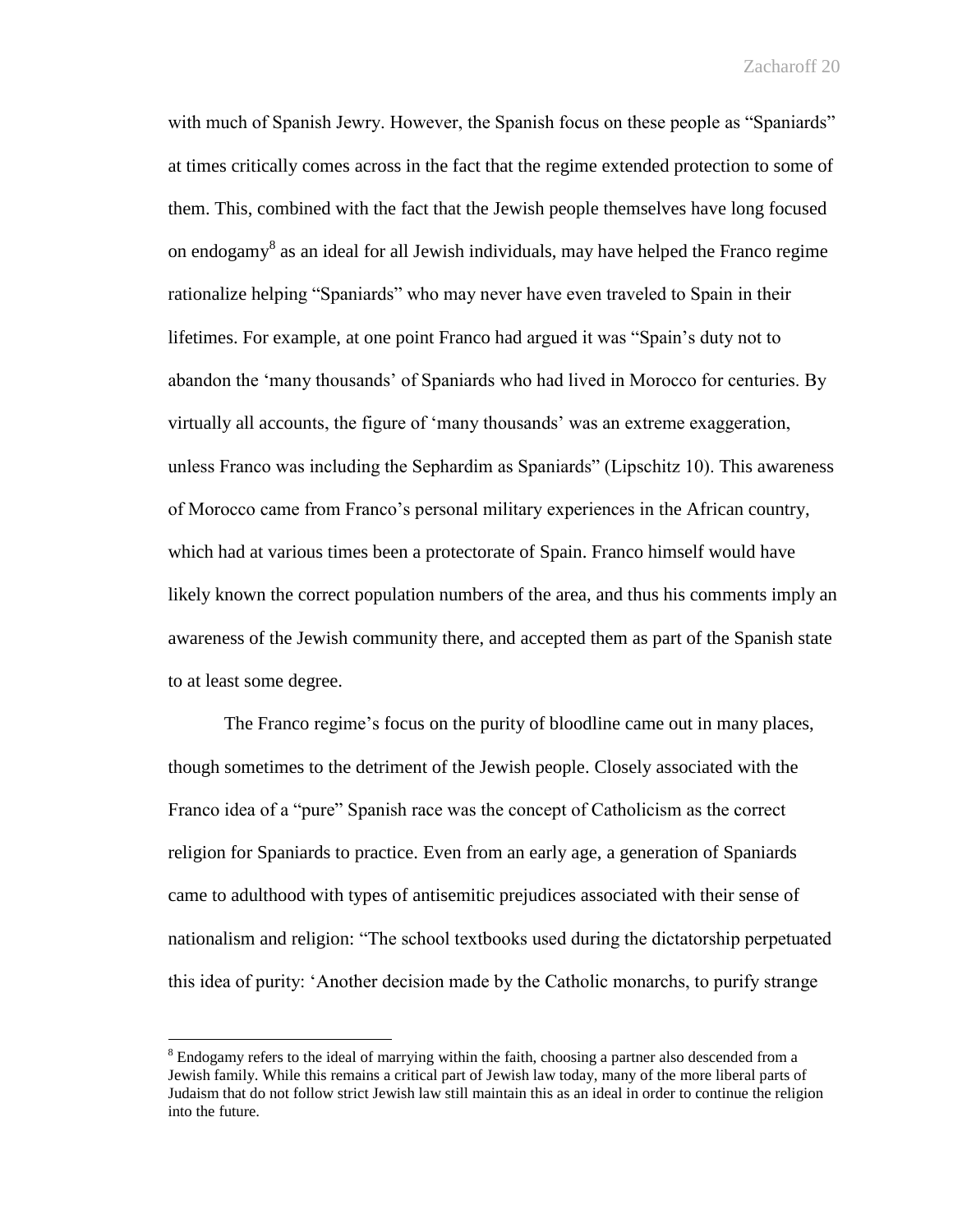elements and to unite the Spanish race spiritually, was to expel the Jews and Moors'" (Richards 51). This legacy of the expulsion of both groups (the Muslim population was similarly expelled from Spain during the same time period) still had an influence on how the Spanish people identified themselves, even over 400 years after the fact.

Discussions in academia about this topic continually try to figure out the exact number of Jewish people outside of Spain that Franco saved, as though in an attempt to either give the Spanish greater thanks or dismiss their efforts as only minimally effective. For example, one encyclopedia entry claims that "Spanish diplomats were able to save nearly 4,000 Jews in France and the Balkans. The vast majority of the Jews who took refuge in Spain, later left for other countries" (*Encyclopedia* 903-4). This number, though seemingly small in the scope of the 6,000,000 Jews killed during the Holocaust, nonetheless holds significance, as Ysart pointed out (see the Chapter 1 opening quote above). Jane Gerber looks to other countries, claiming that "scholars have estimated that the number of Jews saved through Spanish diplomatic intercession in Bulgaria, Greece, Hungary, and Rumania was 3,235 out of a total Jewish population of almost two million in that region (including 160,000 Sephardim)" (Gerber 264). But these numbers are far from consistent across various texts. For example, Lipschitz claims that governmental actions at the time rescued at least 45,000 Jews who otherwise "almost certainly" would have been killed by the Nazis (Lipschitz Preface-3). This could perhaps refer to both the Jewish people saved by passing through Spain itself as well as outside of Spain, though the process of obtaining such numbers remains unclear.

Other academic sources take a much more critical view of the situation, pointing instead to Franco's lack of taking wider action to protect Jews in other countries at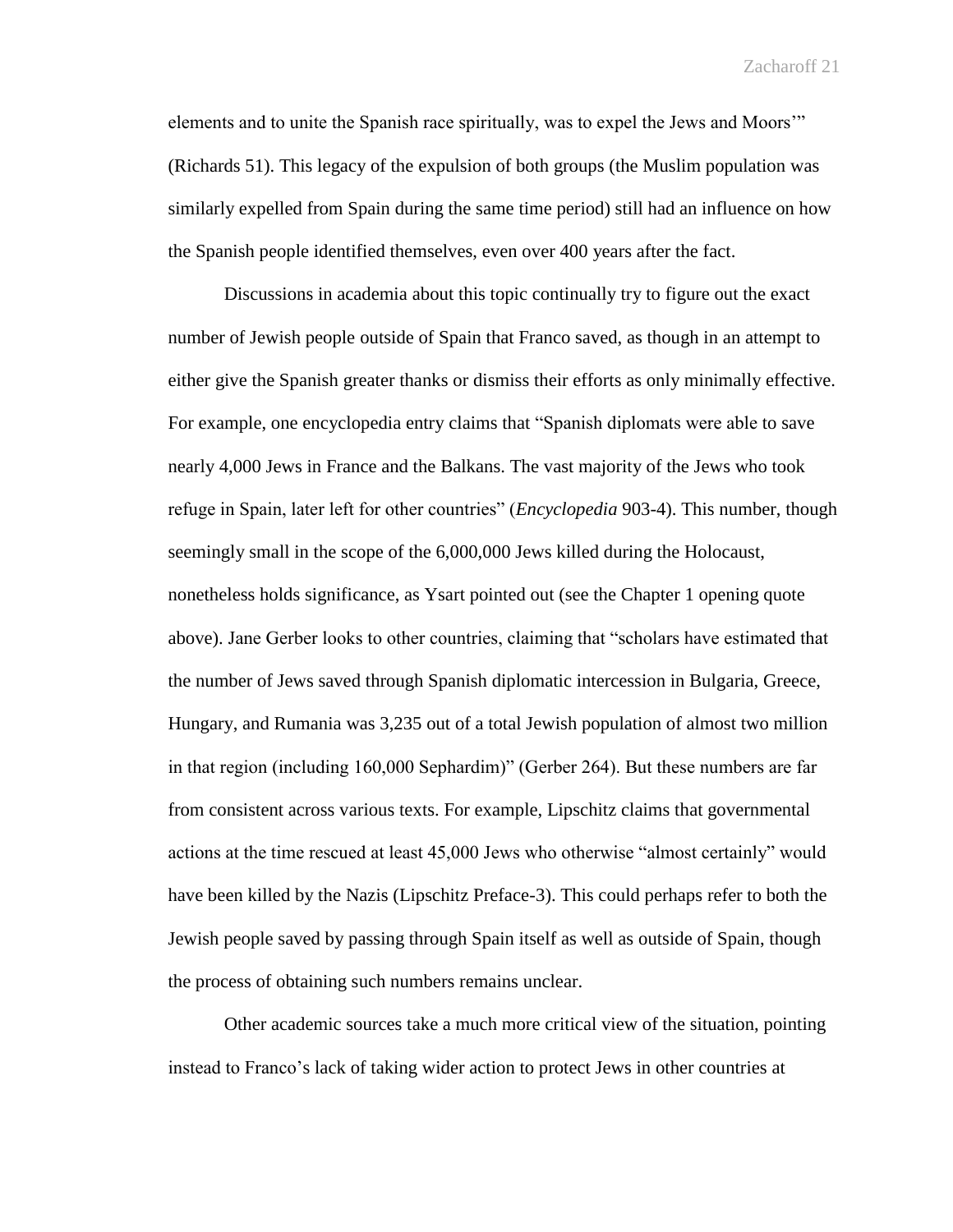additional times throughout his regime. As Avni explains, "because of Spain's position during the war, the Spanish government could have rescued some groups of Jews, but it refrained from taking full advantage of the opportunity. The Franco regime did not want a Jewish community established in either La Mancha or in any other part of Spain, and so it could never become the modern Don Quixote it pretended to be" (Avni 199). Gonzalo Álvarez Chillida agrees with this more cynical viewpoint, at least to a certain extent, but focuses more on the religious underpinnings of the antisemitism than on racial definitions:

> As we have reiterated, Spanish antisemitism did not correspond with that of the German biological racism, but rather with Christianity, coming most of all from France. The ideologues of Spanish antiliberalism of the 1930s centered their philosophy of history on the idea of the existence of one unique civilization, the Western, that was basically defined from the classicism Greco-Latino and Christianity. In this sense we can consider them racists… (Álvarez Chillida 1064-5)

Religious motivations in a very religious, Catholic nation like Spain certainly influences some of the traditionalist leaders in Franco's government, but the acknowledgment of Jews outside of Spain necessarily points to an older type of inherent genetic association that cannot be ignored. Unlike contemporary definitions of American citizenship, for example, which focuses more on the concept of gaining citizenship through the location of one's birth since the nation is largely comprised of immigrants, the Spanish definition focused to a certain extent on a much more historical definition of bloodline.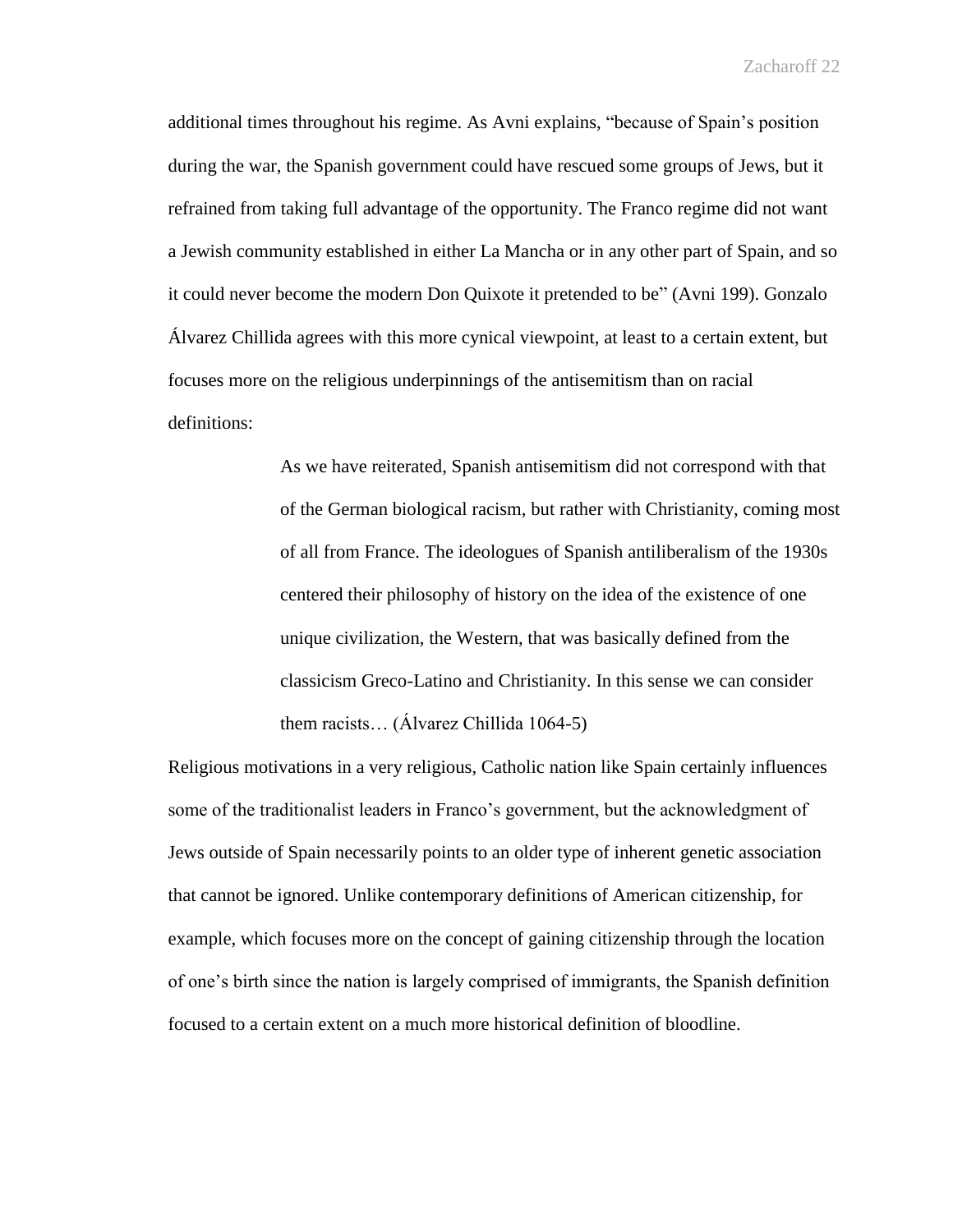One Spanish document published by the government during the time period tried to combat the antisemitic perception by yet again affirming that the regime was committed to helping the Jewish people: "In 1949, Spain published a White Paper entitled Spain and the Sephardi Jews. This paper contends that, when the last war [World War II] broke out, the Spanish government gave its diplomatic representation abroad full power 'to do anything, at any time, to help the descendants of these people [meaning Jews] who had been expelled from Spain four hundred years before'" (Robinson 10). Furthermore, Robinson claims that "It is worth nothing that the Spanish White Paper appeared approximately at the same time as Franco's announcement that he had decided to grant Spanish nationality to Sephardic Jews, i.e., in 1949" (Robinson 11). This announcement appears to have come directly from Francisco Franco himself. Franco also opened up citizenship in 1949 to a wider group of Sephardic Jews, when he "moved to permit the descendants of Jews expelled from Spain in 1492 to return to the fatherland" ("Spain to Admit"). But the degree to which this helped is debatable. As reported upon by *The Washington Post* on January 10, 1949 about this announcement, "At the same time, it became known the government has authorized a Jewish synagogue for the first time since the civil war" ("Sephardic Jews Invited Back"). The article also notes, however, that "the synagogue is on the same footing as Protestant churches…It cannot have anything on the building marking it as a place of worship and public ceremonies in the open air are forbidden" ("Sephardic Jews Invited Back"). Thus, even with efforts to demonstrate some religious openness, Franco still remained wary of allowing too much religious divergence in the public sphere in 1949.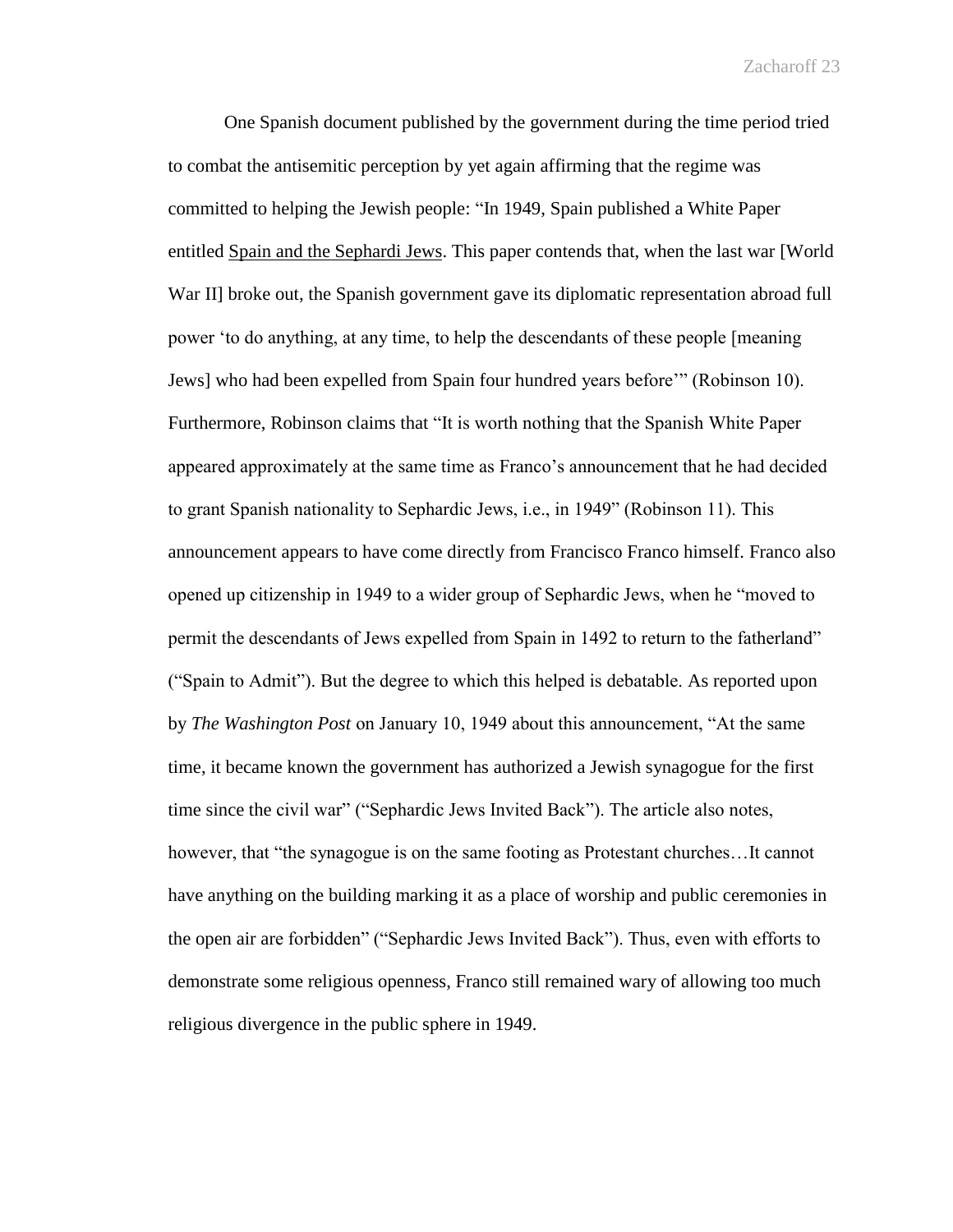These combined claims and actions by the Franco government could imply that they truly welcomed the Sephardic Jews to return to Spain (even though the Edict of Expulsion technically still had power), but could also simply indicate rhetoric used in an attempt to change the perception of Spain on the international stage. This may have particularly held true in 1949 specifically because the United Nations still refused to allow Spain to join, as a result of the human rights abuses taking place under Franco. However, the new Jewish state of Israel joined in 1949, the year after its formal establishment. The refusal of Spain's application for entry may have encouraged some of this seemingly liberal religious rhetoric, at least for this part of Franco's rule (for more on the United Nations, Spain, and Israel, please see Chapter 4).

Many of the communities of Sephardic Jews living in other nations had grown after the expulsion almost five centuries earlier, and so many families no longer held formal Spanish citizenship. For example, a diplomat in France unsuccessfully tried to gain protection for Sephardic Jews in France. Avni comments on the failure, claiming that "So ended the only attempt made during the entire course of the war to extend Spain's assistance to Sephardic Jews beyond the small communities of Jewish Spanish nationals" (Avni 86). The implication that Avni makes here is not that the Franco government rejected pleas to help Sephardic Jews because of outside influences, but simply as a matter of policy, focusing his regime's attention mainly on Spanish citizens. Later in the time period, in the 1960s, Franco's government also extended its protection to various Jews during a war in the Middle East: "When Jews were imprisoned in Egypt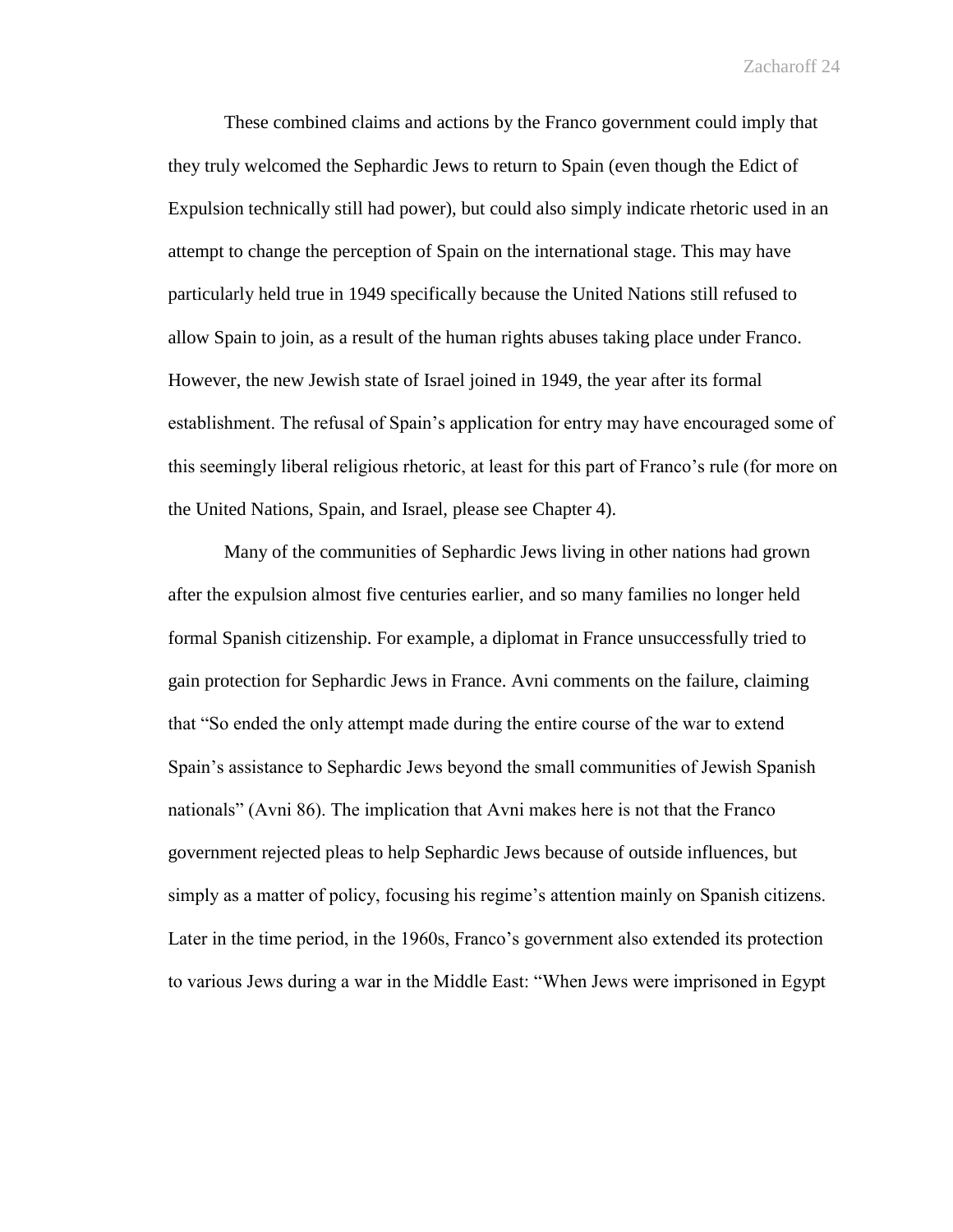during the Six-Day War of 1967,<sup>9</sup> Spain adopted a visible role in arranging for their release" (Gerber 264).

 $\overline{a}$ 

 $9^9$  The Six Day War involved an increase in tensions between Israel and its surrounding Arab nations, most notably Egypt. Israel won this conflict, but it led to an increase in feelings of solidarity amongst Middle Eastern nations and the displaced Palestinian people. For more information, see: Palmowski, Jan. "Six Day War." A Dictionary of Contemporary World History. 3rd ed. 2008. Web. 10 Apr. 2013.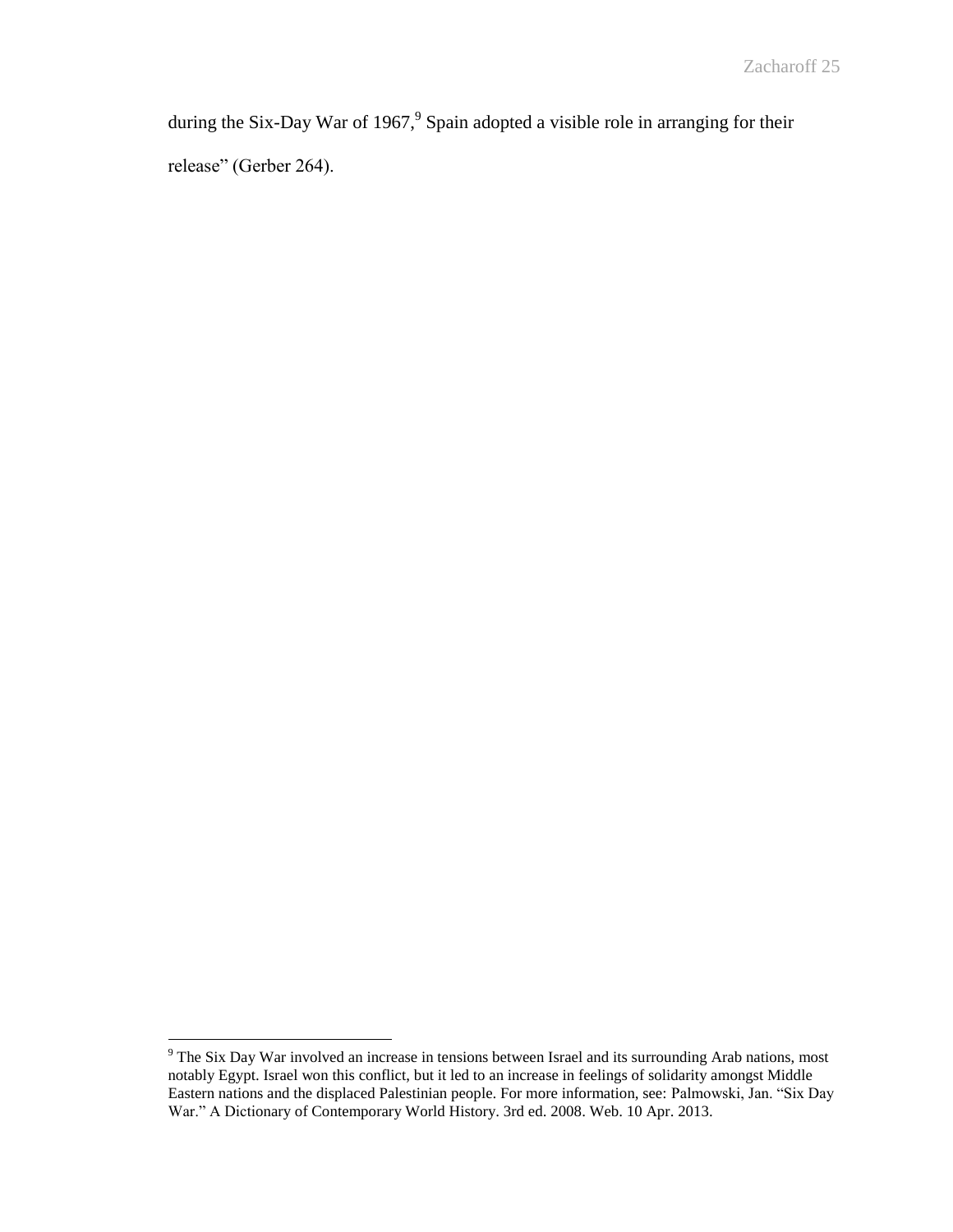## **Chapter 2: The Official Status of Religion in Spain**

## **2.0 Introduction**

 $\overline{a}$ 

The Edict of Expulsion of 1492 remained on the law books throughout the majority of Francisco Franco's dictatorship, so that technically Jewish people living in Spain did so illegally. Numerous efforts and campaigns to reverse the Edict of Expulsion before Franco's regime did not succeed, though some argued nonetheless that specific official actions taken by the Spanish government, especially since the mid-1800s, had essentially reversed the document in practice. Regardless, the law technically remained in force until 1968.

One of the main moves the Franco regime made as an extremely conservative regime was to return to traditional Catholic values. Catholicism was reinstated as the official religion of the country, after a brief period under the Republican government during the Spanish Civil War in which religious freedom was established. A return to this state religion meant to a return to more traditionalist views of the Jewish people, as outsiders, and as not truly belonging to Spain because they do not worship Jesus Christ as the Messiah, the son of  $G-d.<sup>10</sup>$ 

But slowly, times began changing in Spain, too. New laws and governmental initiatives meant that by the end of Franco's regime, Spaniards who were not Catholic received greater governmental recognition for the first time in centuries. Increasingly the nation's political leaders met with Jewish leaders, oversaw the opening of synagogues,

 $10$  Please note, some members of the Jewish faith elect to write the name of G-d with a hyphen as a sign of respect, in case the sheet on which it is written should ever be disposed of.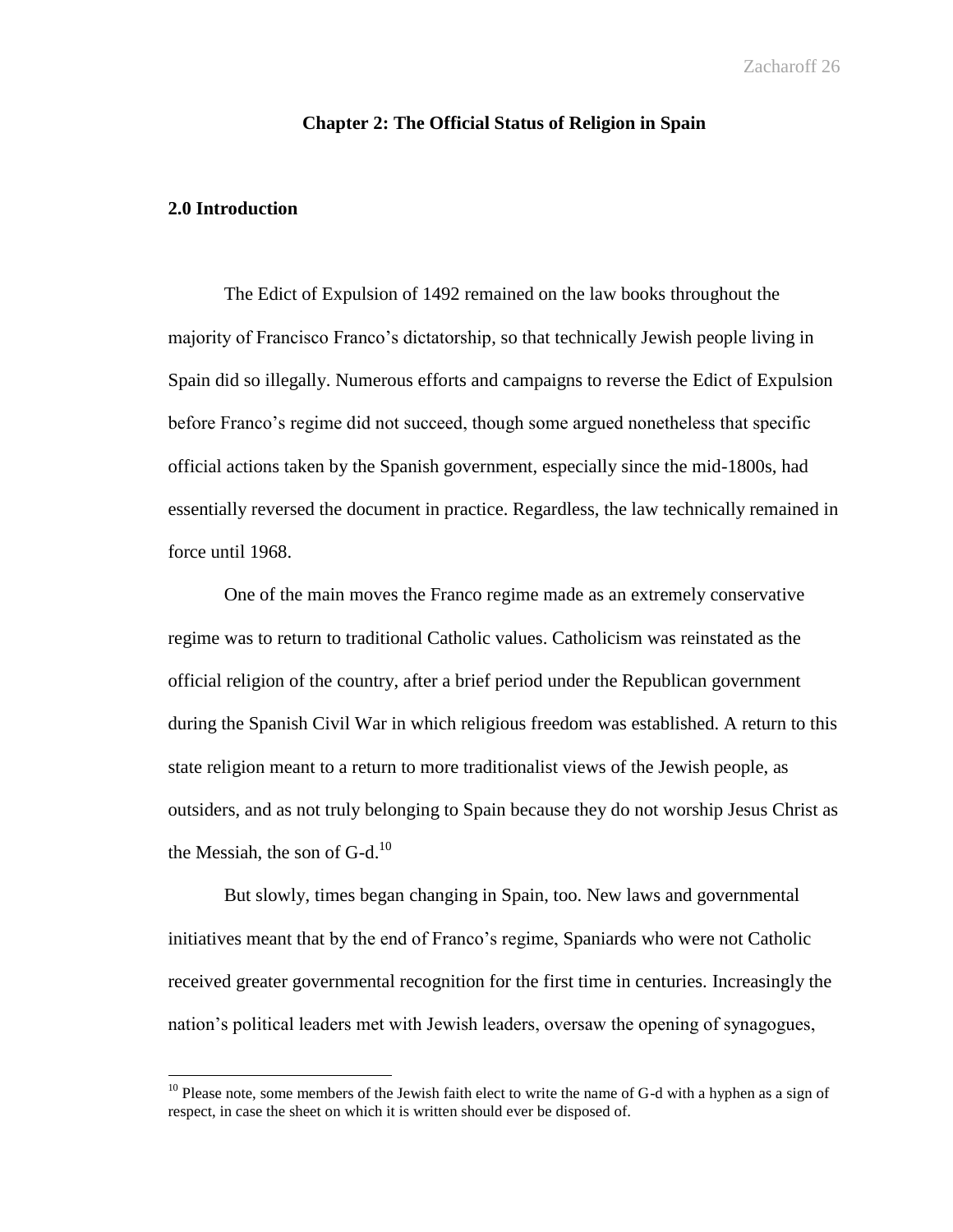and participated in various other public Jewish rites. This change in official policy proved critical mainly on an emotional level for many Jewish people living in Spain.

### **2.1 The Legal Status of Judaism Under Franco**

Franco's government reinstated Catholicism as the official religion of the country, after a brief period of time under the Republican government during the Spanish Civil War during which religious freedom had existed by law.

But while the Edict of Expulsion remained in law for much of Franco's regime, for many staunch government supporters this merely served as an outdated technicality. Some scholars point to a declaration in 1868 by General Francisco Serrano as indicative of a critical step in moving towards greater recognition for the Jews: "On December 1, 1868, General Francisco Serrano, head of the provisional government, responded sympathetically to the appeal of the Jews of Bayonne and Bordeaux [to return to Spain]. Because the revolution had committed itself to religious freedom, among other human rights, he said, it had in effect canceled the Edict of Expulsion of the fifteenth century. 'As a result, you are free to enter our country and practice your religion like the members of all other religions'" (Avni 11). Though these Jews living in France received a positive response, even under Franco public rites of religion of any faith other than Catholicism were prohibited.

The government clearly tried to emphasize that it did not impose religious regulations during this time, even while sometimes making clearly antisemitic statements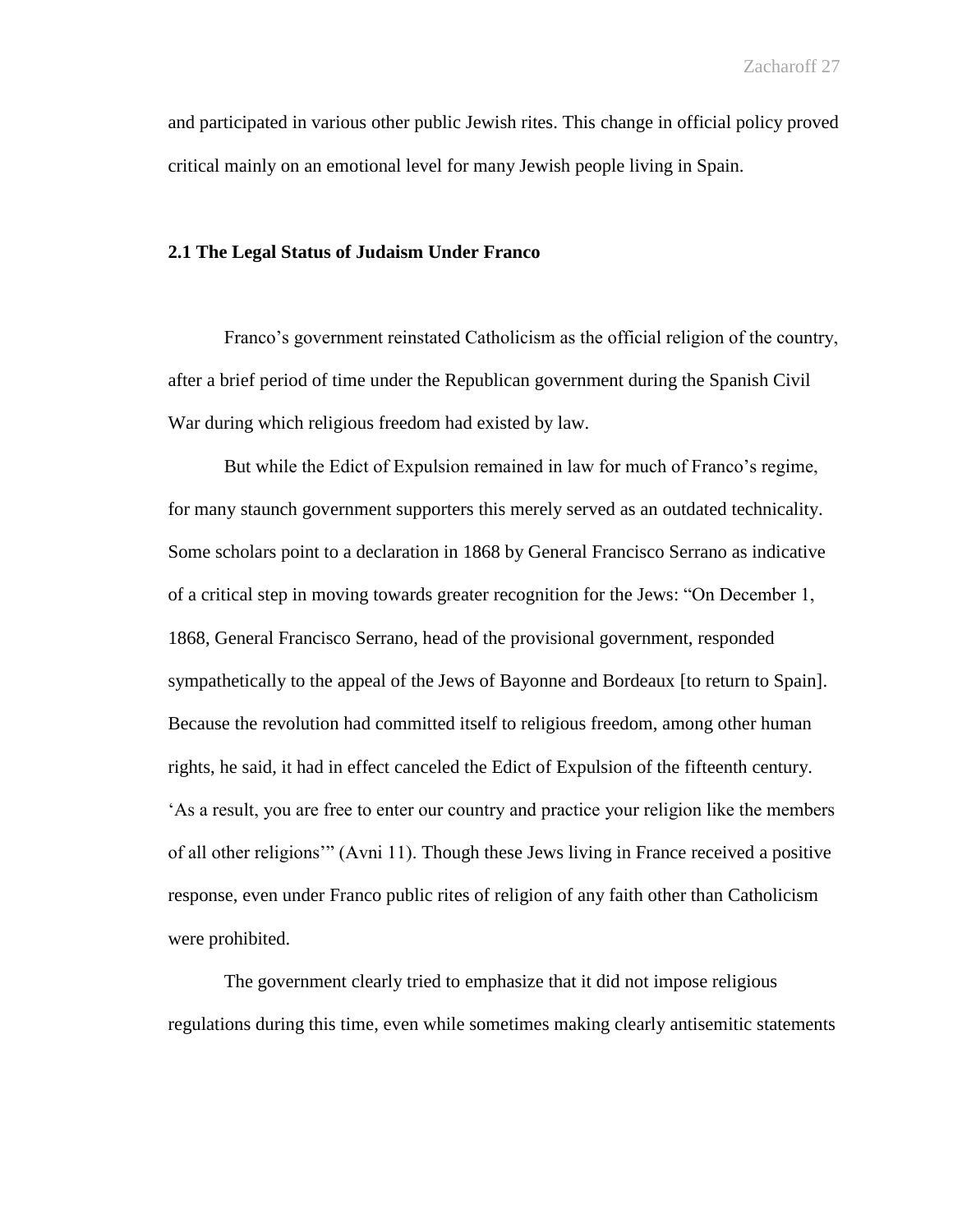(please see Chapter 3 for examples of this). This rhetoric apparently managed to convince one particular foreign ambassador at the time:

When German Ambassador Eberhard von Stohrer was asked to report on anti-Semitic legislation in Spain, he wrote in November 1941:

Since the historic persecution of the Jews that ended in their expulsion in 1492, no new laws have been promulgated against them. Insofar as the people are concerned, and insofar as the official ideology of the State is concerned, there is no Jewish problem. For the last few years, it is noteworthy that as a result of German propaganda there have been some anti-Jewish outbursts in the press and in literature, and there are a number of books on the Jewish problem, but on the whole the attitude of the Spaniards has changed but little. (Avni 71)

Another law enacted on July 17, 1945, called the "Fuero de los Españols—Statute Law of the Spanish People," solidified the concept that people would be allowed to practice their individuals faiths privately, though there could be no public ceremonies other than Catholic ones (Avni 200).

These developments grew even more complicated, when in addition to the aid the Spanish government sometimes provided to Sephardic Jews outside of Spain by Franco's announcement in 1949 "that he had decided to grant Spanish nationality to Sephardic Jews" (Robinson 11). Though not necessarily applying to all Sephardic Jews but instead to specific groups he intended to help at the time, this set the stage for later citizenship laws throughout the second half of the 20th century that would mirror this sentiment and allow Sephardic Jews easier access to citizenship than other foreign nationals. However,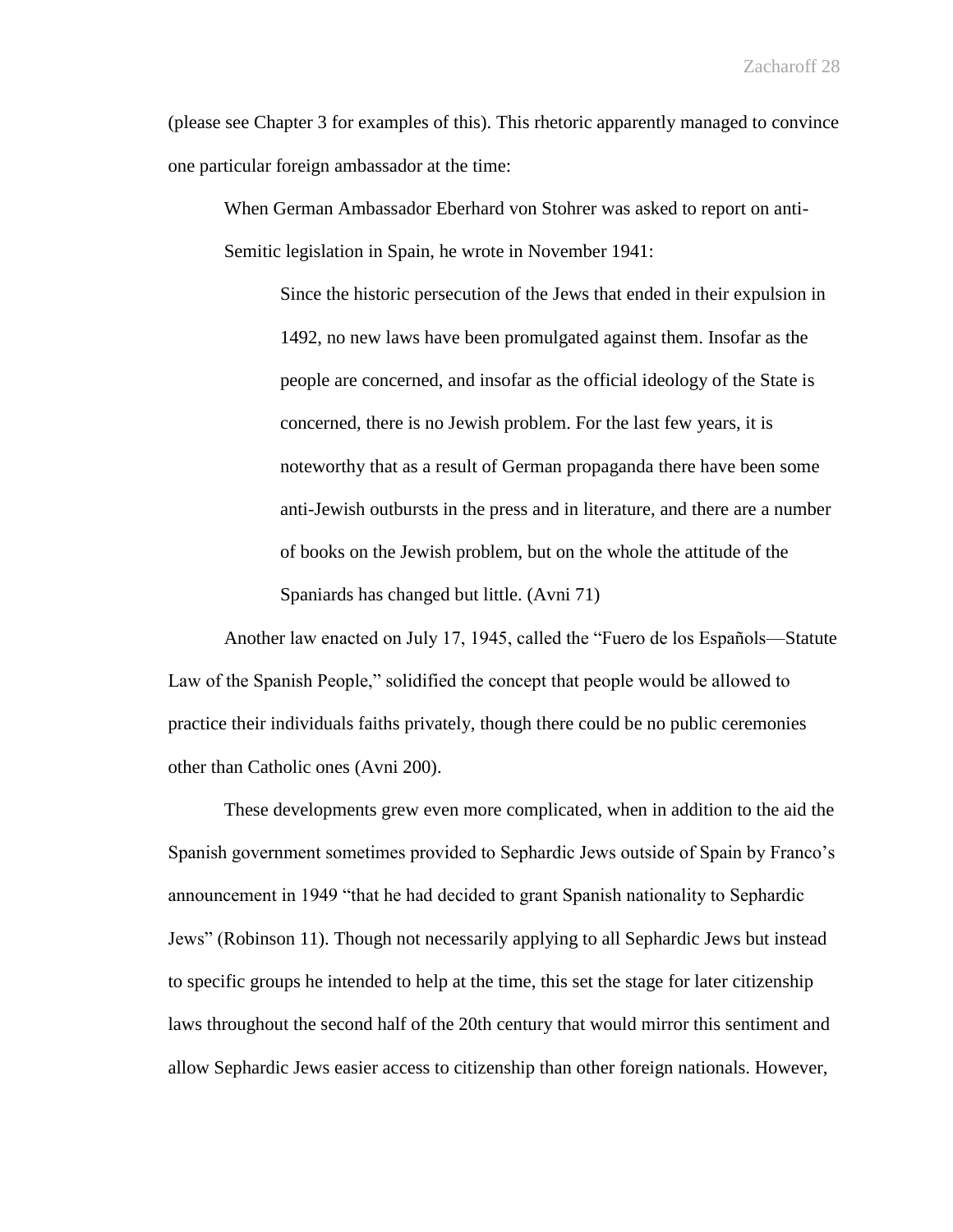by 1964 this had not been enough to placate the Spanish Jewish community, who then sought recognition from the government: "The leader of Madrid's Jewish community…Max Mazin indicated in an interview that it was not a more auspicious time to ask for legal rights than at any time since [1492]" ("Spain's 5,000 Jews Seek Recognition").

Finally, the government officially revoked the Edict of Expulsion on December 16, 1968, though this change did not lead to an eradication of all the historic inequalities still persisting in Spain (Avni 202). The decree changing this ancient law was "signed by Justice Minister Antonio Oriol, in which the Jewish communities were registered under the provisions of the religious liberty law passed two years [prior]" (Eder 3). This announcement coincided with the opening of the first new synagogue built in Spain in 600 years (Eder 1).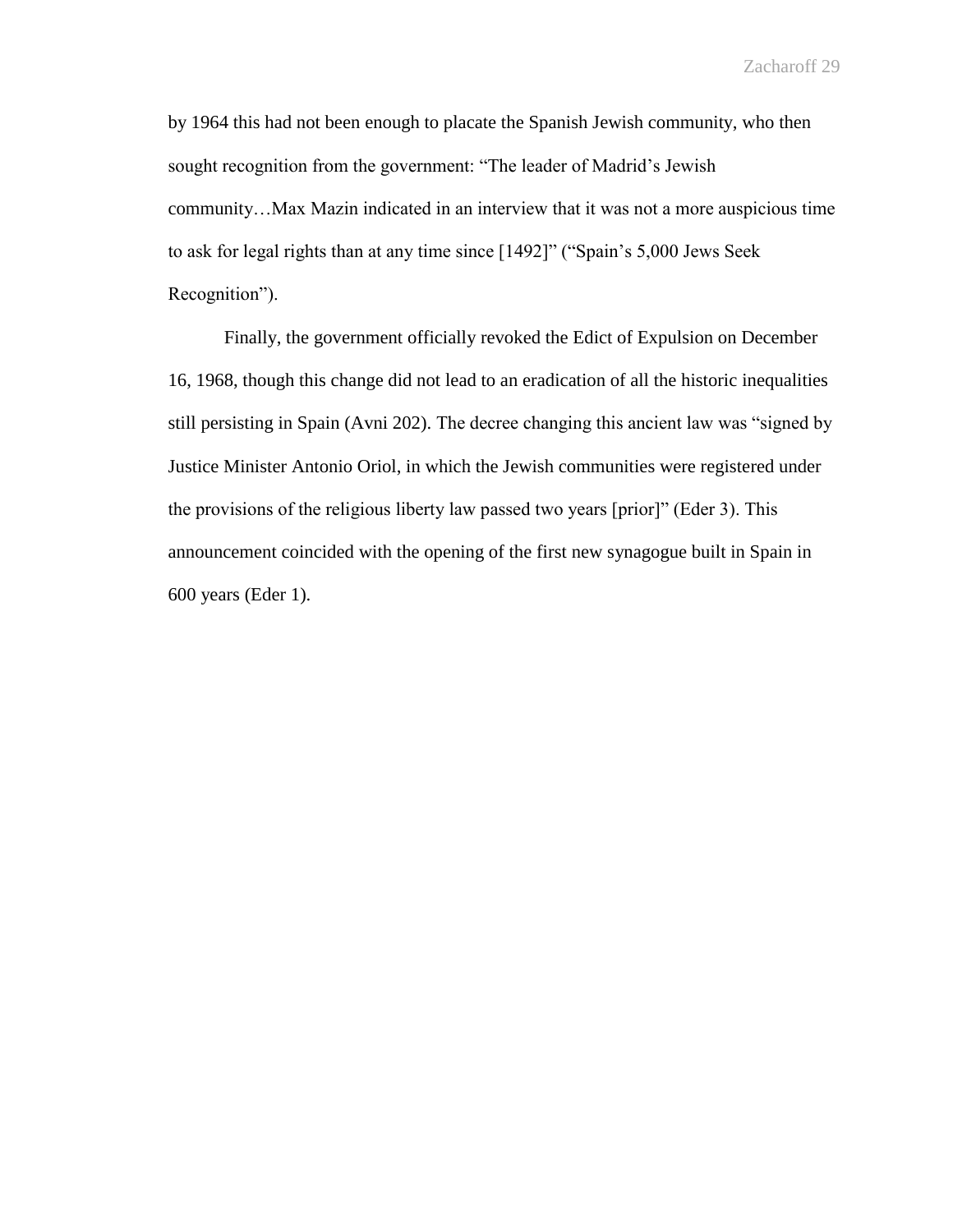## **Chapter 3: Opinions of the Spanish Leaders**

## **3.0 Introduction**

"We want a fraternal Spain, a laborious and industrious Spain, where the parasites are not accommodated. A Spain without chains or the tyrannous Jews, a nation without the destructive Marxism or Communism, a state for the people, not a people for the state. A Spain without political sides, without superior parliamentarians, nor with irresponsible assemblies. We want a grand Spain, strong and united, with authority, with direction, and with order." —Francisco Franco, *Habla el Caudillo*

The period of Franco's Spain was a time of rhetoric, during which the government and its officials propagated the beliefs of a traditionalist system in every possible way through their language. They utilized censors so that even films would pass their strict standards, filled the media with their messages, and tried to shape a society that built upon historic values. The rhetoric they utilized included beliefs regarding the "purity" of Spanish blood, which implied the nobility of the Spanish race over all others. The ideas entrenched in the society of the time uplifted the idea that outsiders, those who did not belong to the elite race of the Spaniards which generally included those who did not uphold the ideals of Catholic purity and ancient Spanish colonialism, were somehow inferior in this hierarchical society.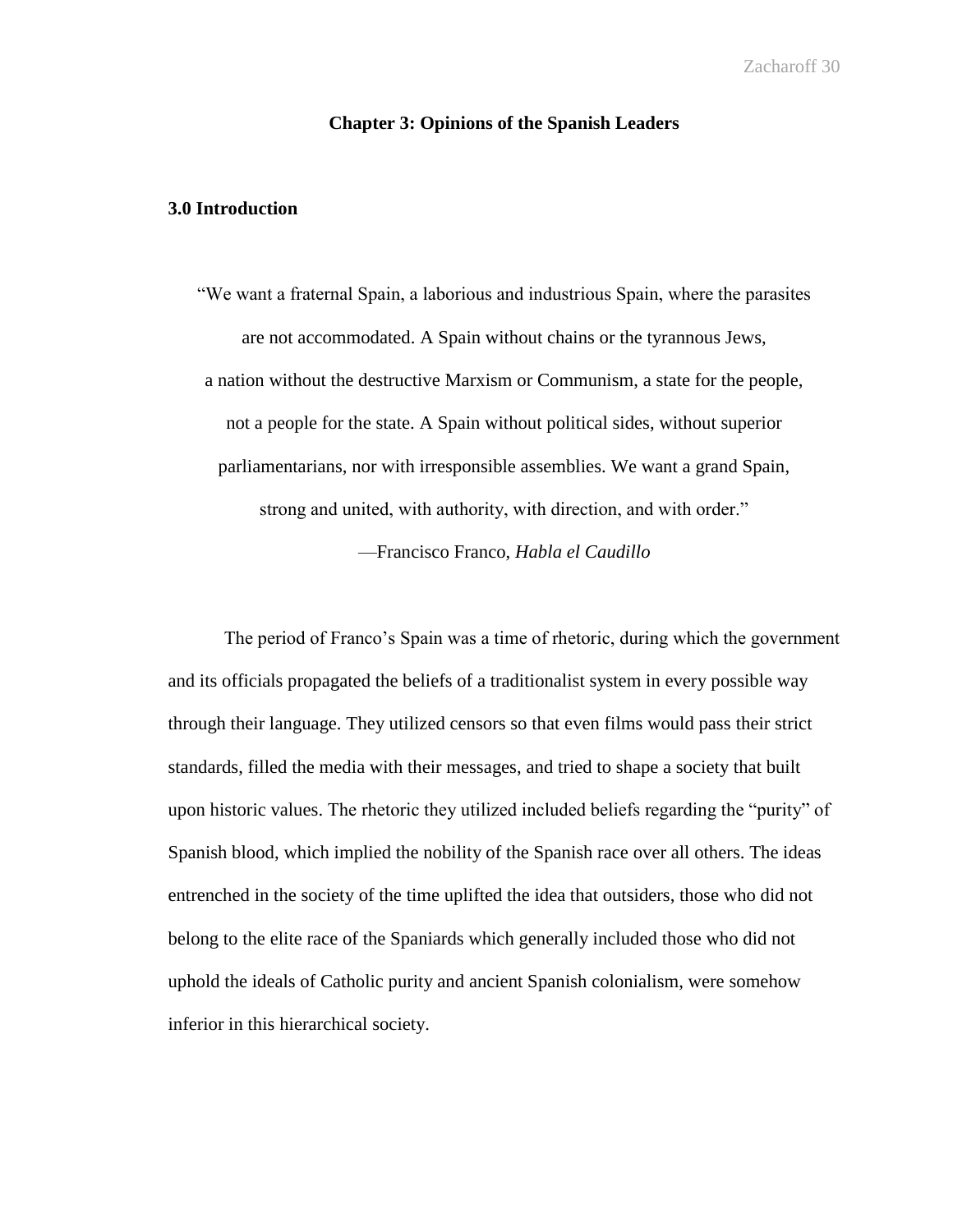Jewish people could easily fit into that category of the "other." Antisemitic rhetoric at the time was thus not uncommon, those less widespread as it was in Nazi Germany during this same period. Nevertheless, Franco and his officials found ways to weave in such prejudiced speech into their larger, practiced body of rhetoric. One main method for doing so involved believing in an international conspiracy theory.

For many years, a very popular aspect of antisemitic rhetoric around the world (including in Franco Spain) has involved trying to incite fear in the general population by arguing that the international Jewish community is secretly plotting to take over the world in various conniving ways. This theory ignores the vast differences between different Jewish communities, and actually draws on similar theories about the Freemasons and the Bolsheviks in order to group all of these "dissidents" into one target group. Arguably the most famous antisemitic text ever created, *The Protocols of the Elders of Zion* (abbreviated in this thesis as *The Protocols*), uses this theory in its writings.

*The Protocols of the Elders of Zion* originally appeared in Russia in the first decade of the 20th century, but actually draws upon older antisemitic tales from France. This fabricated document details the completely fictional minutes of a supposed 1897 (which was the correct year of the actual First Zionist Congress) meeting of world Jewish leaders and their detailed plot to take over the world, and various antisemites have used it as supposed "proof" of the evil nature of the Jews. This document has been translated into countless languages since its first publication in the first decade of the twentieth century. Prior to Franco's ascent to power, various outlets had proved that the document was false, yet antisemites continued to speak about the document as though it reported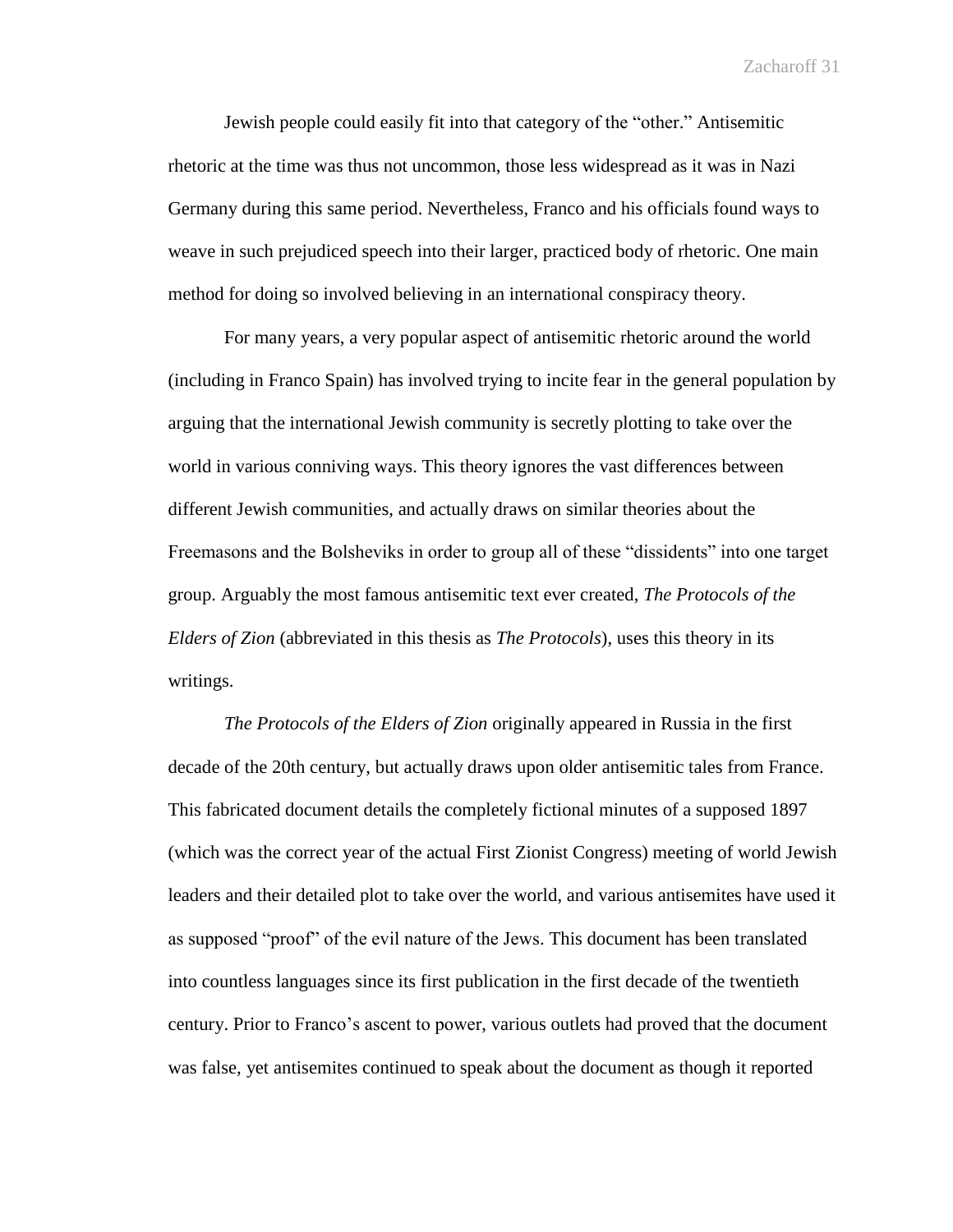actual events. Franco's officials, and famously the Catalan Priest Juan Tusquets, particularly drew upon this document in their writings and speeches. In Chapter 3.2, I provide a literary analysis of several key passages from *The Protocols* and how the rhetoric fit in with the Rightist rhetoric under Franco, in order to discuss more in depth the beliefs of the Franco regime and how it could directly apply to Jewish people.

#### **3.1 Indications of Antisemitism in the Franco Leadership**

Numerous primary and secondary sources referring to the Franco period allude to speeches he and his leadership made that indicated certain antisemitic prejudices. These unfortunately are not widely available, possibly a result of actions taken to suppress these proofs of antisemitism, as one of the leading historians on Franco Spain's relationship with the Jews, Paul Preston, alludes to in his notes in *Franco: A Biography*. Few secondary sources quote the leaders directly at all, instead simply mentioning that they made speeches that included particularly antisemitic language, and those that do quote the speeches directly generally include only a few lines. However, even in the same years when this antisemitism came out in speeches, so too did the regime issue documents affirming their support for the Jewish people and lack of antisemitism as a part of the Falangist rhetoric.

This type of rhetoric apparently worked on many people. The religious leader Rabbi J. T. Loeb wrote a letter to the editor of *The Washington Post* in 1939 expressing his happiness over another letter in the newspaper which claimed that Franco's regime seemed to not hold antisemitic views: "I felt myself greatly relieved from anxiety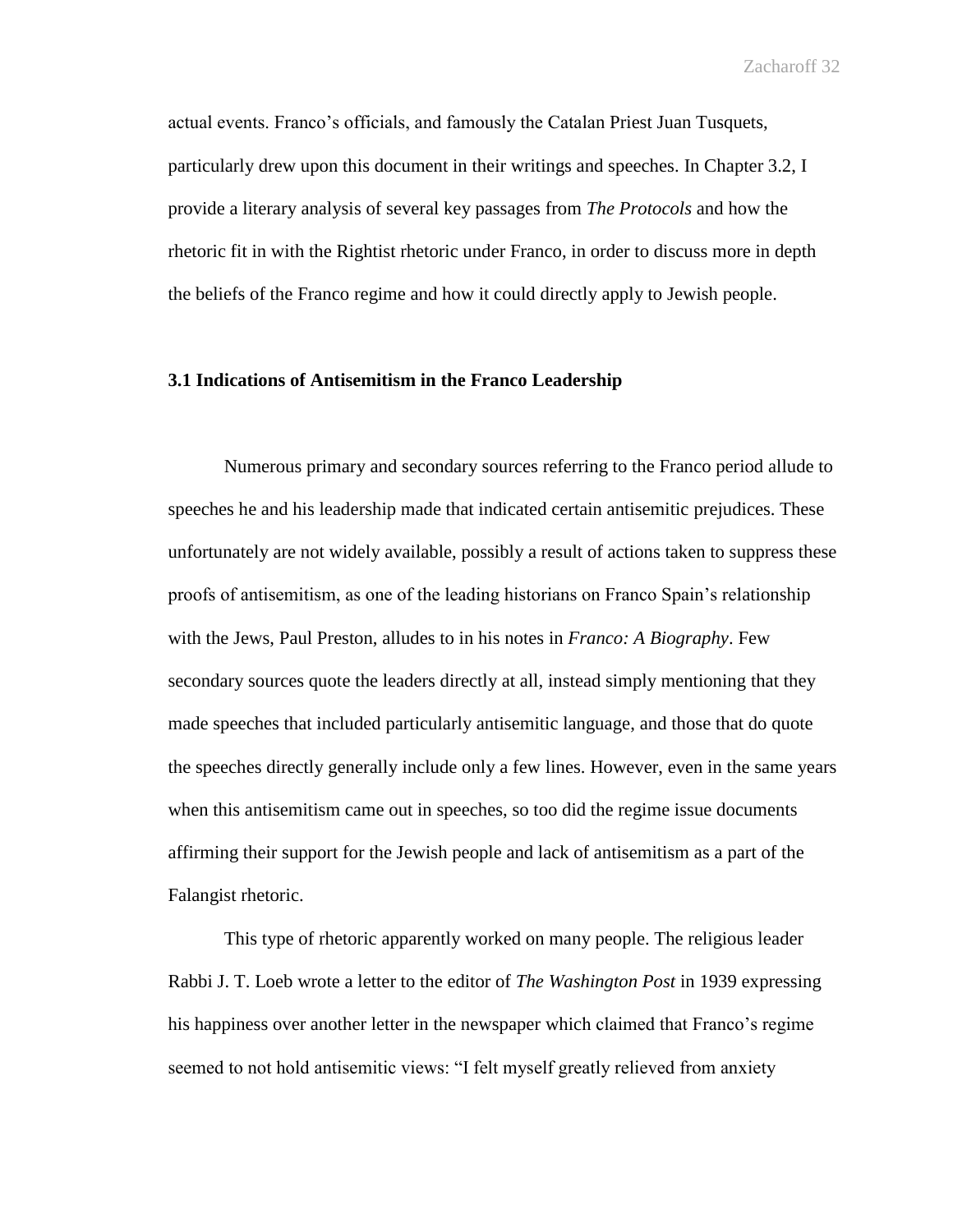concerning the effect of Franco's victory upon the status of Jews and other liberals in that country" (Loeb B9).

One of the speeches in which Franco draws upon the theme of a Jewish-Bolshevik-Communist-Freemason worldwide conspiracy was given during his first yearend speech in 1939, the year he assumed power in Spain. In his rhetoric, he refers back to the vital Edict of Expulsion and the Jews, saying that, "We, by the grace of G-d and the clear political vision of the Catholic monarchs, centuries ago were liberated from such a burden [as the Jews]…" (Salinas 11). Nehemiah Robinson, writing in 1953 for the Institute of Jewish Affairs, part of the World Jewish Congress, in New York City, mentions this type of rhetoric specifically, claiming that "Anti-Semitism was part of the standard line in the Falange's propaganda and was revived under Franco, although it had little meaning in Spain except in its relation to the anti-Republican, anti-Communist and anti-Masonic scare campaign" (Robinson 8). Robinson, writing while the Franco regime still had power, mentions other apparent antisemitic actions that might have taken place: "According to press dispatches, an anti-Semitic campaign was in progress in Spain in the first months of 1940. It was reported that legislation to expel all Jews who had entered Spain after 1931 was in preparation...Circumcision<sup>11</sup> was allegedly prohibited" (Robinson 9). But then also, "in 1943, all discrimination against the Jewish religion was ordered stopped" (Robinson 9). This pamphlet, produced for an American Jewish organization, acknowledged even back in 1953 the seemingly contradictory actions and opinions made and given by Franco and the regime at the time, sometimes seemingly to oppose Judaism, and at others offering a type of religious openness to the group.

 $\overline{a}$ 

 $11$  Refers to a vital Jewish religious ritual performed on male children eight days after their birth; also known as a "bris" or "brit milah."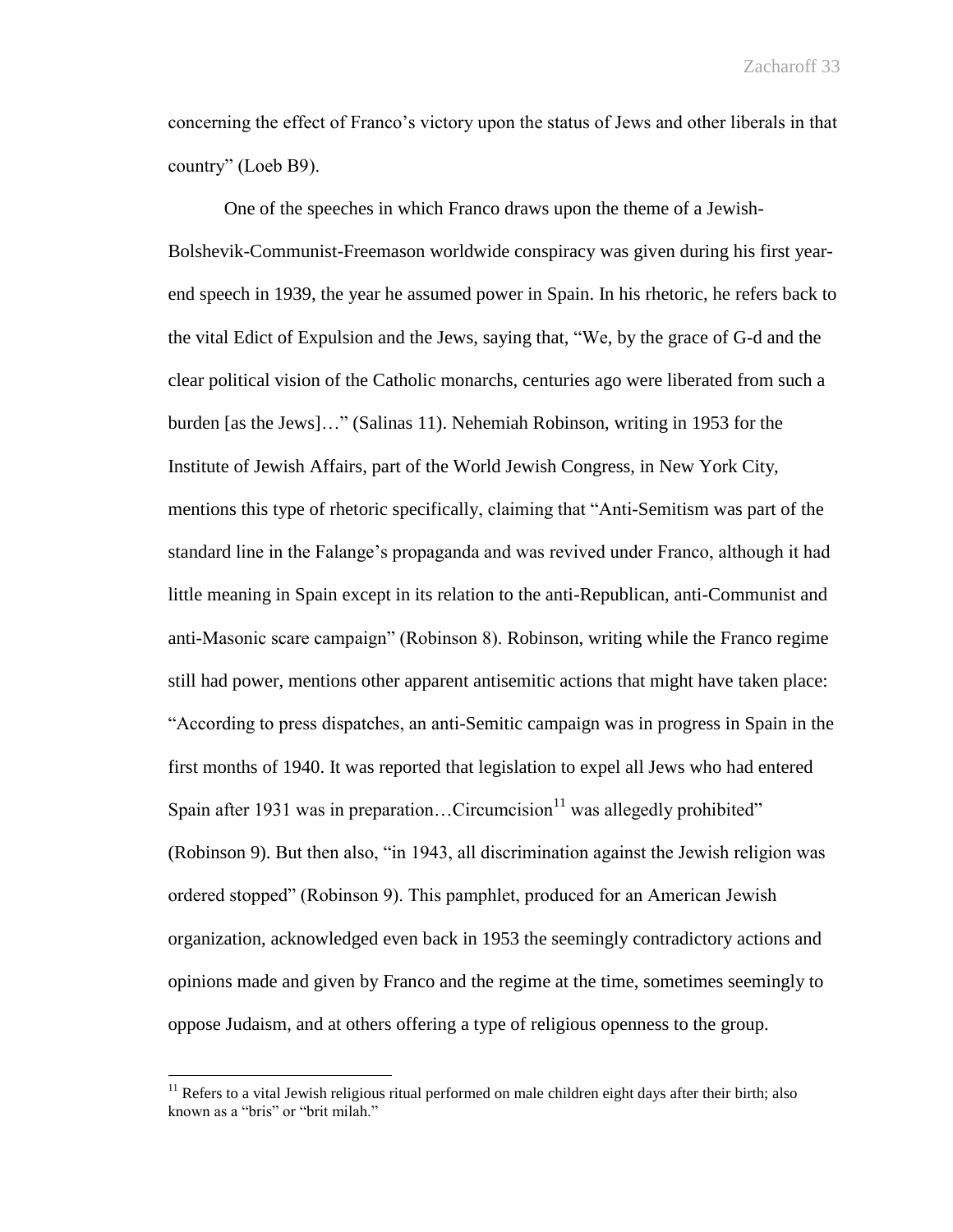However, Robinson emphasizes that "It must be stated, in all fairness, that no instances of violence against the Jews of Spain or their synagogues during the Franco regime had been reported," despite the antisemitic rhetoric coming out of the regime at the time (Robinson 12).

Franco at times oversaw decisions that helped the Jewish people in Spain, rather than hurting them. For example, on "the 10th of January of 1946 Bartolomé Barba received a letter from the Minister of the Interior, Blas Pérez, informing him that in the last Council of Ministers, chaired by the head of state, Francisco Franco, it had been agreed 'to authorize the opening of a synagogue in Barcelona'" (Antonio Lisbona 131). It would appear from this that Franco did not completely oppose the presence of the Jewish religion in Spain.

In an attempt to further convince the world that their regime did not hold antisemitic views, a pamphlet circulated from Spanish Foreign Ministry called "Spain and the Jews," and described the "contribution of the Nationalist government to the rescues of Jews during the Holocaust" (Avni 2). This blatant form of propaganda, though, did not confirm their claims, but instead simply fit into the larger rhetoric of the Franco regime, which exhibited both clearly antisemitic elements, and attempts to claim that the regime was not antisemitic, possibly to improve the regime's perception by the international community.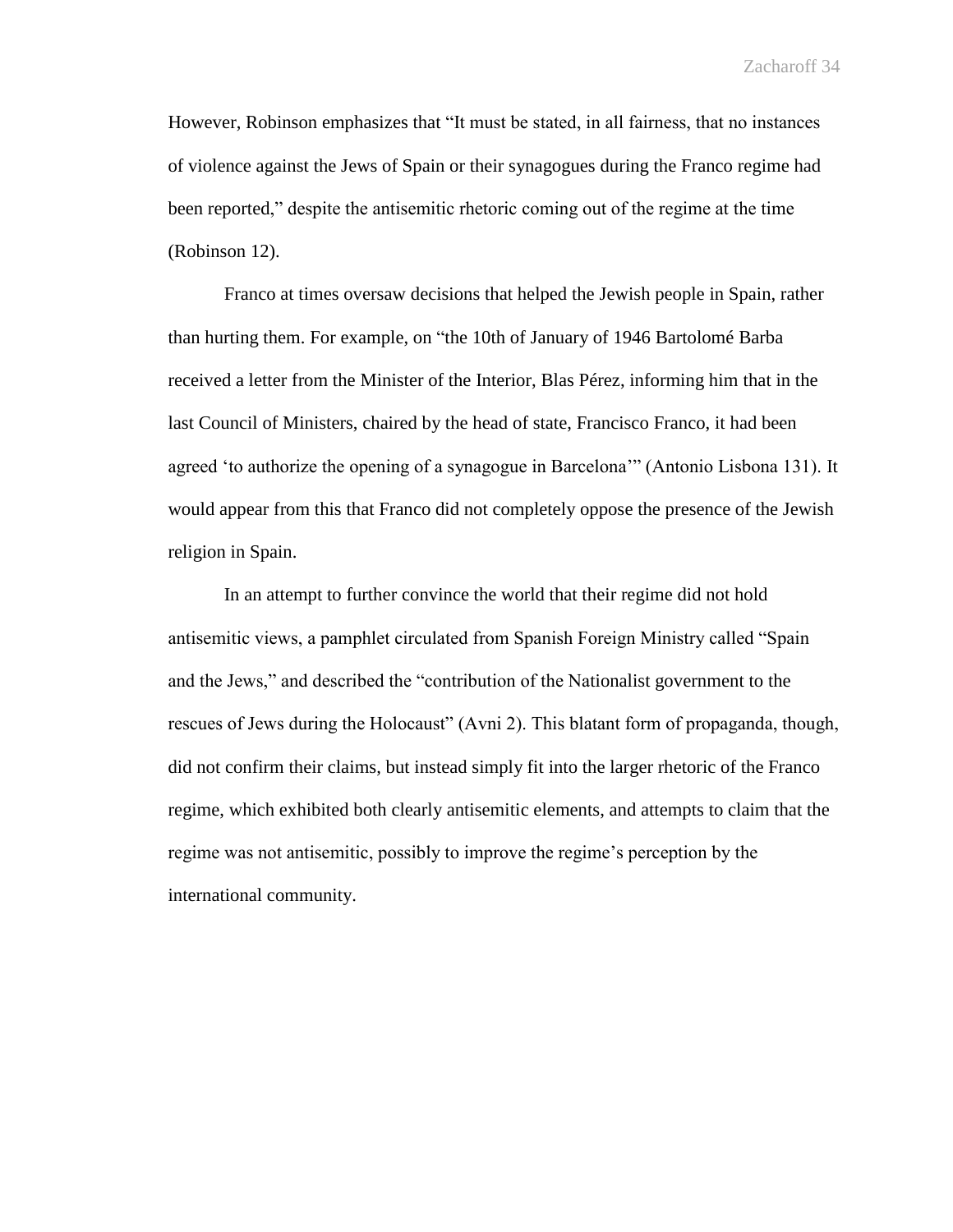## **3.2 The Franco Regime and** *The Protocols of the Elders of Zion*

Francisco Franco and his government created a consistent rhetoric, supported by a variety of important texts and one of these texts was *The Protocols*, the most antisemitic text ever written. These *Protocols* won popularity in Spain after the Spanish edition of 1932, although they were published for the first time in Spain in 1920. *The Protocols* describe a reunion of a fictional group of "the Elders," or the leaders of the Jews of the entire world, and their plan to take over the world. This completely fictional text was based on stories from the 19th century from France and Germany and the first actual meetings of the Zionists.<sup>12</sup> The text is divided in twenty-four parts that are called "protocols." Many antisemites thought that they were a true description of the ideas of the Jews. The first Spanish edition was published in 1920 and one more time during the ascent of the Francoists. Particularly, the ideas about the economy, religions, race, and world domination by the Jews are presented in the preface of the Spanish edition and in the protocols two, three, nine, and eleven. Nevertheless, the use of this text in Spain was very ironic because of the almost complete lack of Jews in Spain during this time, a result of their expulsion from the country in 1492 and the persistent antisemitism after. As Preston explains, "The ultra-right-wing press in general regarded *The Protocols* as a serious sociological study. Since there were few Jews in Spain, there was hardly a 'Jewish problem.' However, Spanish 'anti-Semitism without Jews' was not about real Jews but was an abstract construction of a perceived international threat" (42). It was important that the Francoists could support their ideas, with lies if they needed to.

 $\overline{a}$ 

 $12$  Zionists are those who support a Jewish state on the land of modern-day Israel.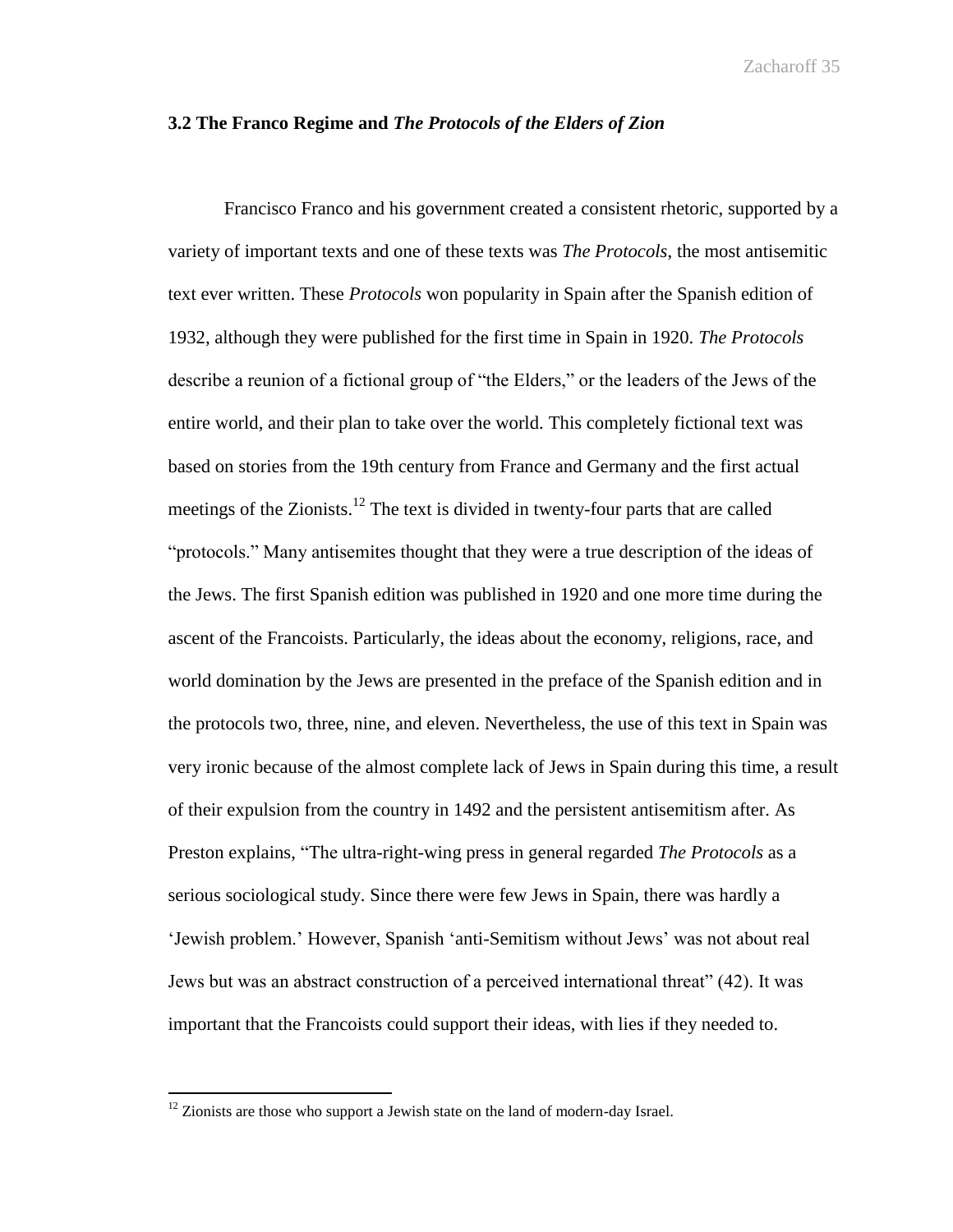The Franco supporters came to power in Spain during a very unstable time in the 1930s, when a population divided by social and economic inequality. In response, the new regime created a specific rhetoric for representing minorities as enemies, as "others." A group that fit well into this category of enemies was the Jews. *The Protocols of the Elders of Zion* had been translated into Spanish for the first time in 1920. Paul Preston explains in his book *The Spanish Holocaust* that "…those who justified the slaughter innocent Spaniards used an anti-Semitic rhetoric and frequently claimed that they had to be exterminated because they were the instruments of a 'Jewish-Bolshevik-Masonic' conspiracy" (xi). While *The Protocols* had been written in another place and another time, the fits in with the more widespread Franco rhetoric creating "the other" in its antisemitic treatment of this fictional group of world Jewish leaders.

The Franco regime's desire to return to a much older and glorious age, in which Spain had colonies and a much grander empire than in the Franco years, was part of the government's rhetoric. In a work from 1938, *España y Franco* by Ernesto Giménez Caballero, we can see the use of these ideas in his rhetoric of "the others," here the red communists, in his violent language: "When Franco, arriving at the sea, chopped with his sword in two pieces the Red Beast…our Spain believed it had arrived at the end of its drama and of its war" (3). But the idea of "the Beast" was, also, all groups outside of the traditional society: including Jews, Masons, and more.

The association of the Jewish people with Masons and other groups comes out very clearly in these *Protocols*. In the introduction to the Spanish edition of *The Protocols* it says that, "For all intelligent thinkers, the Mason question is complicated by the Jewish question" (*Los Protocolos* 13). By implying that to disbelieve in this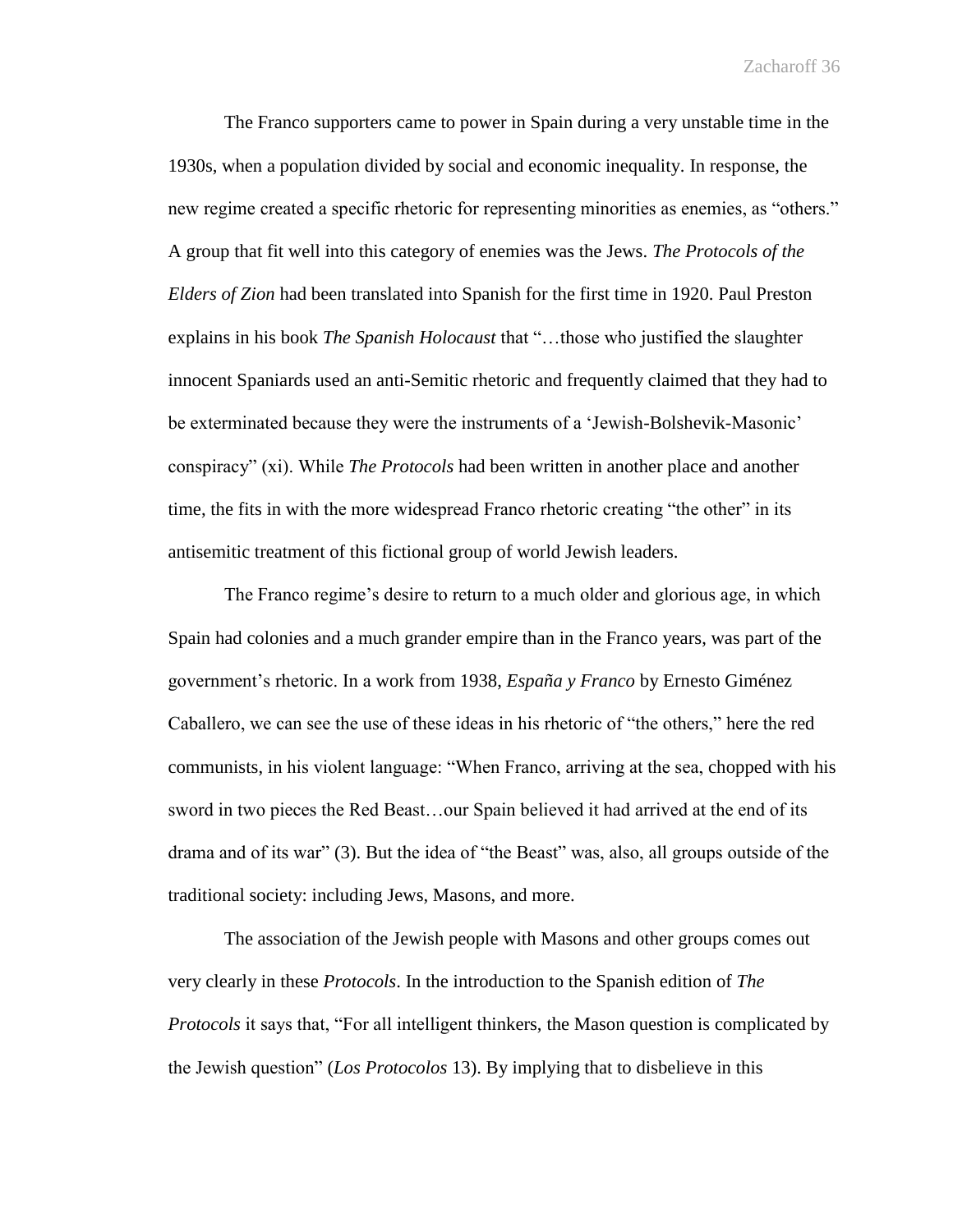combination of groups would be inconceivable, this citation implies that it was the common feeling that these groups were connected. This line of reasoning functioned for the Franco situation with references to the Jews in particular because there did not exist a strong community of Jews in Spain at the time to protest this false idea of a "Secret Society" of Jewish world leaders (*Los Protocolos* 13*).* Rafael Cruz explains in his article "El antisemitismo moderno (1875-1945): Un estado de la cuestión" that "In Spain, is it well known the ideological function of the triumvirate Jewish-Mason-Communist. The political and social changes of the 1930s were brought to them and to them it was accused of triggering the Civil War, justifying the military uprising" (142).

The idea of a larger group presented a much greater threat to the survival of Spain than simply focusing on the Jews could have done. With the relative lack of a Jewish presence in the lives of most Spaniards, this larger group could make the threat much more threatening, by implying the deviousness of the Jews and Masons as "secret" groups, and the Bolsheviks as representing the ideological threat of the communists in the Soviet Union. This threat directed at glorious Spain emerges in the language of *The Protocols* about the desire of the Jews to take over the world and eradicate individual countries in an attempt to create chaos and allow for the Jewish people to supposedly rule the world. *The Protocols* says that, "In this way [by eliminating individual nations] our international rights will be thrown around the entire world, and they will govern the States, exactly the same which makes each does one for sorting out the issues among the citizens" (*Los Protocolos* 58). The idea was that, to conquer the world, they needed to break the connections that the citizens had to their countries in order to create a new type of society, in which the Jews were the rulers. But in an atmosphere of increasing Spanish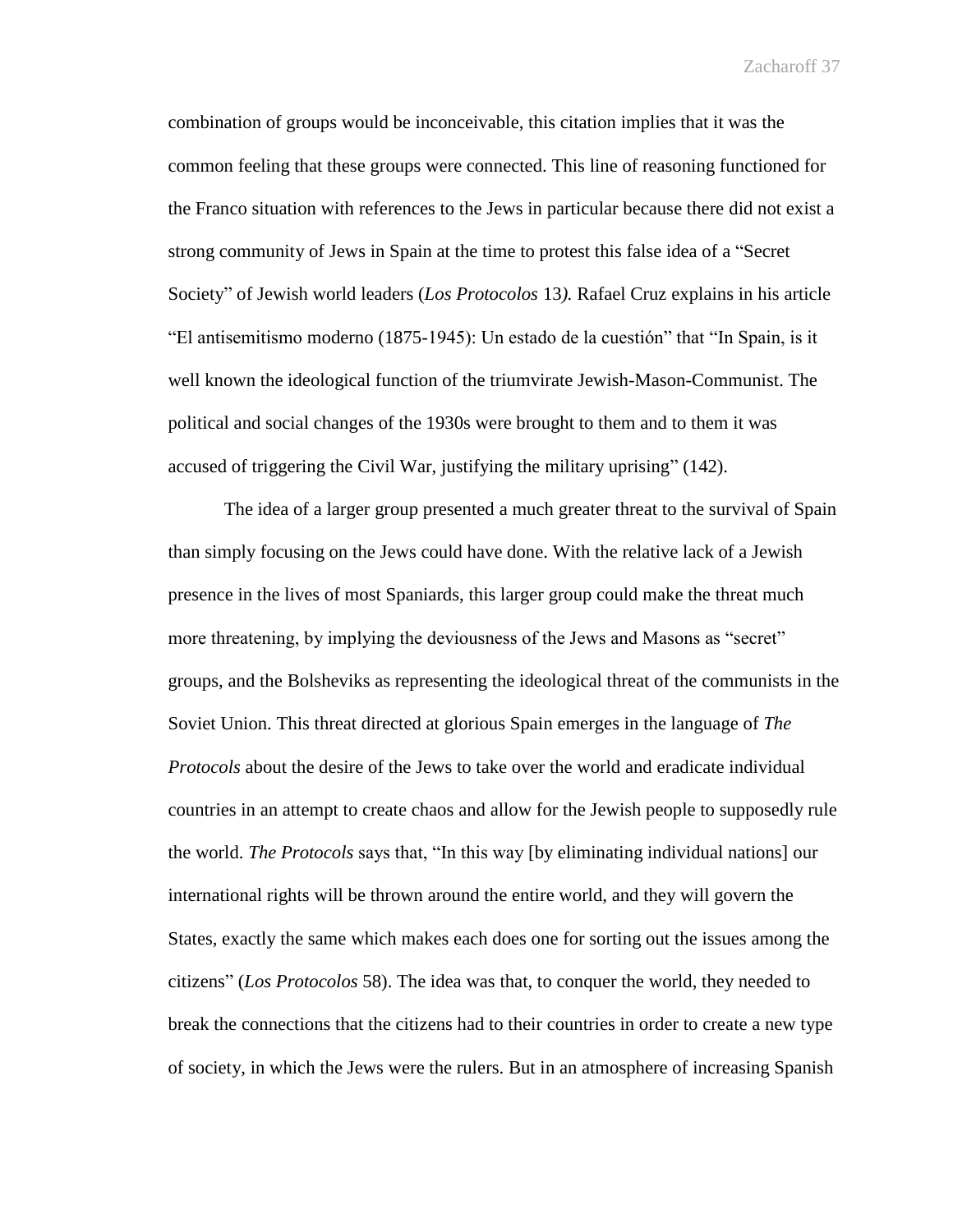national pride, recently revived under the Rightist Nationalist leaders, this idea was especially unpopular because it threatened an already weakened system and thus the leaders had to react strongly to this.

In the preface of the Spanish edition of *The Protocols*, the editor brings in the idea of Judaism as a threat to the Catholic religion. He explains that, "It [the collection of *The Protocols*] treats, without a doubt, in them of the world domination of Israel, <sup>13</sup> represented by the 'symbolic serpent'" (*Los Protocolos* 7). This mention of a serpent recalls ideas of Satan as the serpent in the Bible, whose cunning led to the human race's fall from grace and G-d's good favor. This allusion thus emphasizes just how great a threat the Jews posed to these societies, in the minds of antisemites. The text further says that the Jews created antisemitism for their own use, when in Protocol 9 it describes that, "we have an absolute need that antisemitism overflows, because in this way it is much easier for us to govern and maintain the cohesion of our brothers of an inferior class" (*Los Protocols* 83). It is clear that the antisemites utilized whatever would support their false ideas about the Jewish people. Another common line of antisemitic reasoning at the time dealt with religion, because Catholicism was very important during the Franco regime. As Preston explains, "The idea of an evil Jewish conspiracy to destroy the Christian world was given a modern spin in Spain by the dissemination from 1932 onwards of one [of] the most influential works of antisemitism, *The Protocols of the Elders of Zion*" (34). During the years of the Second Republic, there were attacks on the Church, both physical attacks and moral attacks. With the restoration of a government allied to the Church, there was a very strong reaction against whatever thing could be

 $\overline{a}$ 

<sup>&</sup>lt;sup>13</sup> Israel here refers to the entirety of the Jewish people, rather than specifically the state today known by the same name.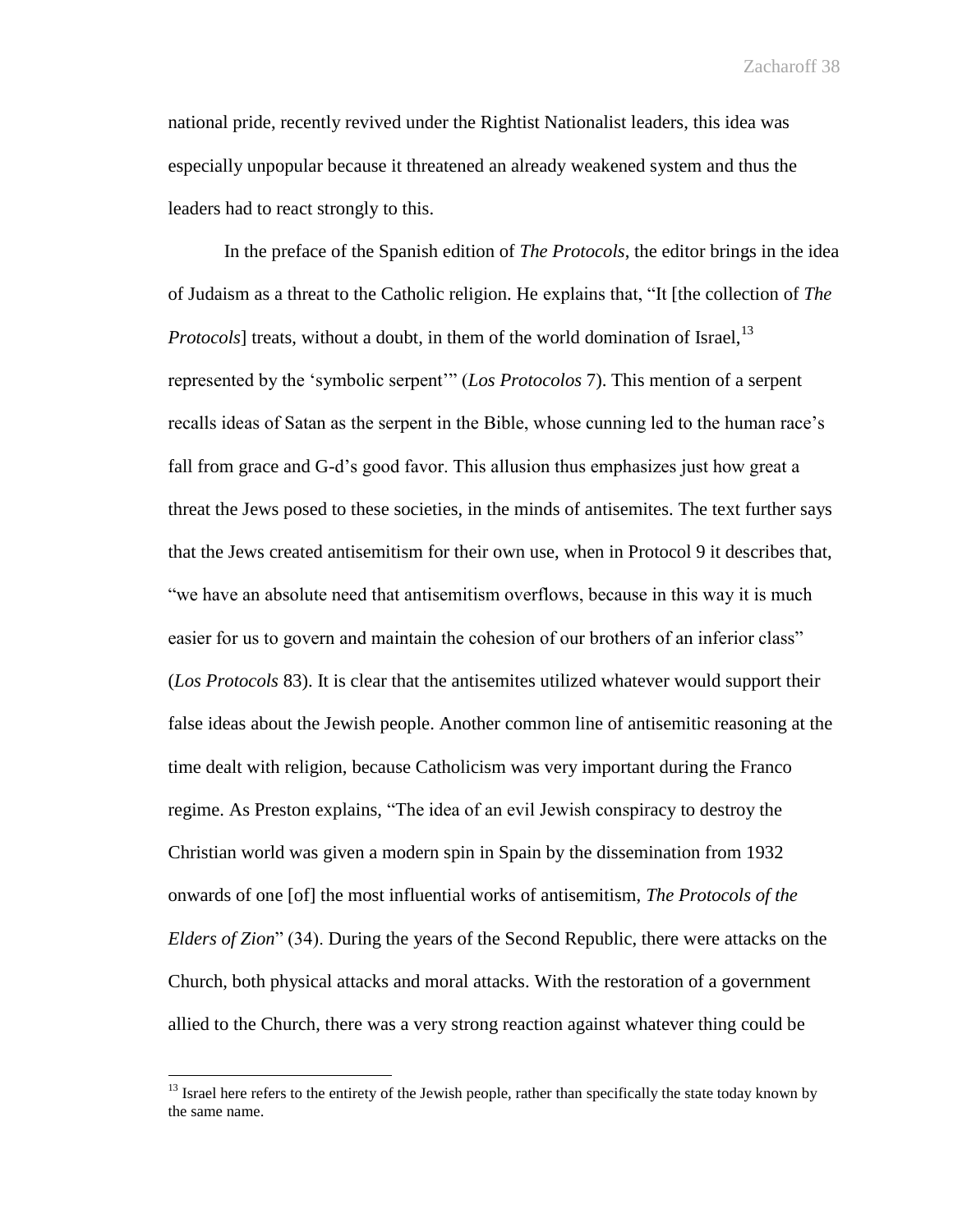perceived as a threat to Catholicism. We can see in the words of *The Protocols* the fear of the original writers, and how the Francoists could utilize them for their own intentions. For example, in the third protocol, which focuses on the methods of the Jews' supposed quest for world domination, we can see language bordering on almost religious terminology when it says, "Today, I can [a fictional Jew] assure you that we are already at very few steps from our final objective. Only a small distance remains for us to travel and the circle of the symbolic serpent that is the symbol of our people will close" (*Los Protocolos* 61). The idea of a menacing snake immediately conjures biblical allusions, to when Lucifer appears to Eve in the Garden of Eden, when he tempts her away from the directives of G-d. This story proves relevant also as an example of another type of "othering" under Franco, because it could demonstrate a belief in the weaker morality of women, an idea that the Franco regime could use as support in their view of the world as a hierarchy with men at the very top. The Jews appear like the rest of the world in the citation since they want to strangle the Christian spirit like a snake.

Chillida explains the fear of a threat to Christianity when he cites Eduardo García as saying, "On the Jews is located the Satanic hatred that excites all of Christianity" (1046). In fact, there were many members of the Church hierarchy that were more public antisemites, with the intent to protect Catholicism that was a great part of Spanish identity. Chillida explains that "It was not a small number of the highest members of the Church hierarchy, in these years, who went beyond the theological antisemitism to assume, in grand of small part, the thesis of the myth of the worldwide Jewish conspiracy" (1061). This theme emerges another time in the discussion of Christians in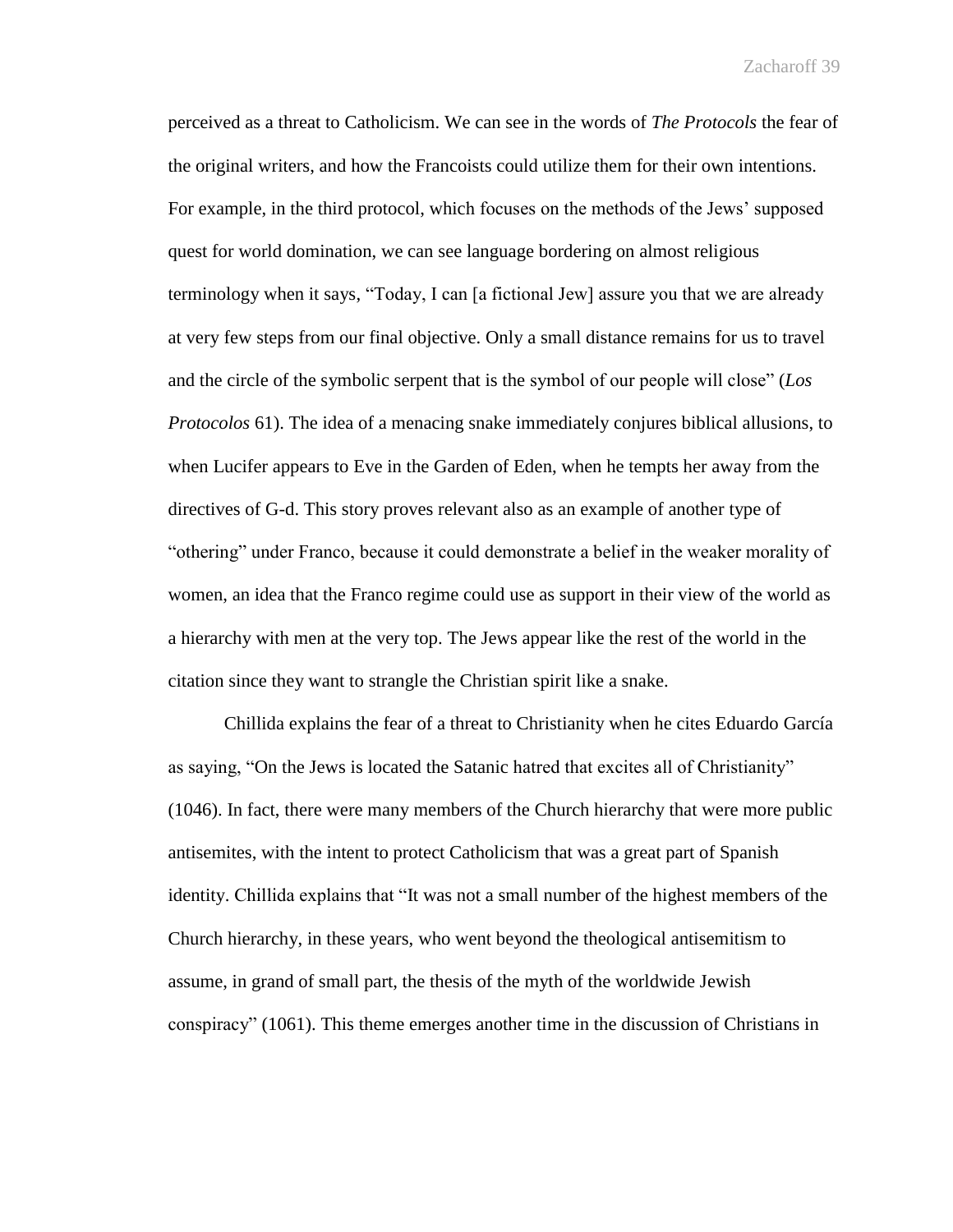the eleventh protocol (which discusses a new proposed constitution of this fictional Jewish group) when it describes that:

> The Christians are like flocks of sheep, and we are for them, the wolf, and well they know what happens to the sheep when the wolf enters the field: they all close their eyes, and we promise to give them back all the freedoms that we have taken from them, when the enemies of peace are quiet, and the games reduced to unimportance. (*Los Protocolos* 94)

This quotation encapsulates the fears of the majority of the country, because after all the fighting of the war, they wanted normal, Christian lives. The Church was normal, and was a critical way in which the new regime could maintain order. Further, the citation was a direct threat to the government, and one of clear violence in the images of a wolf that goes to eat the sheep, and they could not allow it. Also, the analogy of Christians to sheep implies a type of stupidity that is clearly insulting. Michael Richards, in "Purifying Spain (11): degeneration and treatment," explains that "A psycho-pathological language was employed during the Civil War…to conceptualise [sic] the enemy as 'inferior to animals' or 'inhuman'" (48). Though this describes Franco's treatment of Republicans during the war, it also provides insight into the way in which the regime thought about its enemies. The religious argument clearly became closely associated with a rhetoric that focused on blood, and that who was a true Spaniard.

The specific language in *The Protocols* fits particularly well with the racist Franco rhetoric about purity of blood as well. The ideas entrenched in the society in Spain held the idea that outsiders, those who did not belong to the elite race of the Spaniards and those who did not uphold the ideals of Catholicism stood as inferior human beings.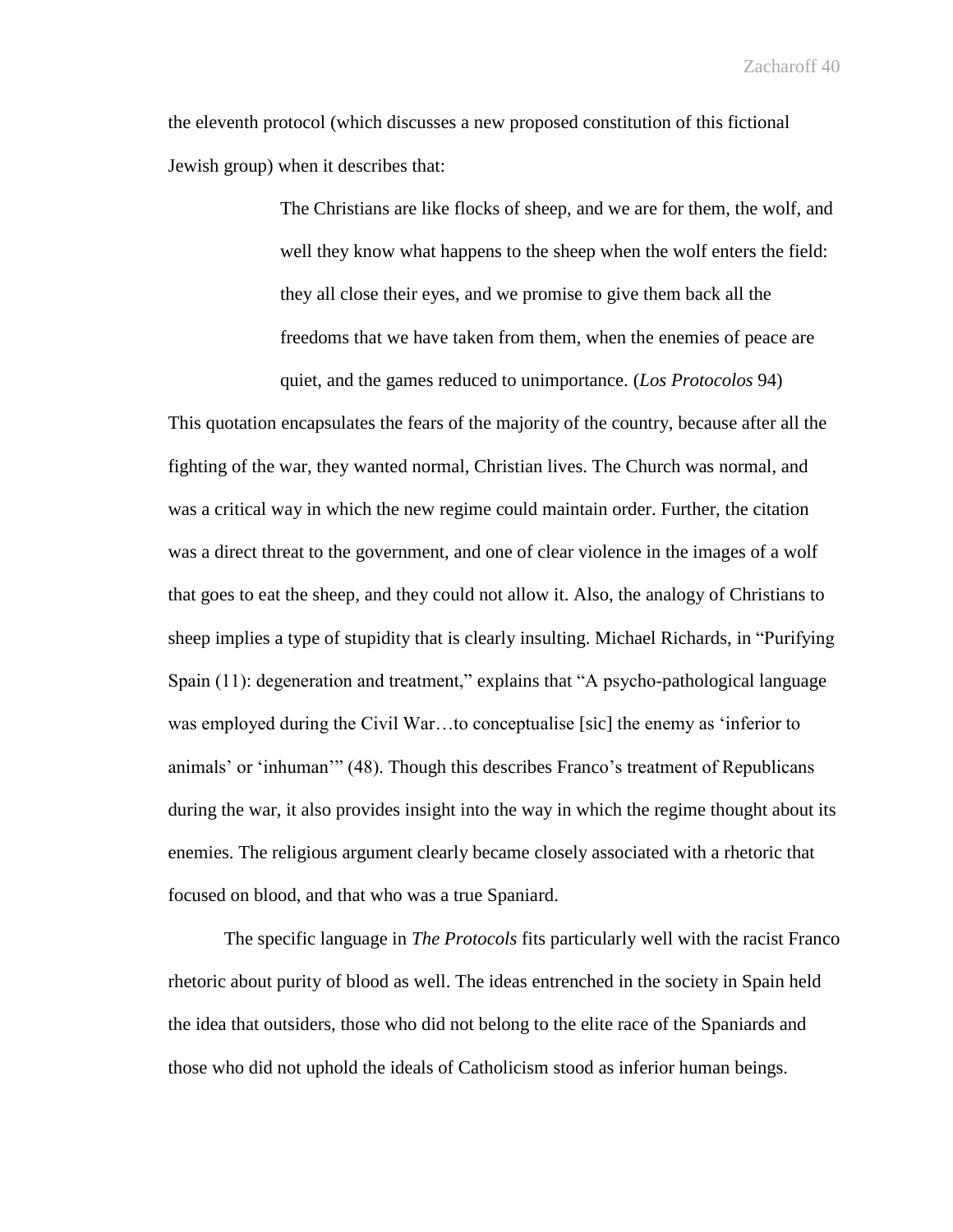The false idea of an alliance between the Jews and the Masons (and, further, with the Bolsheviks, or the Communists, or one of any other number of groups)<sup>14</sup> infiltrated the minds of many military generals in Spain under Francisco Franco, and exposed their insecurities about the threat these various groups could pose. As Preston describes, "Several influential individuals spewed out a rhetoric which urged the extermination of the left as a patriotic duty. They insinuated the racial inferiority of their left-wing and liberal enemies through the clichés of the theory of the Jewish-Masonic-Bolshevik conspiracy" (*The Spanish Holocaust* 34). Again, the idea of Judaism as a race of people existed in at least some of the minds of the time. This concept of the purity of the Spanish race meant that Rightists could claim that they were justified in their persecution of some groups because they were not true Spaniards, but this idea grows more complicated in *The Protocols*.

Richards analyzes the language of race in general under Franco when he cites a Francoist philosopher, Manuel García Morente, when he says that, "Spain is made of Christian faith and Iberian blood" (48). This idea infiltrated in all the rhetoric of the time in Spain. We can see a similar allusion to this idea in *The Protocols* in a feeling that the antisemites that that it was the Jews who judged the Christians, rather than the other way around. It is true that part of the rhetoric of the Jews themselves is formed a people, a race, a result in great part from the traditional Jewish law that a Jew is only Jewish if his or her mother is Jewish. In Protocol 11, in this same idea, describes that "G-d has given to us, a Chosen People, the Diaspora, and in this weakness of our race has concentrated our strength, that which we have brought today to the doors of the universal domain; little

 $\overline{a}$ 

 $<sup>14</sup>$  The Masons comprised a group of people outside of the "correct" society during this epoch as well,</sup> because they were Christians, but not Catholics. The Bolsheviks also fell outside of the community, because Spain forcefully opposed the communism of the Soviet Union at the time.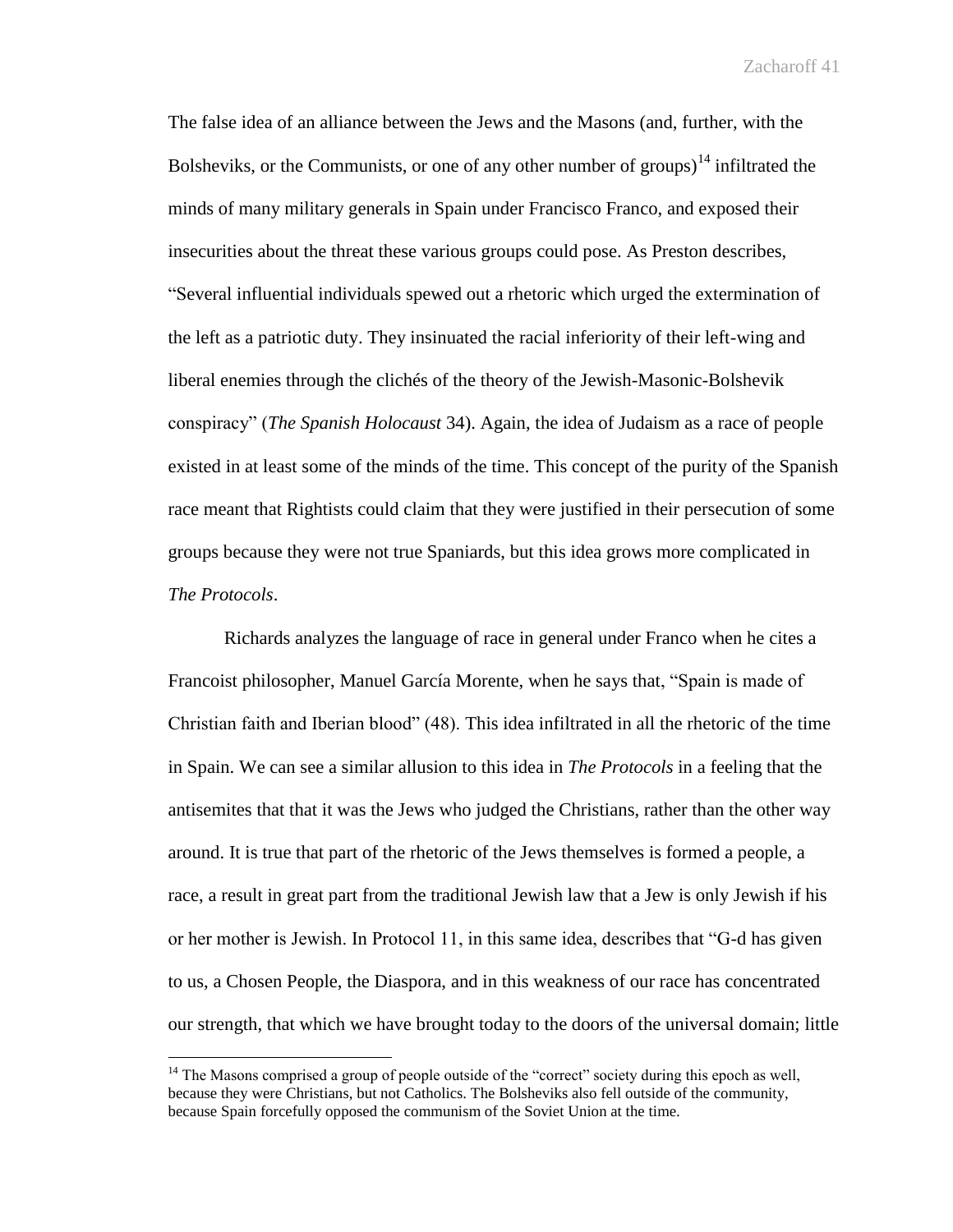remains for us to build these foundations" (*Los Protocolos* 95). The language is very similar to that of the government when they would describe "our race," which meant that the Francoists could understand this type of rhetoric, and use it for their intention to represent the Jews as a singular race, an "other." It is clear in this instance that the language in *The Protocols* is similar, but Gonzalo Álvarez Chillida describes the situation in a different manner. In his article, he defines three types of antisemitism:

Lower: Antisemitic stereotype

Medium: Theological antisemitism

Highest: Myth of the Jewish worldwide conspiracy. Two types:

—Christian: Joins the previous anti-Masonic myth

—Racist "völkisch" [from Germany]

(Álvarez Chillida 1042)

Álvarez Chillida did not think that this antisemitism was about race, as very obviously in Germany with the eugenics movement during the devastating World War II, but rather that there was an anti-Masonic reaction without many references to race. But the many discussions about the purity of Spanish blood, and the passion with which the general adopted this text during the Franco regime, implied that there was a possibility that they read protocol eleven and that race was not completely outside of the conversations about Jews.

The great economic and power inequalities that existed between the social classes under Franco led to the regime's use of "othering" techniques in order to focus the populace's discontent on individuals outside of the government. As Nehemiah Robinson described in 1953, "One reason for the popular discontent has been the rising cost of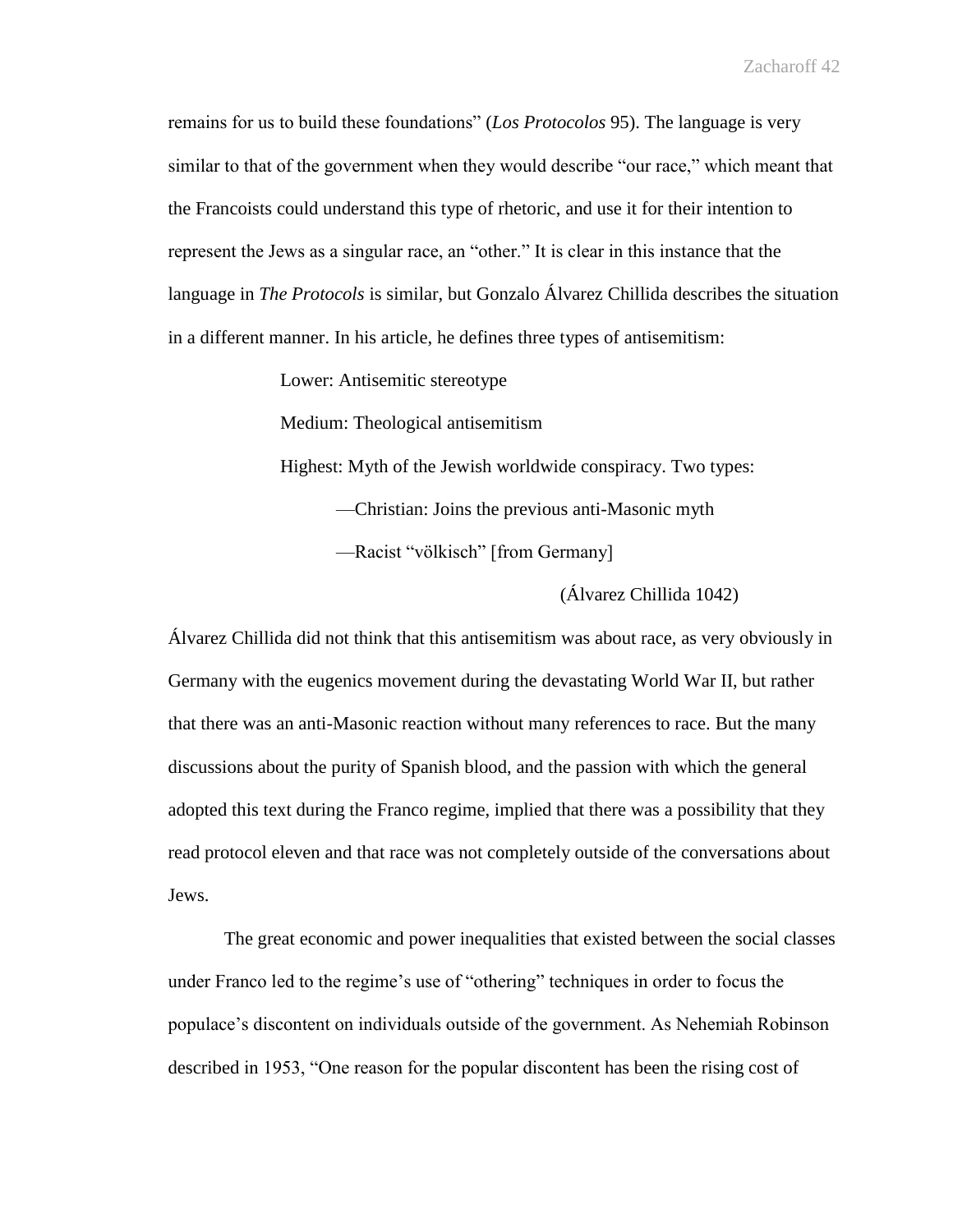living, the constantly worsening position of employees, and the decline of industrial production…The average Spanish worker was considered to have been only one-half as well off in 1951 as in 1936" (6). There also existed a strong feeling in the government of the necessity to return to the morals of the Catholic Church, and a fear that the tensions that continued in society could drive the Spaniards to another war. The respected Spanish historian, Gonzalo Álvarez Chillida, explains that "The political and social crisis that opened in 1931, and that did not make but escalated at the outbreak of the Civil War, was the breeding ground in which antisemitic ideas developed, especially amongst the diverse parts of the extreme Right, that is to say, the anti-liberal Right" (1048). In an atmosphere of hate, the Rightist dictatorship wanted to establish rhetoric against a common enemy to give to the population a scapegoat on which to focus their dissatisfaction. In his book, Paul Preston explains that the "rightist theological and racial theories were elaborated to justify the intervention of the military and the destruction of the left" (xiii-xvi). In this rhetoric, there was only one correct way of life: that of Catholic marriage, and all people as dedicated patriots to the idea of a glorious Spain. This unfortunately strict ideal gave the Francoists a useful language to utilize when representing enemies of the state as "others." Preston continues to explain this time with more details, saying that, "The intention was to ensure that establishment interests would never again be challenged as they had been from 1931 to 1936 by the democratic reforms of the Second Republic" (xv). In fact, there were many Jews that supported the Republicans during the Civil War. In his book *Spain, the Jews, and Franco*, Haim Avni explains that Jews were "roughly 10 percent of the 40,000 foreign volunteers" fighting against Franco (50).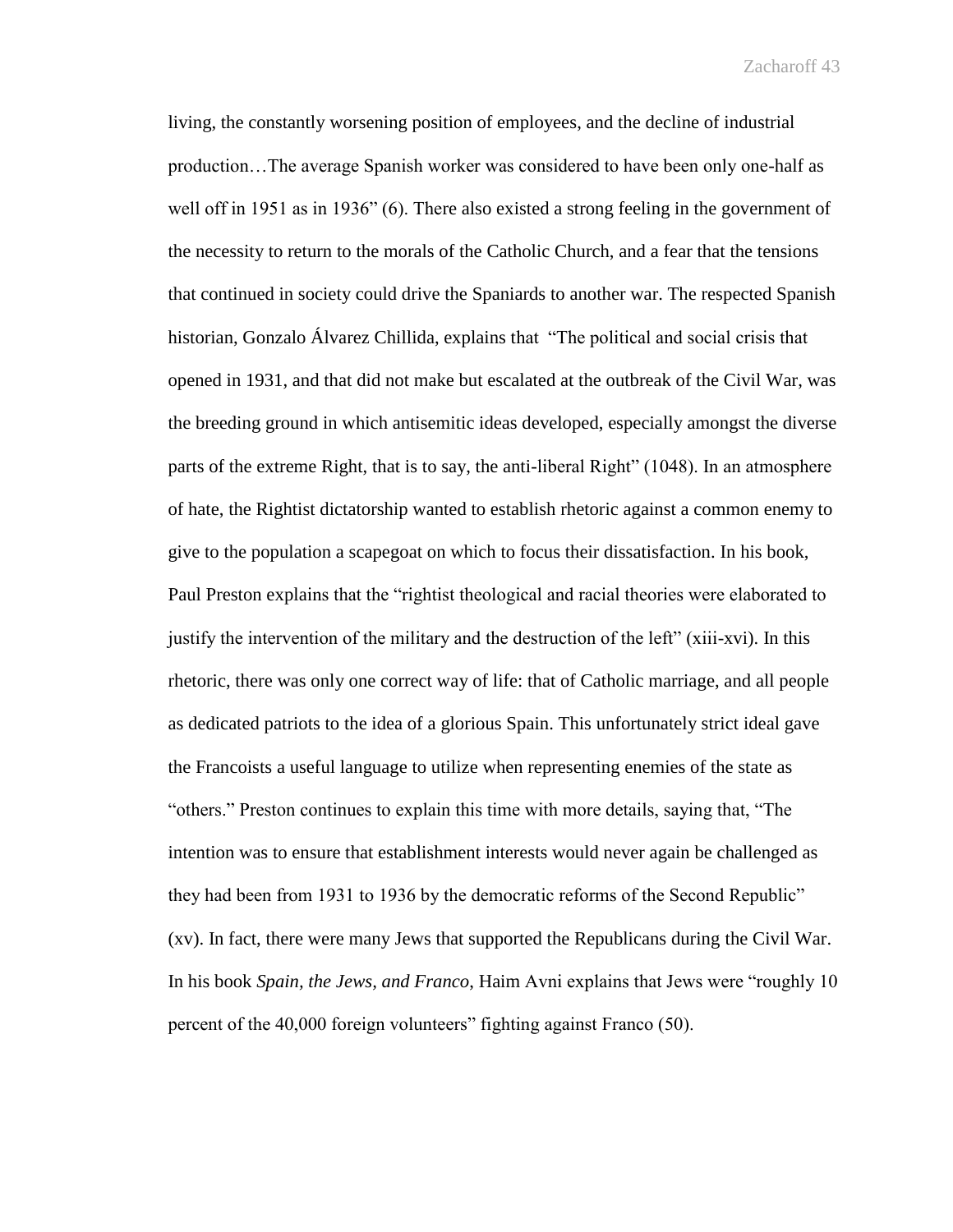The economy of Spain during and after the 1930s had much inequality amongst the social classes, a fact that the Right intended to hide from the public in their use of some rhetoric texts like *The Protocols*. Protocol 2 deals with the false idea of an "economic war" that the Jews wanted to start throughout the whole world, with the goal of conquering a weakened world. This part says, using the false point of view of the Jews, that "It is indispensable for our projects that the wars do not cause any territorial alteration. In this way many of the wars will be negotiated under the economic aspect (*Los Protocolos* 58). This citation is very similar to the much larger history of antisemitism, in which the Jews are associated with money and avarice, but specifically in this moment of Spanish history because the economy had fallen so far. The poor were extremely impoverished, especially in the countryside, where the majority of the population had economic difficulties due to "the rising cost of living, the constantly worsening position of employees, and the decline of industrial production" (Robinson 6). At the same time, the ruling class, which included principally traditional hidalgos, government officials, and the leaders in the Church hierarchy, had an abundance of privileges, such as economic resources and political rights. Preston explains more about the point of view of a priest when he describes that, "[Tusquets] asserted that the Jewish assault on Spain was visible both in the Republic's persecution of religion and in the movement for agrarian reform via the redistribution of the great estates" (36). Further, as Segel explains about the theology of antisemitism, "It is the Jew again who ruins the individual classes in the Christian states by stirring up hatred, envy, and discord among them. The class struggle is an invention of the Jew" (8). This quotation puts the blame for the economic difficulties on the Jews, by diverting the focus of the poor away from the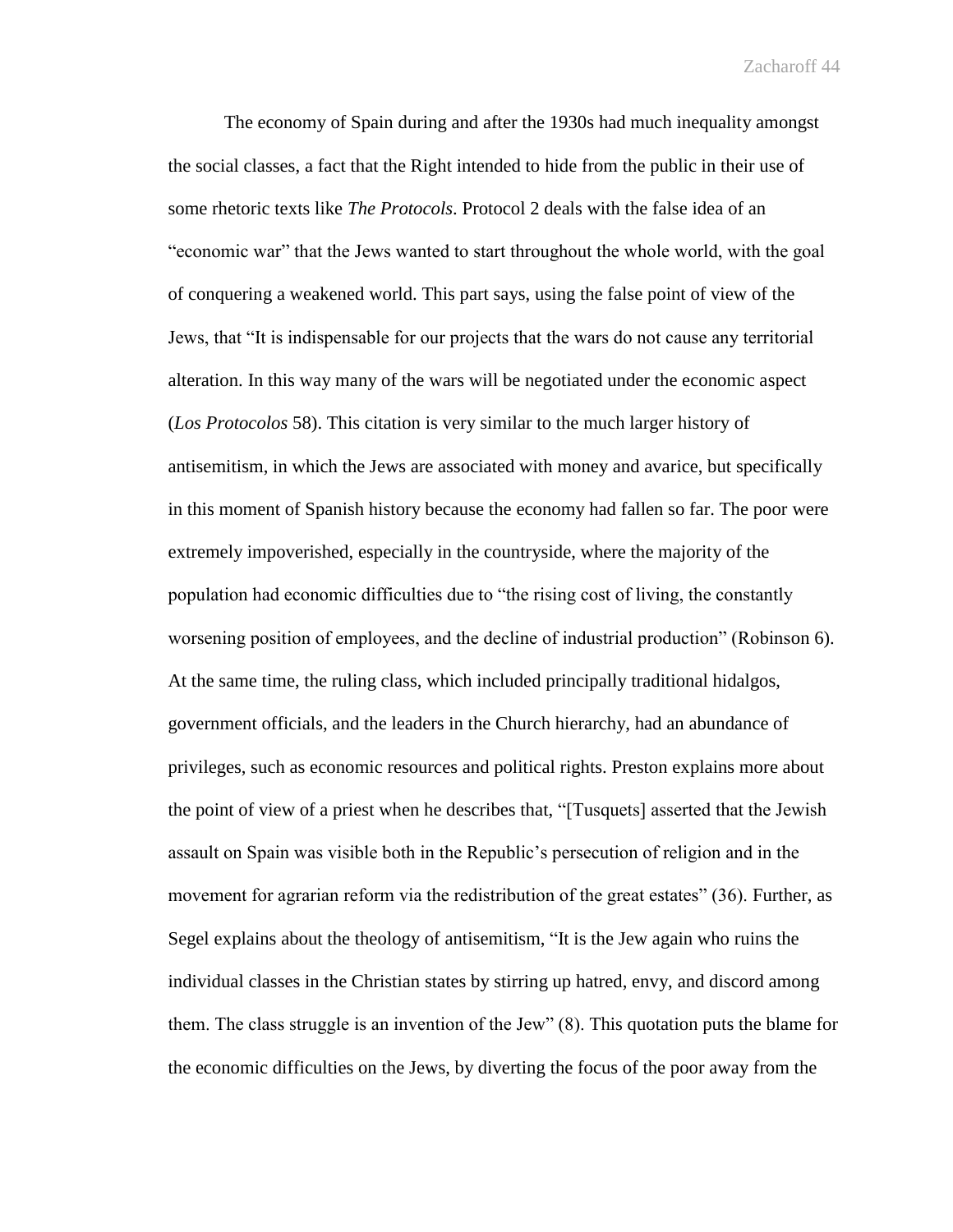real people that were causing the difficult situation: the rich, the government and the leaders of the Church. This protocol continues to talk about the economy, but in a manner that represents the Jews as violent people when it says, "Thanks to the press we accumulate all the gold, although it has cost us torrents of blood and the sacrifice of many of ours; but each one of our sacrifices is worth before G-d thousands of gentiles" (*Los Protocolos* 60). The winners of the Civil War, the Right, would have liked this citation because it is another way to divert the blame for the terrible violence of the war to the Jews, "the others," while using traditional antisemitic language about Jews and gold.

 There were many members of the Rightist government who used *The Protocols* in their rhetoric against the Jews and "the others" in general. Paul Preston explains the diffusion of this text through the minds of the leaders of the Francoist government in much detail, including through a description of the life of Juan Tusquets Terrat, a Catalan priest: "Tusquets used *The Protocols* as 'documentary' evidence of his essential thesis that the Jews were bent on the destruction of Christian civilization. Their instruments were Freemasons and Socialists who did their dirty work by means of revolution, economic catastrophes, unholy and pornographic propaganda and unlimited liberalism" (*The Spanish Holocaust* 36). This brief summary encapsulates all the important problems in Spain during the time of the Civil War that the Francoists could blame on the Jews, including the challenges to the religion, the antique system of economy, and the sometimes unpopular traditionalist morals. Gonzalo Álvarez Chillida, in his article, "The Antisemitic Myth in the Spanish Crisis of the  $20<sup>th</sup>$  Century," comments that specifically, "Franco himself, fervently anti-Communist and obsessively anti-Mason, participated in some occasion of the antisemitic environment, although significantly less than other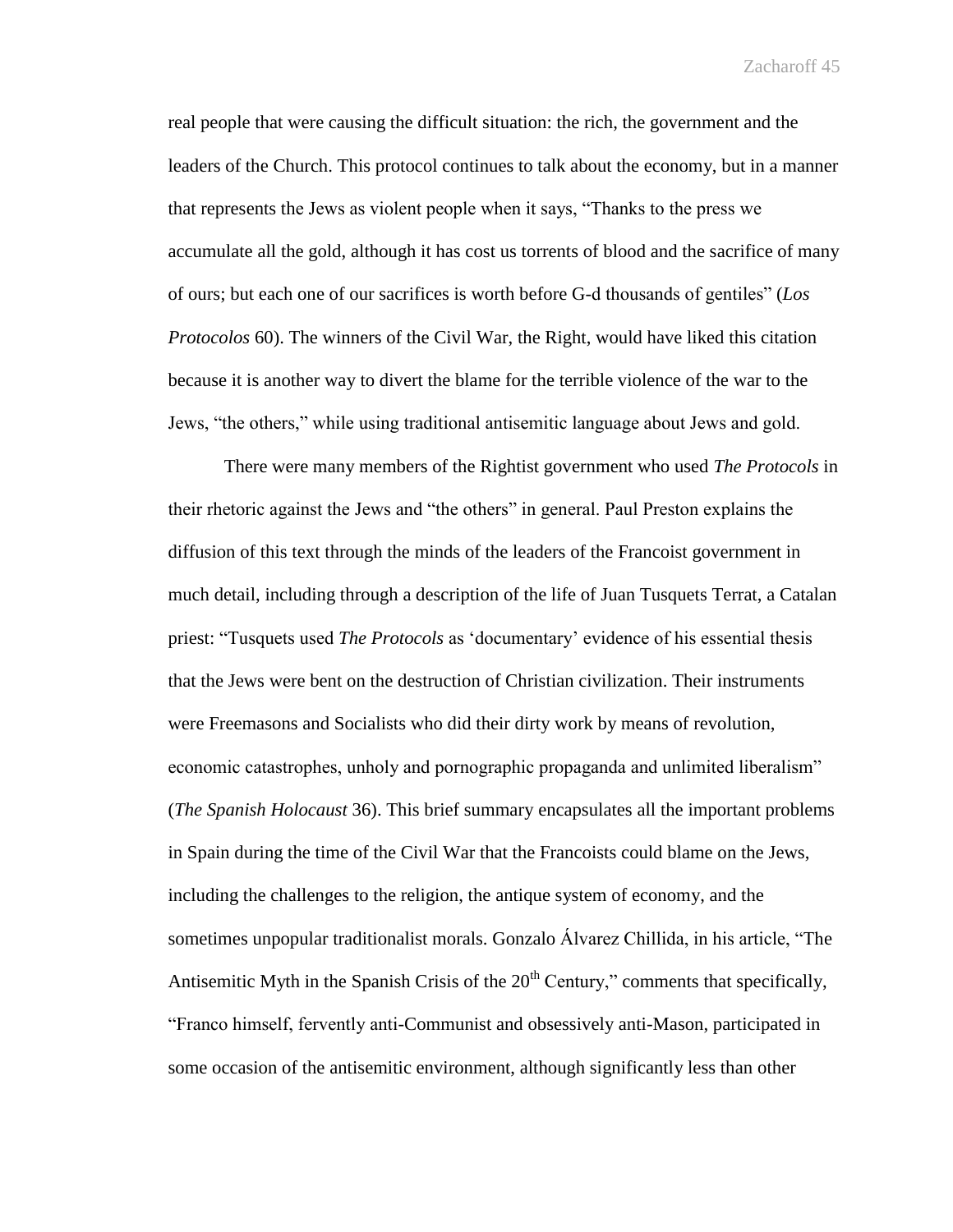personalities in his regime" (1058). This duality of antisemitic and more accepting language characterized most of Franco's time in power.

It was ironic also that the antisemites in Spain used this text during the Franco regime because before this period, *The Protocols* had been shown to be false, but their key ideas that could support the Francoist rhetoric meant that the Right still used them anyway. The editor of the Spanish version of *The Protocols* recognized that they were possibly false, but it didn't matter to him because they were useful in the rhetoric of the time. As M. E. Jouin comments in his Note from the Editor in a reprint of the 1920 edition, "Think what you want to this about the authenticity of the referenced documents [*The Protocols*]…there is no doubt a point of interest that today they offer and of the sad truth that the actual experience of the world has conferred" (*Los Protocolos* 5). It did not matter to this editor, nor to the other antisemites in Spain that read this text, if it was the truth. The more important idea was that the text supported the ideas about the Jews in Spain, and many "others" that Francoist rhetoric created at the time. For this commentator in particular, *The Protocols* obviously expose the truth, a point of view that he discusses when he claims that, "We believe that the reader will be amazed at the accuracy, that we could call prophetic, of *The Protocols* (*Los Protocolos* 5). This quotation implies that M. E. Jouin believes that his ideas were so commonly felt that all readers would agree with them. One of the principal commentators was Benjamin W. Segel. In his book *The Protocols of the Elders of Zion: The Greatest Lie in History*, he explains this determination to believe in the truth of *The Protocols*: "Anti-Semitic journalism pleaded that a plagiary and a forged document are two entirely different things. Proving a book to be a plagiary, did not prove it to be a forged document. First of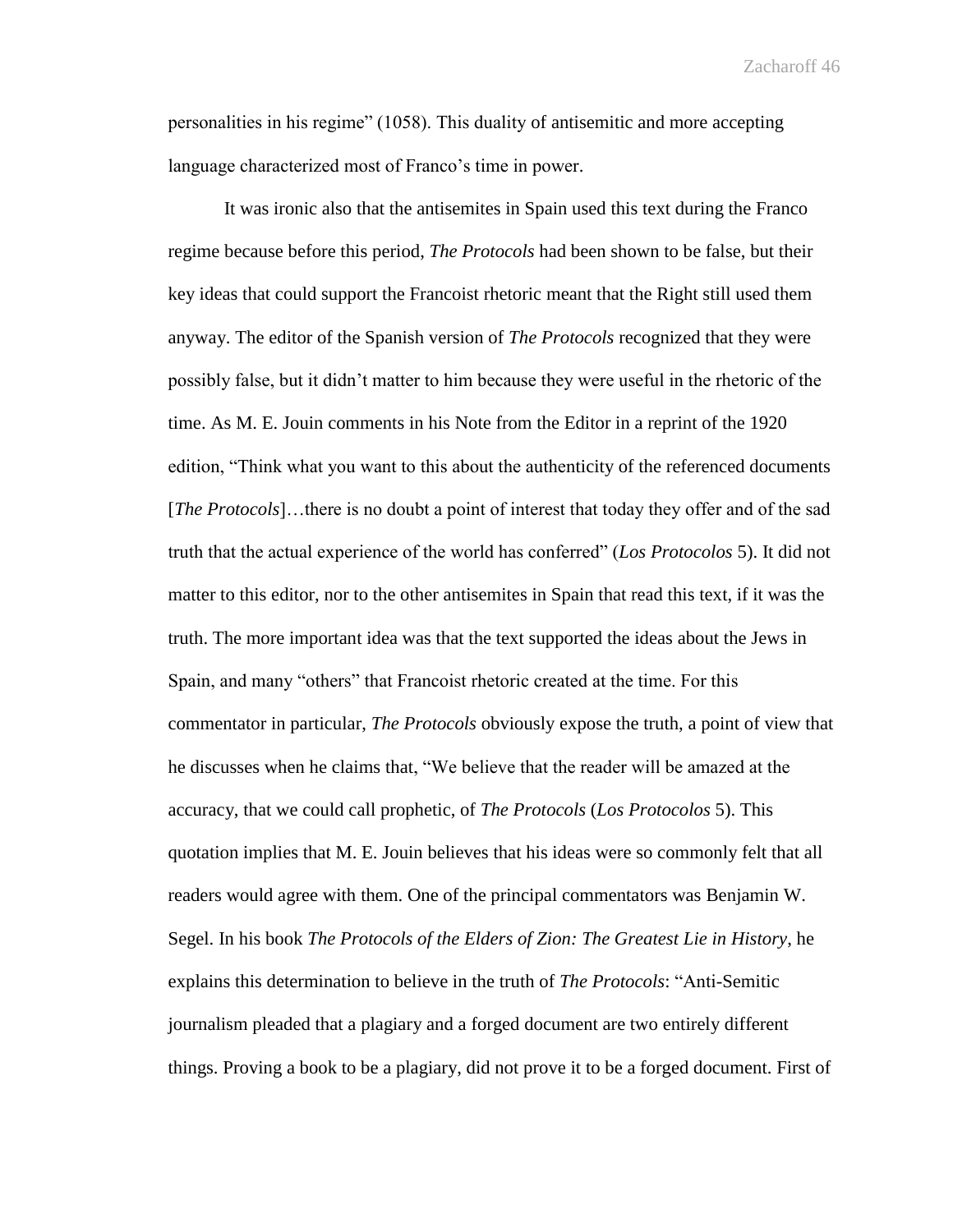all, it should be ascertained who committed the plagiary….who else but the Elders of Zion?" (21). This decision to use them anyway is discussed at the end of the Note, when Jouin cites an Italian adage, "Se non é vero, é ben trovato [Even if it is not true, it is wellconceived]" (*Los Protocolos* 6). This expresses a feeling that the truth of a work does not matter, as long as it supports some useful opinion, an idea that was rampant in all the publications of the government at the time, especially if the publications were talking about the reasons behind the economic problems of the society.

In the end, the use of othering under the Franco regime and similar sentiments echoed in this antisemitic work are the reasons that *The Protocols* were very successful in supporting the rhetoric of the political Right in Spain during the Franco regime. The military generals blamed the Jews for the problems in the society, using this rhetoric of their supposed desire to dominate the world, in the end diverting the blame of the regime and encouraging compliance with the dictatorship. Regarding the false theology of *The Protocols,* Segel explains that "…the watchword of the Elders of Zion must be: Power and Deception. Power forms the basis, but craftiness and slyness operate as means to power" (41). This completely negative vision of the Jews throughout all of world history functioned perfectly in the rhetoric of the Right. The ideas about a worldwide alliance of Jews with the intention to cause havoc in order to conquer the world functioned within the ideas about the economy, the religion, and race under Franco.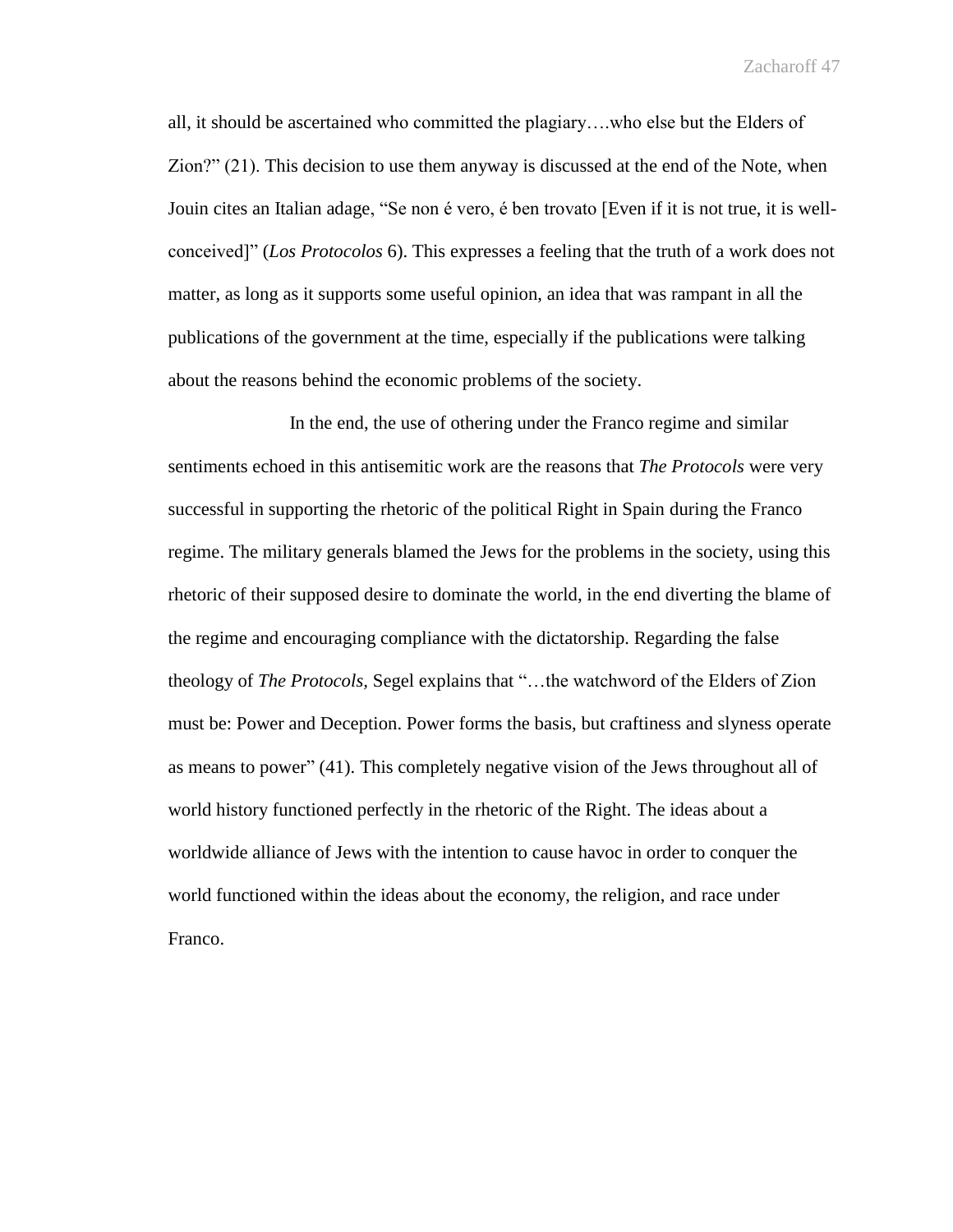## **Chapter 4: Spanish Relations with the Jewish State of Israel**

## **1.0 Over Forty Years of Tense Relations**

The Jewish nation of Israel officially gained statehood in 1948, and from the very beginning they had difficult interactions with Franco's Spain. Various ideological differences meant that the relationship between these two countries, beyond a difficult beginning, remained strained for decades. The best sources on this complicated time in the relationship between Spain and Israel come from Raanan Rein in a series of articles she wrote on the time period. In these, she exposes some underlying factors that look beyond simply the official statements made by the two countries, and instead delves more deeply into some of the tense undercurrents that fed the mutual hostility. In her article "Israel's Anti-Francoist Policy (1948-53): Motives and Ideological Justifications," Rein describes that "During the first five years following its establishment, the state of Israel pursued a hostile policy towards the Spanish General Francisco Franco's dictatorial regime" (408).

By 1949 Israel had already joined the United Nations, something that Spain would not achieve until 1955 due to the country's human rights violations under Franco's regime. These abuses had even led many nations to place a diplomatic embargo on the country until Spain fixed some of its worst offenses. Almost immediately after Israel joined the United Nations, it had the opportunity to vote on the possibility of ending the diplomatic embargo on Spain, and chose to vote against ending it because of both Franco's association with the Nazis and a political prejudice amongst some of the Israeli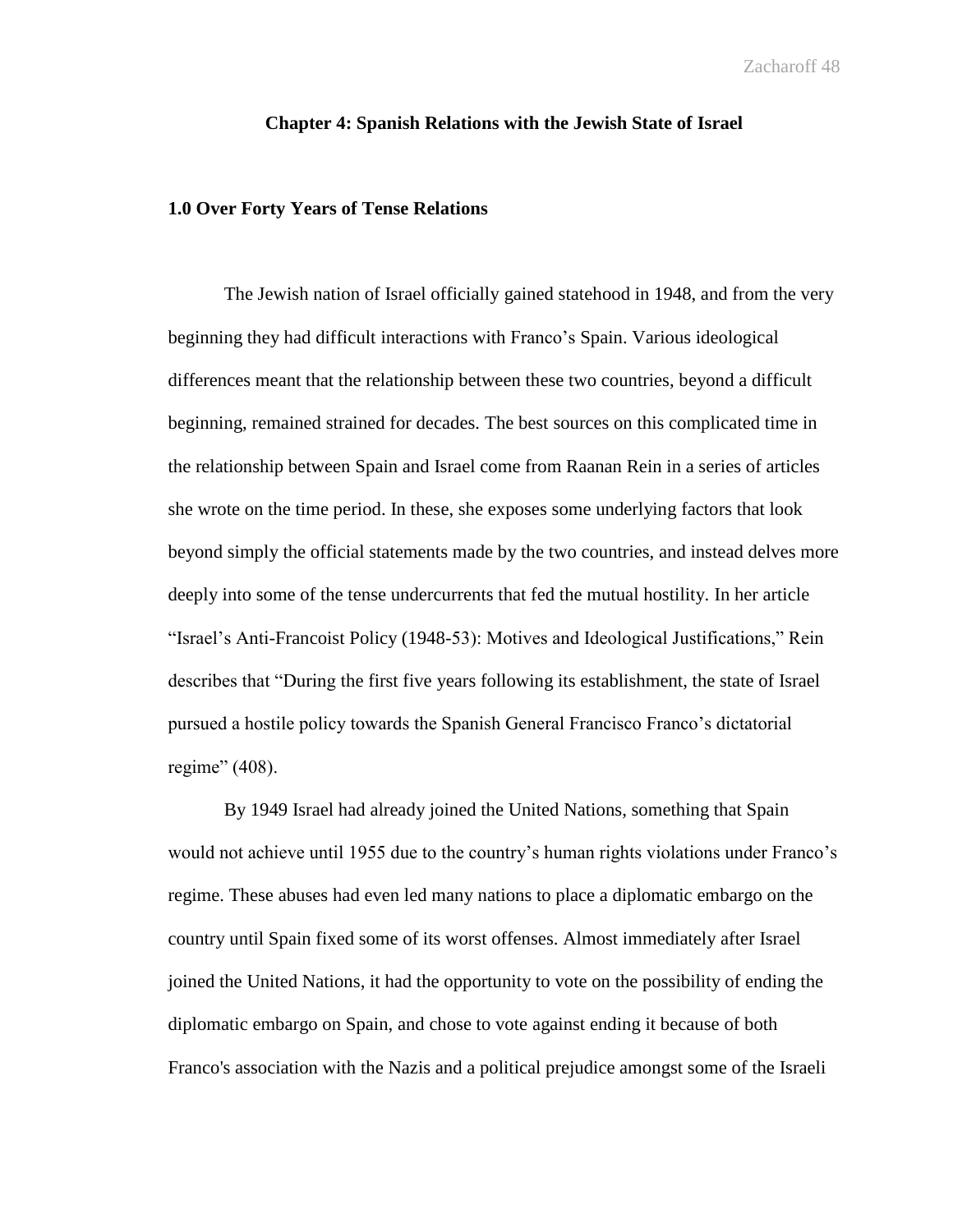leaders, which carried over from the time of the Spanish Civil War. The embargo was not formally lifted by the United Nations until 1950, though even after that year Israel did not immediately seek relations with Spain ("Israel's Anti-Francoist Policy" 408).

The official reason given by Israel for their reluctance to lift the ban was that Franco's government had supported Germany during World War II. The Shoah ended in 1945, yet many Jewish people have continued afterward to echo the maxim "never forget," meaning that we can never let the world forget the abuses and genocide committed against the Jewish people by the Nazi regime. After the end of Nazi Germany, when both Hitler's regime and its fascist ally Italy fell, Spain's government still continued on and thus for some Jews became the lingering symbol of the genocide. Rein quotes Ambassador Yaakov Tsur's words from 1949:

"The time has not yet come to forget. Whereas [the Spanish] government was, for a certain time, the ally — even if only on paper, as he says — of that government that bears the responsibility for that massacre…This is not directed, however, against Spain and its government, but against the Nazi regime, which still casts a shadow over our relations with this country" ("Israel's Anti-Francoist Policy" 410-411).

Haim Avni further explains that when several Latin American nations tried to establish diplomatic ties with Franco in United Nations, Israel disagreed with the move, saying that "[Israel] does maintain that Franco Spain has been an active and sympathetic ally of the regime that had been responsible for that policy [of extermination]…" (Avni 1).

However, Spain still continued their crusade to portray a sympathetic face to the world in terms of their policy towards the Jews. Following Israel's lack of support for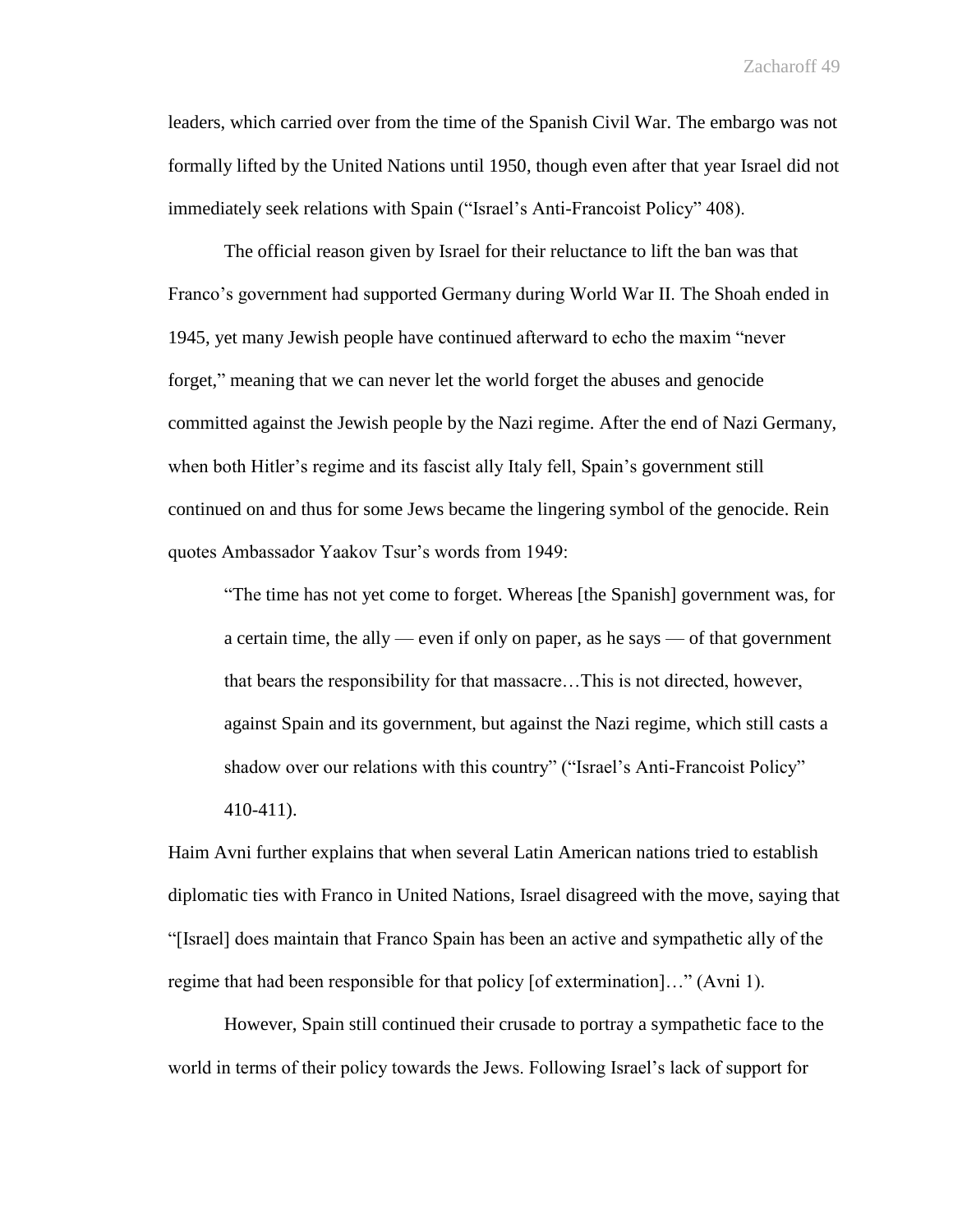ending the embargo, apparently "Spain's disappointment with Israel's vote in the U.N. did not result in hostile measures taken against Jews" (Avni 209).

Raanan Rein's research implies that even beyond the Spanish government's association with Nazi Germany there existed other motives behind Israel's initial reluctance to have official relations with Spain, and in some ways these had to do with personal political opinions amongst the Israeli leadership. Rein describes a correspondence in 1951 from the head of the Western European division in the Israeli Foreign Ministry, Gershon Avner, in which he explained to the Israeli Ambassador in Brussels the reluctance of the Israeli administration. Rein describes that in his correspondence, Avner "pointed out the important fact that most of Israel's leaders belonged to MAPAI, a party that had been staunchly anti-Francoist during the Spanish Civil War" ("Israel's Anti-Francoist Policy" 412). Rein conducted further interviews with various Israeli officials from the time period, which confirmed this hypothesis that the diplomatic decisions taken by Israel at the time did not solely arise from the link between Spain and Germany. One issue by the Spanish government came in response to Israel's vote against Spain in the U.N. General Assembly in 1949; "Spain, imbued with its universal Christian sprit of love for all the races on earth, contributed to the rescue of the Jews, and acted more for spiritual than for merely legal or political reasons…" (Avni 179). This emphasis on the aid that Spain had provided to the Jews could have marked an attempt to garner great international support, at a time when Spain did not have strong relationships with many of the world's nations.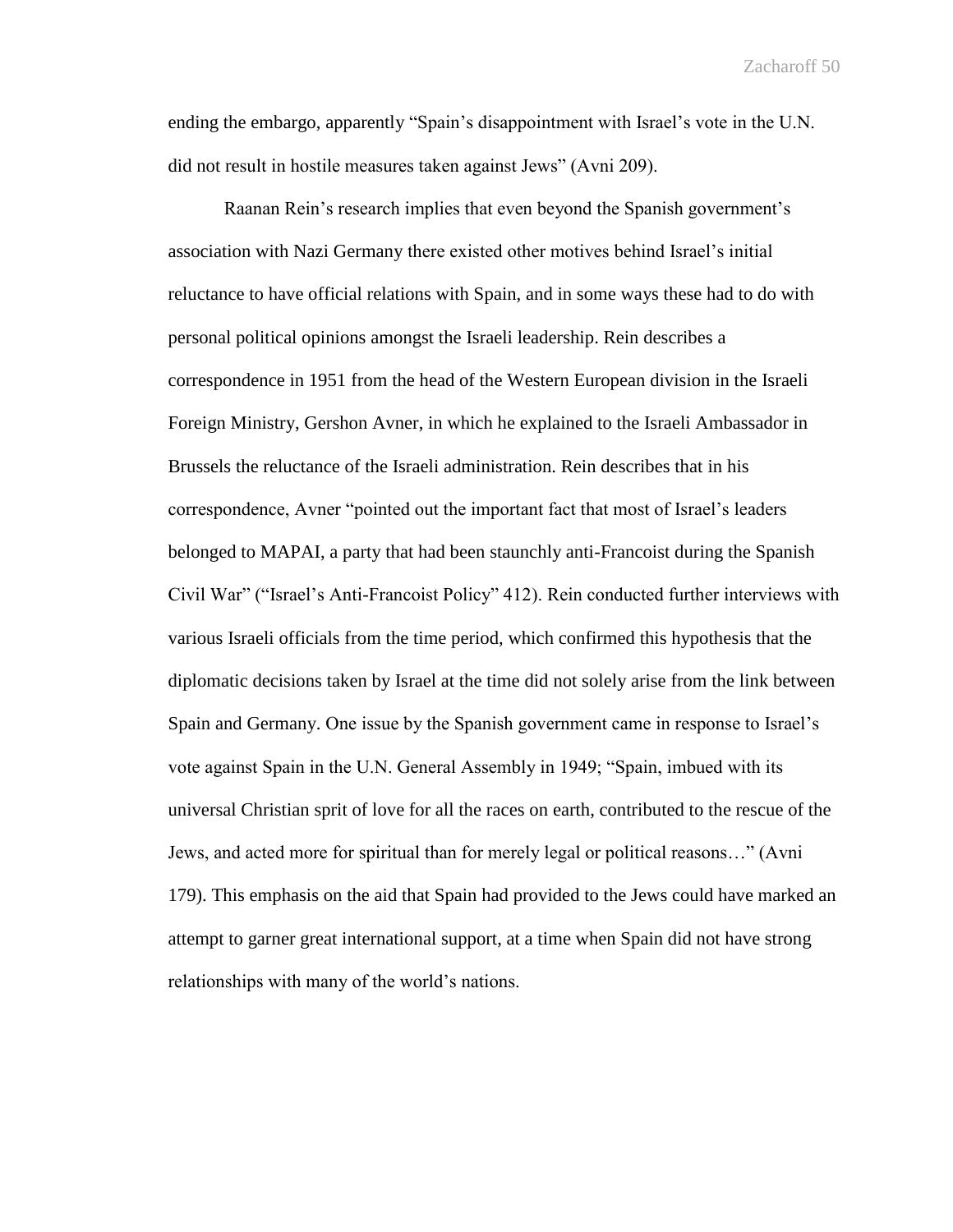Rein suggests that the long history of antisemitism in Spain did not affect Israel's diplomatic decisions at the time. Rein quotes a message from 1950 which was sent by the first secretary at the Israeli Embassy in Paris, Shlomo Kedar:

The year 1492 indeed remains a shameful blot on the pages of Spanish history, but at the same time it does not seem to me good political sense to nurse a grudge forever. If Israel wanted to maintain relations only with those states which, throughout their histories, had never persecuted Jews, I doubt that any could be found, except perhaps those where Jews have never lived. ("Israel's Anti-Francoist Policy" 417).

The lack of Israel and Spanish relations did not necessarily have a big effect on Israel, as Spain still had a weakened economy at the time. But as Rein describes in "Outpaced by the West: Israel's Spanish Policy, 1953-56," times for Spain would soon change for the better on an international scale, as "the year 1953 marked a turning-point in Spain's international status" (78). A particular growth in associations between Spain and various Arab nations during this time proved significant later in the century. Around this time, Spain (which had reached out to Israel earlier but faced rejection) still apparently had an interest in associating with the country, despite its increased relations with Arab nations. As Rein describes, "Madrid was still interested — though that interest was 'waning' — in appeasing international and Jewish public opinion" ("Outpaced by the West" 88). Increasingly, in the early and mid-1950s, certain Israelis began arguing in favor of establishing relations with the Iberian nation. Notably, in December of 1955, Israel actually supported Spain's entry to the United Nations (Avni 210). Finally, in 1956,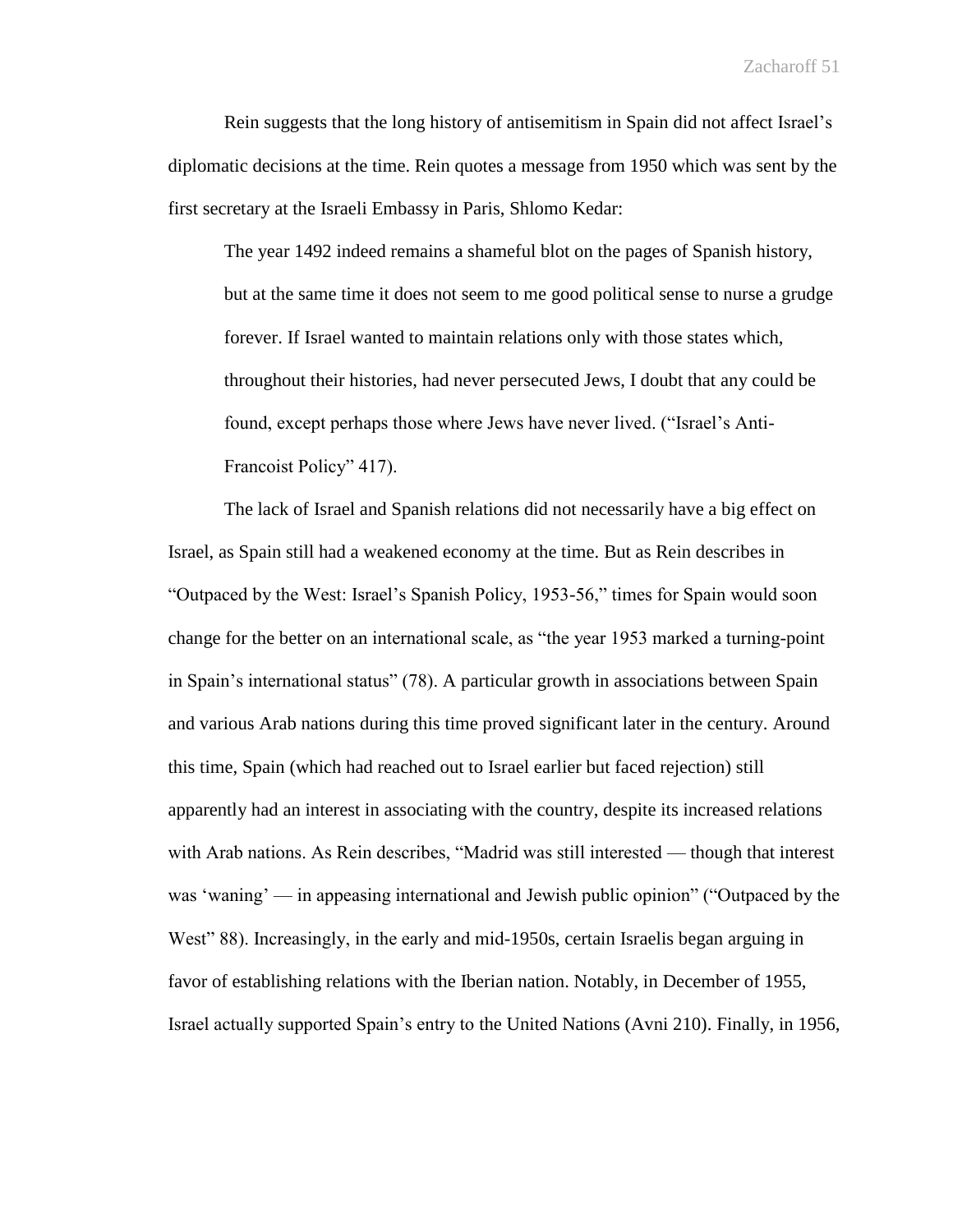Israel reached out to Spain in an attempt to open consulates in that country, but the Spanish government refused ("Outpaced by the West" 101-102).

Despite these difficulties between the two nations, Franco's complicated legacy as both an antisemite and a savior for many Jews continued. Notably, during the Six Day War in 1967, "Spain helped to make arrangements whereby many Jews were allowed to leave Egypt, sparing them prolonged arrest and brutality" (Avni 209).

Soon after Franco's death in 1975, Israel reached out again with the hope of establishing diplomatic relations with Spain. However, within the Spanish government there still existed "mixed feeling[s] about Spain's past hard policy against Israel" (Leslie). Spain and Albania were the only European nations which did not have official relations with Israel in 1975. This long, strained relationship may have led to the decision by many Jews from Spain to make aliyah,  $15$  and in all 1,412 Jews left Spain for this purpose between 1948 and 2008 (*Encyclopedia of the Jewish Diaspora* 904).

The two countries finally established formal diplomatic ties in January 1986 (*Spain: A Country Study* 272).

 $\overline{a}$ 

<sup>&</sup>lt;sup>15</sup> The term "to make aliyah" refers to a Jewish person living in the Diaspora, or outside of Israel, who decides to move to the land of Israel.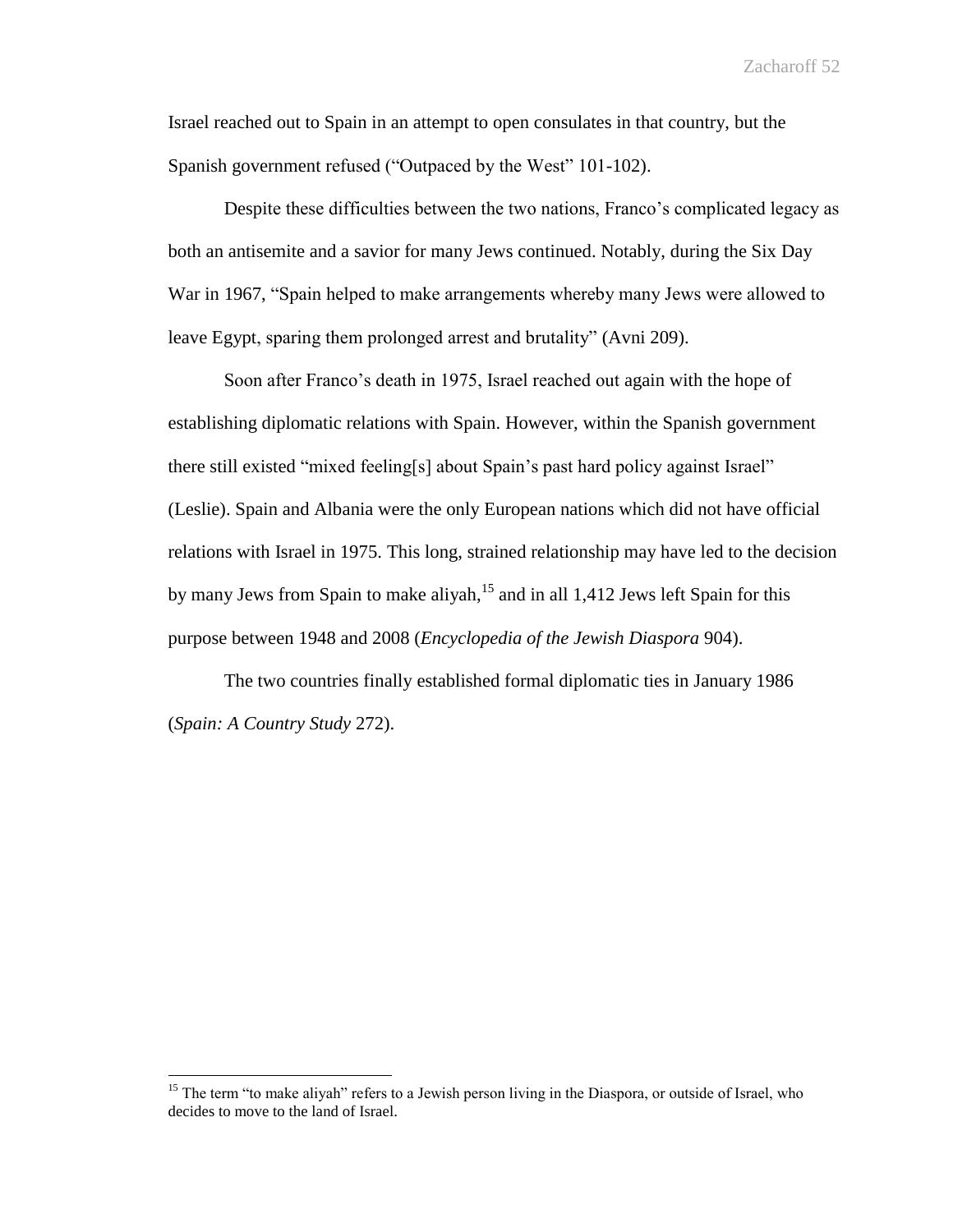## **Final Conclusions**

## **A Complicated Legacy**

In the end, researchers may never fully understand the years during which Francisco Franco ruled over Spain. Even after no successor to the regime leadership stepped up after Franco's death in 1975 and democracy slowly came to the country, a culture of silence regarding all of the abuses over the preceding four decades developed. Only in recent years have many people started to come forward and speak openly about these abuses, and increasingly survivors call for the excavation of newly-discovered mass graves throughout the country. This silence, combined with the lack of a significant Jewish community in Spain during these years, has not as of yet led to the development of an extremely strong body of primary and secondary literature on the actual experiences of Jewish people in Spain under Franco. Hopefully with the increasingly candid discussions about the Franco regime and a larger Jewish community within Spain itself today (though still miniscule in terms of percentage of the Spanish population), this and other topics of interest to researchers of Spanish antisemitism will come more to the forefront of historical research on Spain.

In the official Spanish constitution that emerged in 1978, three years after Franco's death, the change to a more democratic society was clearly enunciated: "Spain constitutes a state of social and democratic laws which as the highest values of its legal order recognizes freedom, justice, equality and political pluralism" (Jan Osmanczyk 865). While today the country still remains Catholic in personality, all religions find official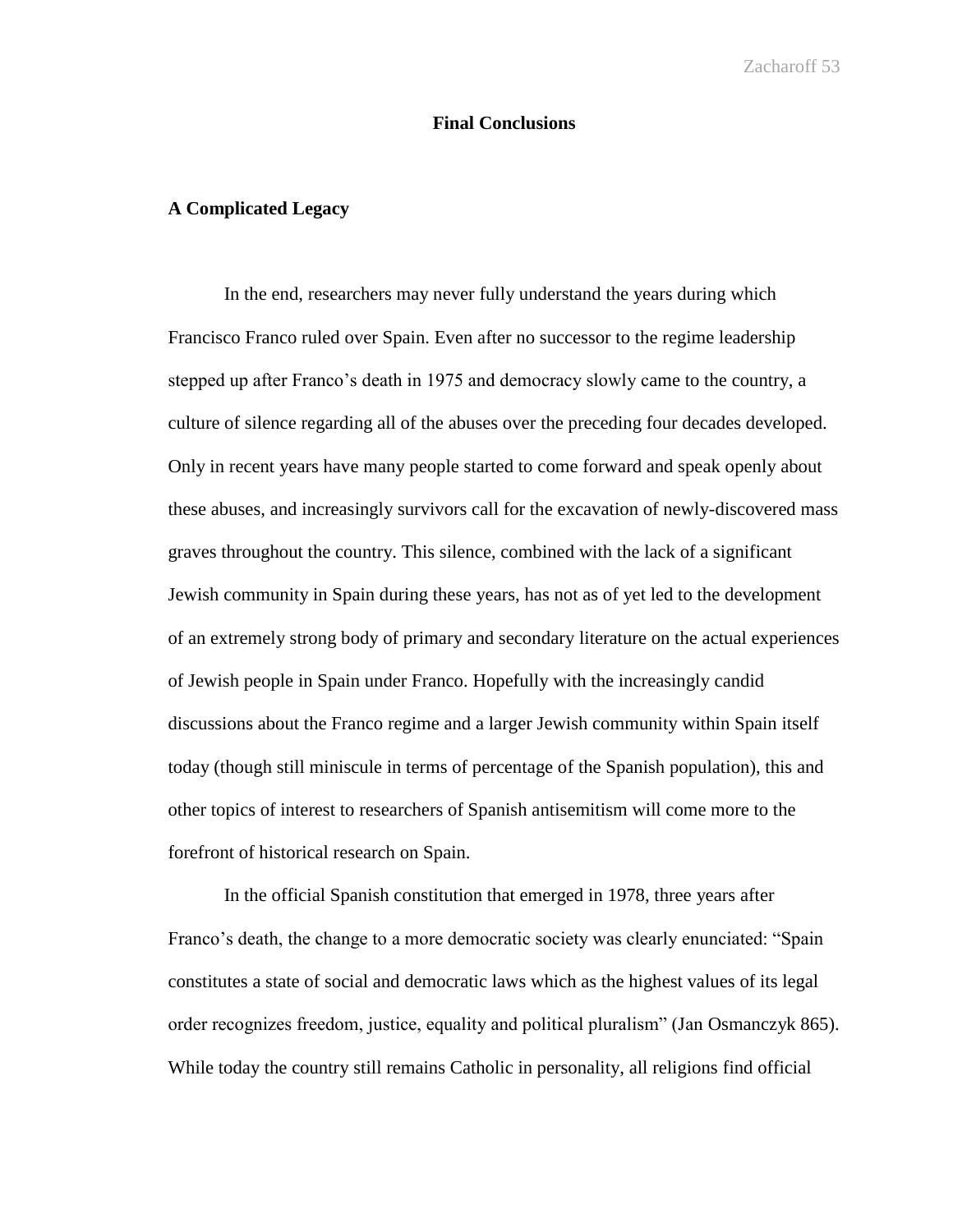acceptance. The government has also made numerous efforts to reach out to Spanish and world Jewry since Franco's death in 1975. For example, in 1992, King Juan Carlos symbolically repealed the Edict of Expulsion, 500 years after the Catholic monarchs initially published the document (*Encyclopedia of the Jewish Diaspora* 902). Various agencies and groups have grown in the country, such as Casa Sefarad, in an attempt to foster stronger relations between the Spanish nation and the Jewish people.

Unfortunately, though, today, a lingering antisemitism still persists in Spain, as throughout much of Europe. Spain in 2008 received a large amount of negative press, when the *Pew Research Center's Pew Global Attitudes Project* found that 46% of the Spanish rated Jews unfavorably ("Unfavorable Views"). This racial prejudice does not usually emerge in the country in violent ways, as more commonly occurs in other countries (such as France), but instead in biased public comments, such as slights in the media and political cartoons. As Baer explains, "Medieval antisemitic tropes rooted in the religious tradition emerge from time to time in the representation of the Israeli-Arab conflict in the mainstream press" (Baer). These comments also increase in frequency when fighting erupts in the Middle East between Israel and other Middle East nations, reflecting Spain's strong support for Palestine over Israel. The fact that most Spaniards have never even met a Jewish person further leads to the association of all Jewish people with the actions of the state of Israel. However, this does not stop many Spaniards from also exhibiting prejudice against the growing Muslim population in their country. The announcement in late 2012 that Spain would grant automatic citizenship to those Jews who could prove their Sephardic heritage, in comparison to the residency requirements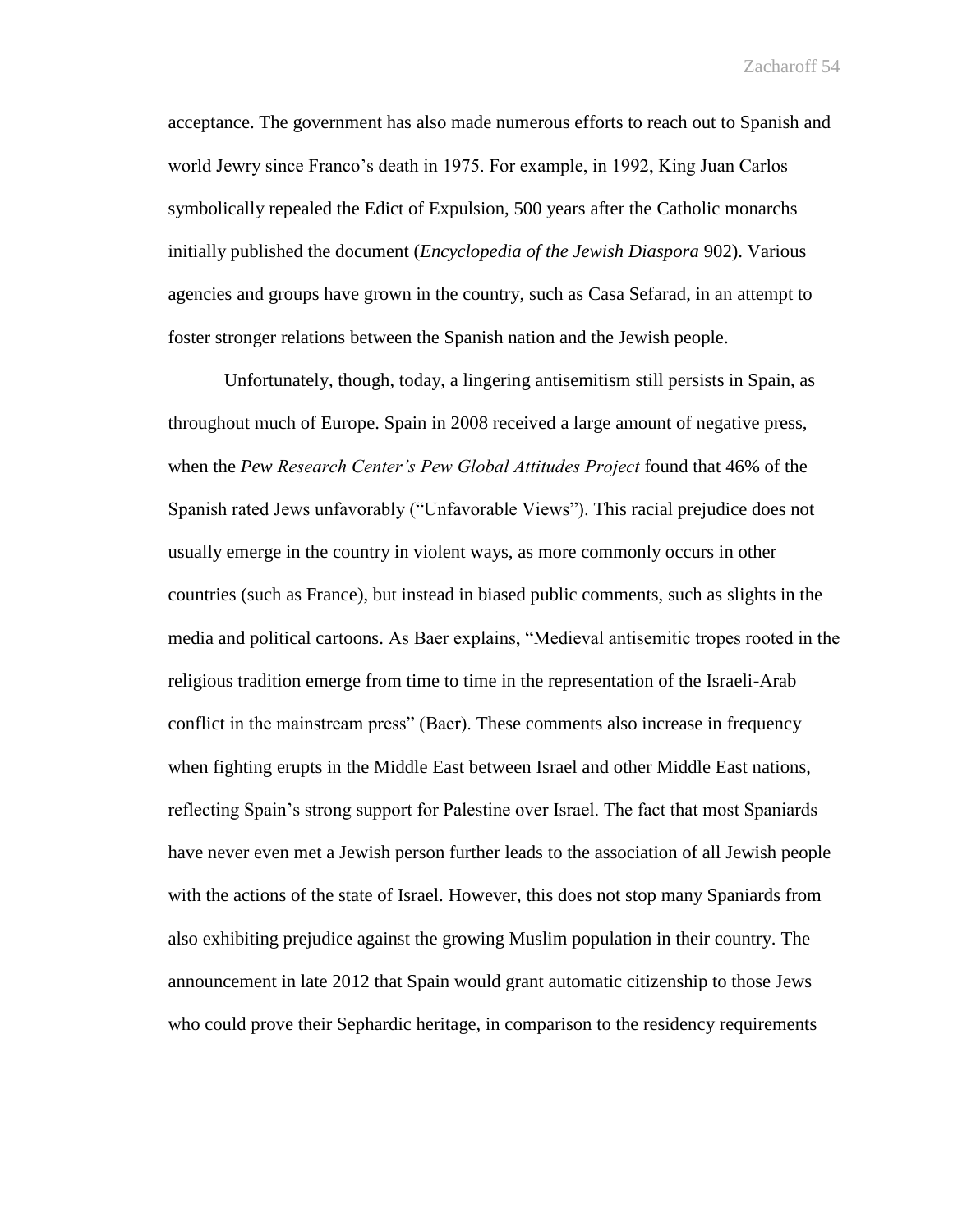imposed on most other groups seeking Spanish citizenship, raised questions about the motivations behind this decision (Zacharoff).

Without more information from the historical archives of Spain and full disclosure, researchers may never reach a definitive ruling on whether or not Francisco Franco was a dedicated antisemite or whether he personally sought to help the Jewish people of Spain and beyond. Some point to rumors of Franco's possible Jewish heritage as either a sign of his inherent sympathies for that group, or for a type of self-hatred that led to their persecution. Either way, the era clearly remains one of complications and numerous layers that could benefit from greater research into its antisemitic rhetoric.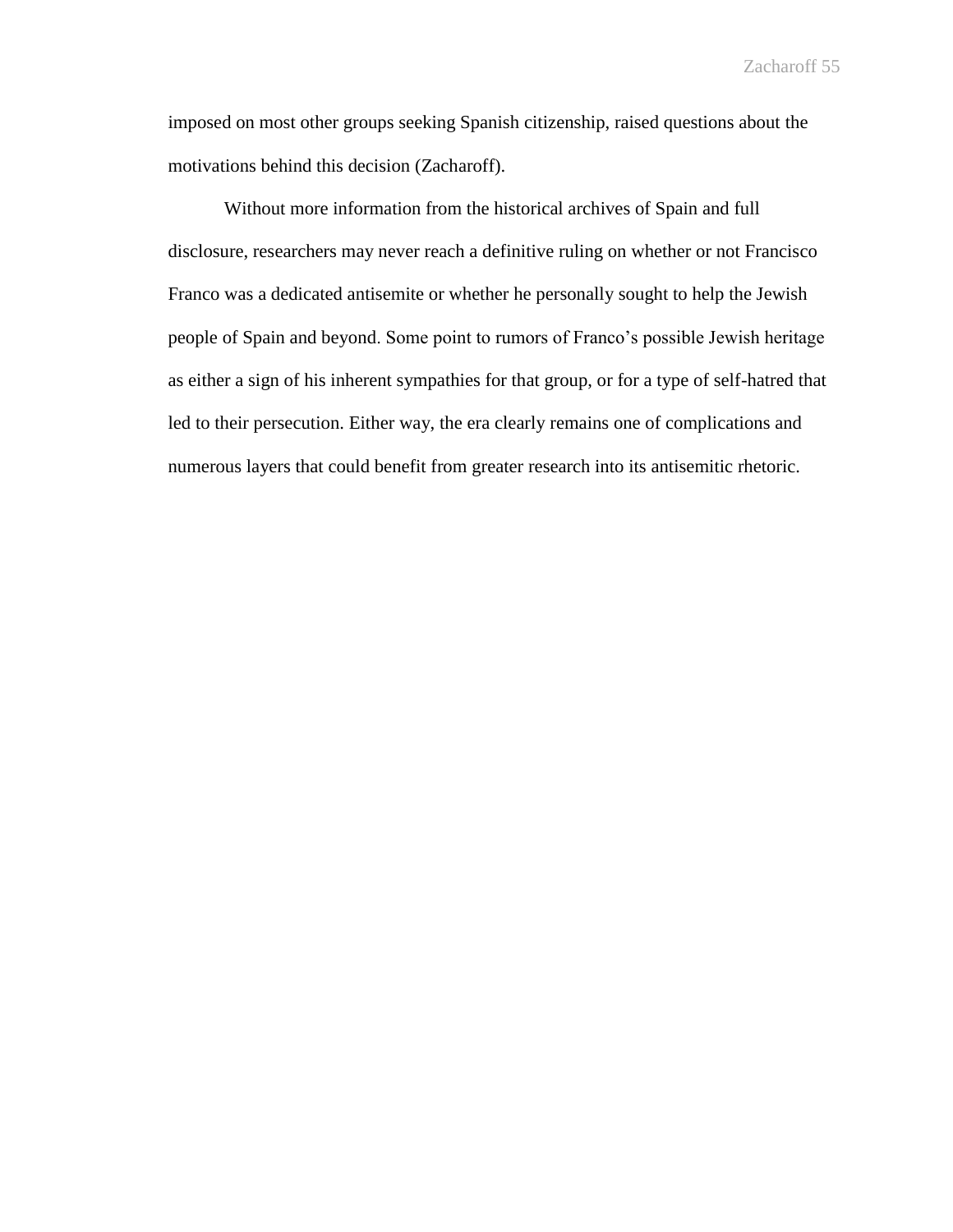#### Works Cited

- Álvarez Chillida, Gonzalo. "El Mito Antisemita en la Crisis Española del Siglo XX. (Spanish)." *Hispania: Revista Espanola De Historia* 56.3 (1996): 1037-1070. *Historical Abstracts*. Web. 11 Aug. 2012.
- Antonio Lisbona, José. *Retorno a Sefarad: La Politica de España hacia sus Judíos en el siglo XX.* Barcelona: Riopiedras, 1993. Print.
- Avni, Haim. *Spain, the Jews, and Franco.* Philadelphia: Jewish Publication Society of America, 1982. Print.
- Baer, Alejandro. "Exclusive: Antisemitism in Spain. Old or New?" *European Forum on Antisemitism* European Forum on Antisemitism, 5 Jan. 2009. Web. 21 July 2011.
- Cruz, Rafael. "El antisemitismo moderno (1875-1945): Un estado de la cuestión." *Historia Social* 3 (Winter, 1989): 135-144. Web. 10 Dec. 2012.
- "Don Isaac Abrabanel." *The Destiny Foundation*. Web. 18 Mar. 2013. http://www.jewishdestiny.com/destinys-projects/heralds-of-destiny/future-filmsawaiting-funding/abarbanel/.
- Eder, Richard. "1492 Ban on Jews is Voided by Spain." *The New York Times* 17 Dec. 1968: 1-3. *ProQuest*. Web. 3 Apr. 2013.
- *Encyclopedia of the Jewish Diaspora: Origins, Experiences, and Culture.* Ed. M. Avrum Ehrlich. ACD-CLIO, 2008. Print.

Franco, Francisco. *Habla el Caudillo*. Barcelona: Editora Nacional, 1939. Print.

Gerber, Jane S. *The Jews of Spain: A History of the Sephardic Experience*. Free Press, 1994. Print.

Jan Osmanczyk, Edmund. *The Encyclopedia of the United Nations and International*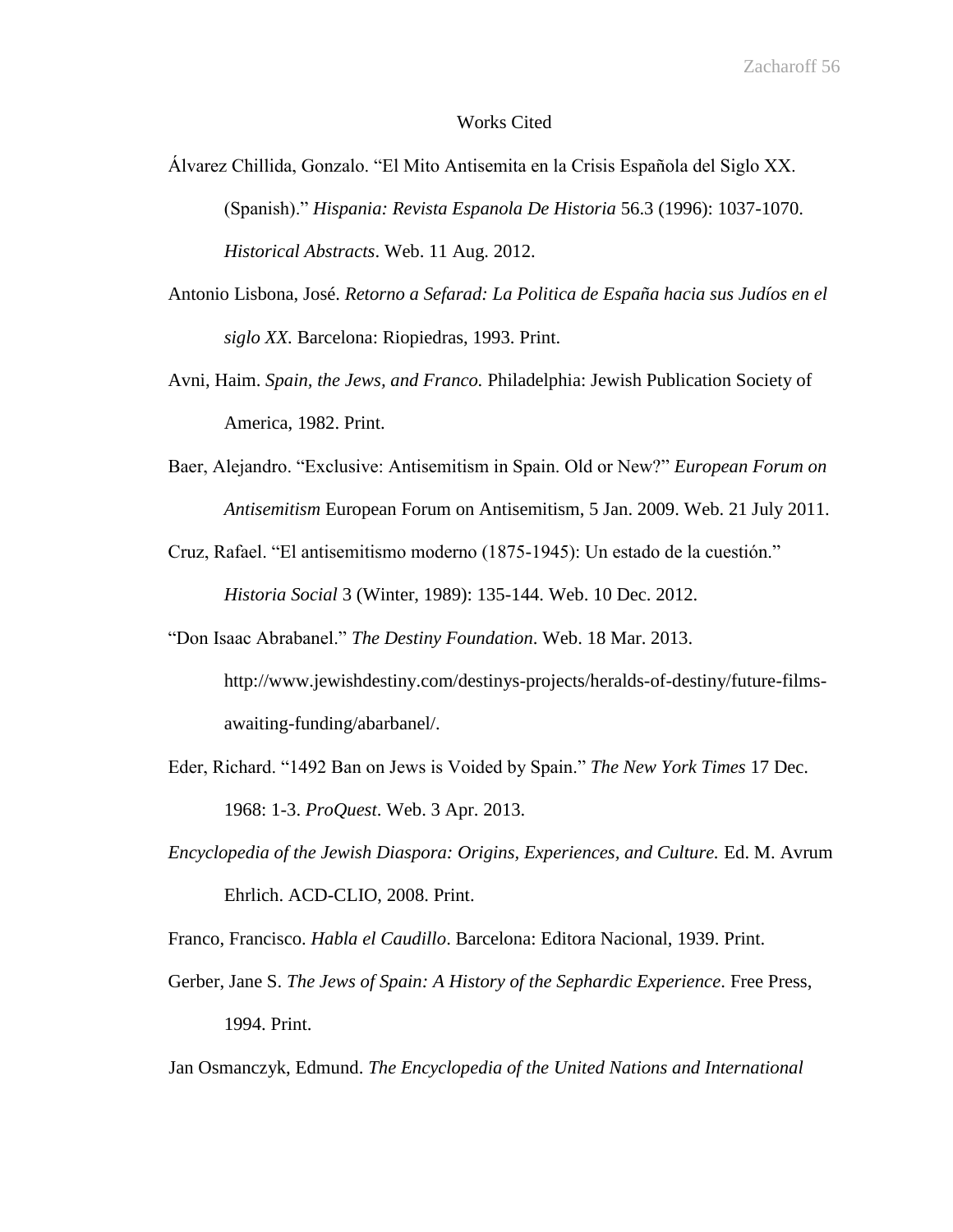*Relations*. 2nd ed. Philadelphia: Taylor and Francis, 1990. Print.

- Leslie, Jacques. "Israel Steps Up Efforts to Form Ties with Spain." *Los Angeles Times* 13 Dec. 1975: 2. *ProQuest*. Web. 3 Apr. 2013.
- Lindo, E. H. *The Jews of Spain and Portugal*. New York: Burt Franklin, 1970. Print.
- Lipschitz, Chaim U. *Franco, Spain, the Jews, and the Holocaust.* New York: Ktav Pub. House, 1984. Print.
- Loeb, Rabbi J. T. "Assurance New State is Not Anti-Semitic Gratifies Rabbi." *The Washington Post* 26 Mar. 1939: B9. *ProQuest Historical Newspapers.* Web. 3 Apr. 2013.
- *Los Protocolos de los Sabios de Sion.* Trad. Duke of Victoria. 1928. Madrid: Maxtor, 2008. Print.
- Netanyahu, Benzion. *The Origins of the Inquisition in Fifteenth Century Spain*. New York: Random House, Inc., 1995. Print.
- Preston, Paul. "Franco: A Biography." 1993. New York: Basic Books, 1994. Print.
- Preston, Paul. *The Spanish Holocaust: Inquisition and Extermination in Twentieth-Century Spain*. New York: W. W. Norton & Company, Inc., 2012. Print.
- Rein, Ranaan. "Israel's Anti-Francoist Policy (1948-53); Motives and Ideological Justifications." *Diplomacy and Statecraft* 6.2 (1995): 408-430. Web. 3 Apr. 2013.
- Rein, Ranaan. "Outpaced by the West: Israel's Spanish Policy, 1953-1956." *The Mediterranean Historical Review* 8.1 (1993): 74-104. Web. 3 Apr. 2013.
- Reverte, Jorge M. "La Lista de Franco para el Holocausto." *El País* [Madrid] 20 June 2010. Web. 16 June 2011.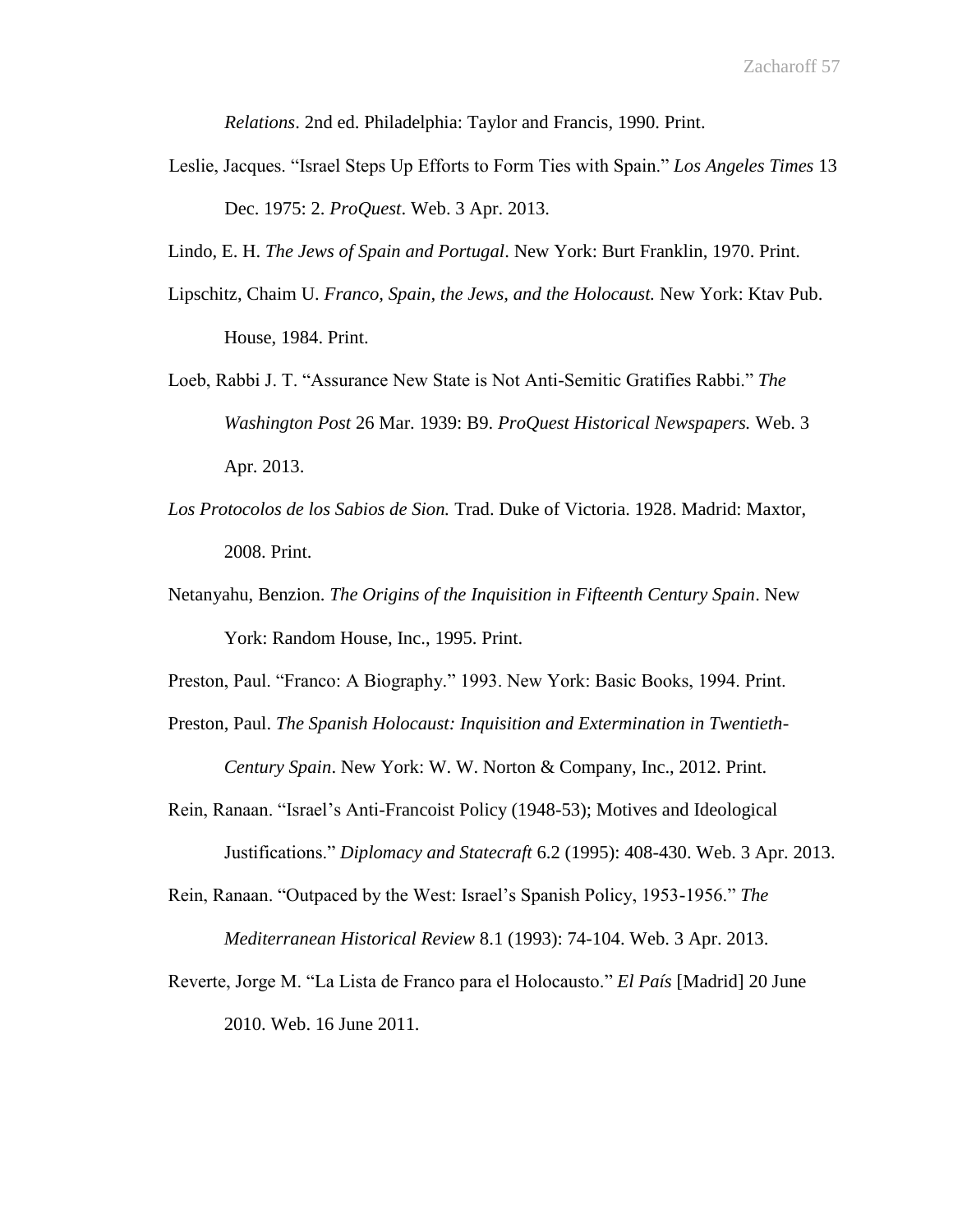- Richards, Michael. "Purifying Spain (II): Degeneration and Treatment." *A Time of Silence: Civil War and the Culture of Repression in Franco's Spain, 1936-1945*. Cambridge: Cambridge University Press, 1986. Print.
- Robinson, Nehemiah. *The Spain of Franco and its Policies toward the Jews.* New York: Institute of Jewish Affairs, World Jewish Congress, 1953. Print.
- Salinas, David. *España, Los Sefarditas y el Tercer Reich (1939-1945): La Labor de Diplomáticos Españoles contra el Genocido Nazi*. Salamanca, Secr. de Publ. e Intercambio Científico, Universidad de Valladolid, 1997. Print.
- Segel, Benjamin W. *The Protocols of the Elders of Zion: The Greatest Lie in History*. New York: Bloch Publishing Co., 1934. Print.
- "Sephardic Jews Invited Back by Spain." *The Washington Post* Jan 10 1949: 1. *ProQuest Historical Newspapers: The Washington Post (1877-1996).* Web. 21 Feb. 2013.
- *Spain: A Country Study*. Ed. Eric Solsten and Sandra W. Meditz. Washington, DC : Supt. of Docs., US Government Print. Office, 1990. Print.
- "Spain to Admit Jews from Greece, Egypt." *New York Times (1923-Current file)*: 9. Jan 10 1949. *ProQuest.* Web. 7 Apr. 2013 .

"Spain's 5,000 Jews Seek Recognition." *The New York Times* 4 Jun. 1964: 8. Web.

- Tremlett, Giles. "General Franco Gave List of Spanish Jews to Nazis." *Guardian* 20 June 2010. Web. 1 July 2011.
- "Unfavorable Views of Jews and Muslims on the Increase in Europe." *Pew Global AttitudesProject*. Pew Research Center, 17 Sept. 2008. Web. 7 Apr. 2013.
- Wasserstein, Bernard. *Vanishing Diaspora: The Jews in Europe Since 1945*. Cambridge, Massachusetts: Harvard University Press, 1996. Print.